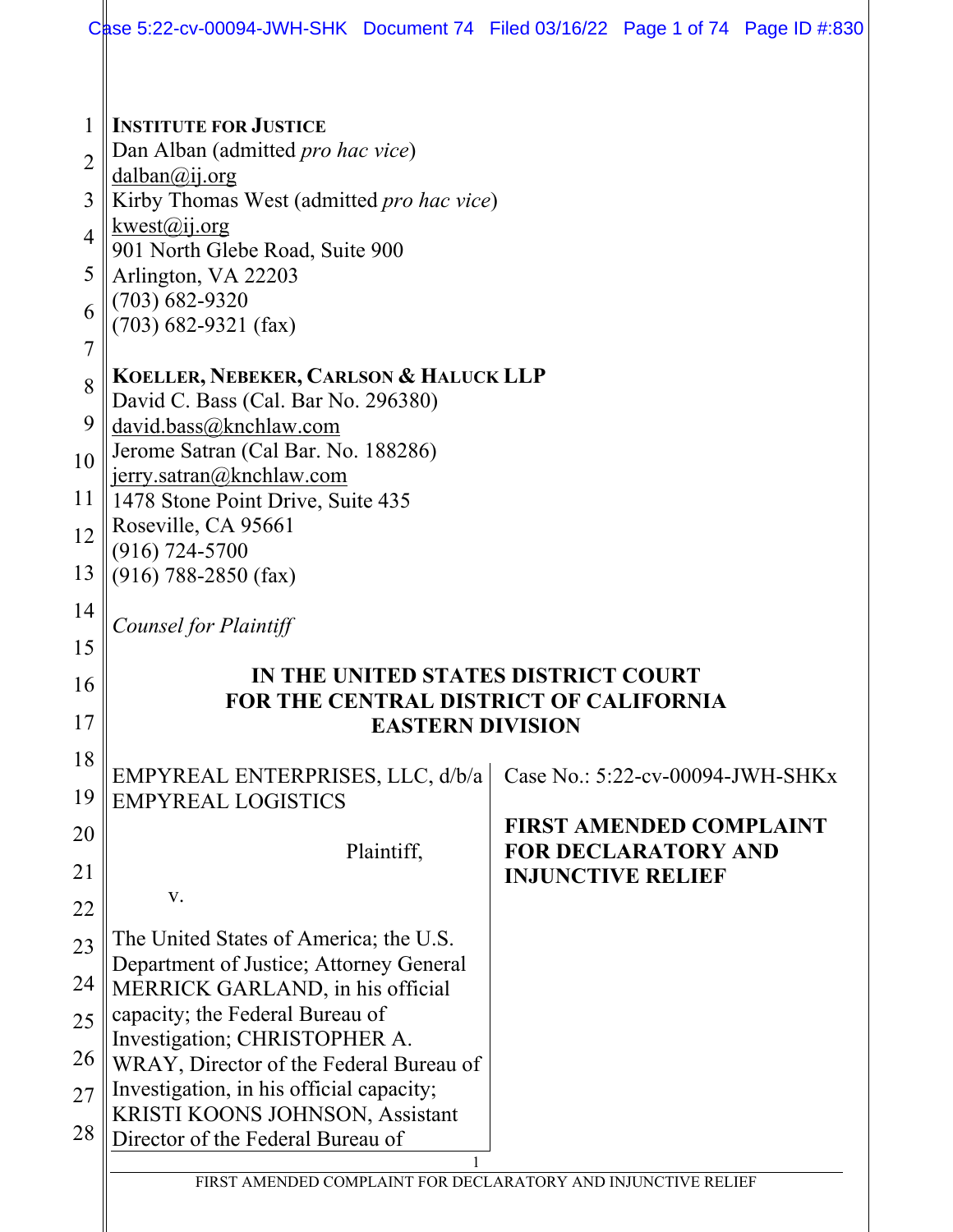1 2 3 4 5 6 7 8 Investigation overseeing the FBI's Los Angeles Field Office, in her official capacity; the Drug Enforcement Administration; ANNE MILGRAM, Administrator of the Drug Enforcement Administration, in her official capacity; SHANNON D. DICUS, San Bernardino County Sheriff-Coroner, in his official capacity as the head of the San Bernardino County Sheriff's Office.

Defendants.

### **INTRODUCTION**

This is a civil rights lawsuit challenging the repeated and continuing highway robberies of armored cars by government agents. Specifically, Plaintiff Empyreal Logistics ("Empyreal"), a cash-in-transit company operating in 28 states, challenges the ongoing stops and searches of its vehicles, and the seizure of cash and other property lawfully transported therein. These unlawful and unconstitutional stops, searches, and seizures are orchestrated by the Department of Justice ("DOJ") and its subordinate law-enforcement agencies, including the Federal Bureau of Investigation ("FBI") and the Drug Enforcement Administration ("DEA"), in conjunction with local law-enforcement officials, including the San Bernardino County Sheriff (the "Sheriff"). Together, these law-enforcement agencies are targeting armored vehicles owned by Empyreal because those vehicles are transporting cash proceeds from state-legal medical and adult-use cannabis dispensaries to legitimate financial institutions such as banks and credit unions. Notably, Empyreal never transports or handles cannabis. Empyreal also provides cash transport services for traditional, non-cannabis businesses, such as restaurants and convenience stores. Empyreal and its clients operate in full compliance with applicable state cannabis laws and all applicable federal and state money laundering

9

10

11

12

13

14

15

16

17

18

19

20

21

22

23

24

25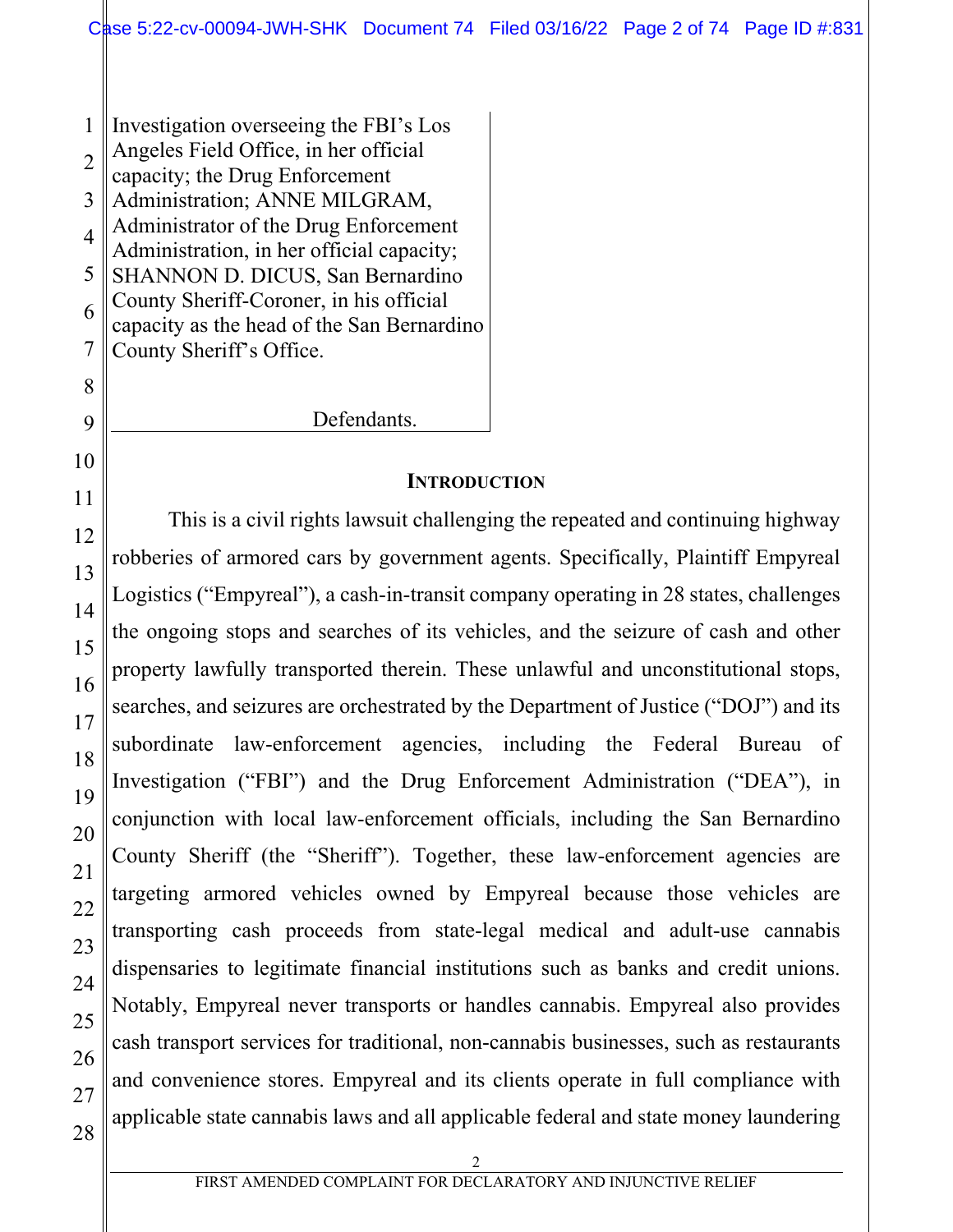1 2 3 compliance requirements, including the anti-money laundering requirements of the Banking Secrecy Act and applicable regulatory guidance issued by the Financial Crimes Enforcement Network ("FinCEN").

4 5 6 7 8 9 10 11 12 13 14 Despite this, sheriff's deputies are conducting pretextual stops of Empyreal's armored vehicles, searching them, and seizing the cash contents—covering up their surveillance cameras and sometimes damaging Empyreal's vehicles to access the cash in their secured vaults—and are then turning the seized cash over to federal law-enforcement for forfeiture proceedings under the federal equitable sharing program. Since mid-May 2021, Empyreal's vehicles have been stopped and searched by sheriff's deputies five times, including **three times in an eight-week period** in San Bernardino County, California. Three of those stops resulted in seizures of the cash contents of Empyreal's vehicles: once in May 2021 in Dickinson County, Kansas, and again in November 2021 and December 2021 in San Bernardino County, California.

15 16 17 18 19 20 21 22 23 24 25 26 27 These ongoing stops, searches, and seizures are beyond the statutory authority of the law-enforcement agencies involved and violate Empyreal's constitutional rights under the Fourth, Fifth, and Fourteenth Amendments to the U.S. Constitution. There is no legitimate reason that San Bernardino County Sheriff's deputies should be targeting a state-sanctioned business that is operating lawfully under California law. And there is no legitimate reason for federal agencies to be targeting a business that provides financial infrastructure support for the state-legal medical cannabis industry, particularly when DOJ is forbidden from spending federal funds to do so under the appropriations rider known as the Rohrabacher-Farr Amendment. Even if these agencies were genuinely concerned about whether Empyreal's clients are acting in full compliance with the law, it makes no sense to confiscate lawfully collected currency from Empyreal's vehicles as it is delivered safely to the financial system for greater transparency instead of investigating or enforcing against any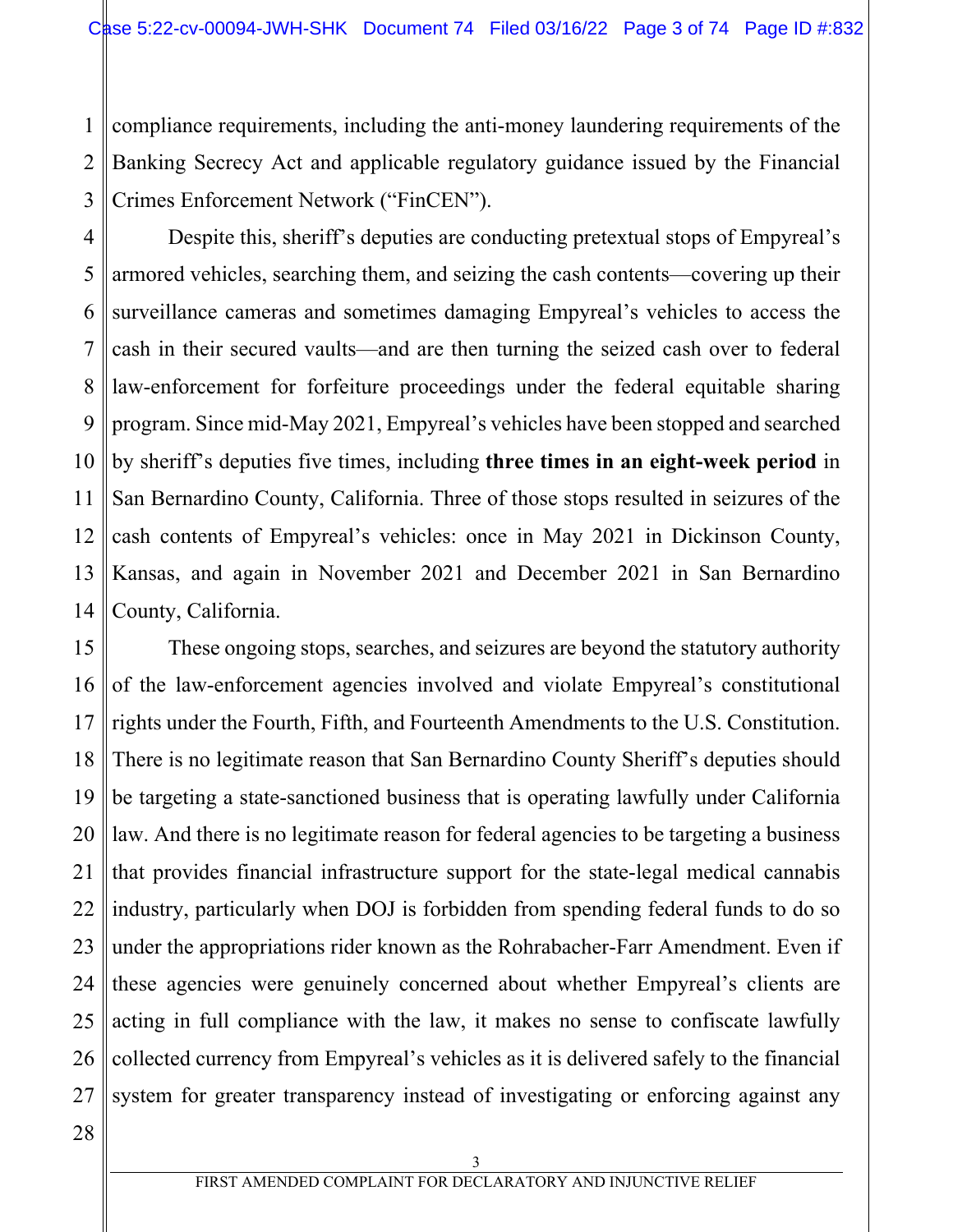1 2 3 4 businesses suspected to be non-compliant. The real reason Empyreal is being targeted is because it is very profitable for these law-enforcement agencies to seize the cash proceeds that Empyreal is transporting and keep that money using civil forfeiture.

5 6 7 8 9 10 11 12 13 14 15 16 17 18 19 20 These repeated, ongoing stops, searches, and seizures are costly to Empyreal and extremely disruptive to its business. Empyreal has been forced to suspend business operations in the largest county in the United States, San Bernardino County, and has stopped driving through Kansas. Empyreal has lost customers because of these incidents, has been unable to roll out new services in multiple states because of informed concerns about similar seizures occurring in those states, and is constrained from growing its services in Southern California, a key market. If these incidents continue to occur—and there is every indication they will—it will threaten Empyreal's business model and its ability to continue providing financial infrastructure for the state-legal medical cannabis industry by safely moving cash from business premises into the legal banking system for greater transparency. Accordingly, Empyreal seeks not only permanent injunctive and declaratory relief, but will also seek immediate injunctive and declaratory relief in the form of a preliminary injunction so that it can resume business operations in San Bernardino County and is not forced to suspend further business operations in California or elsewhere during the pendency of this lawsuit.

## **JURISDICTION AND VENUE**

- 1. Plaintiff seeks prospective declaratory and injunctive relief against the Defendants' coordination of, and participation in, the ongoing unlawful and unconstitutional stops, searches, and seizures of its property, detentions of its employees, and seizures of the property of Plaintiff's clients in Plaintiff's lawful possession at the time of the stops and searches.
- 28

21

22

23

24

25

26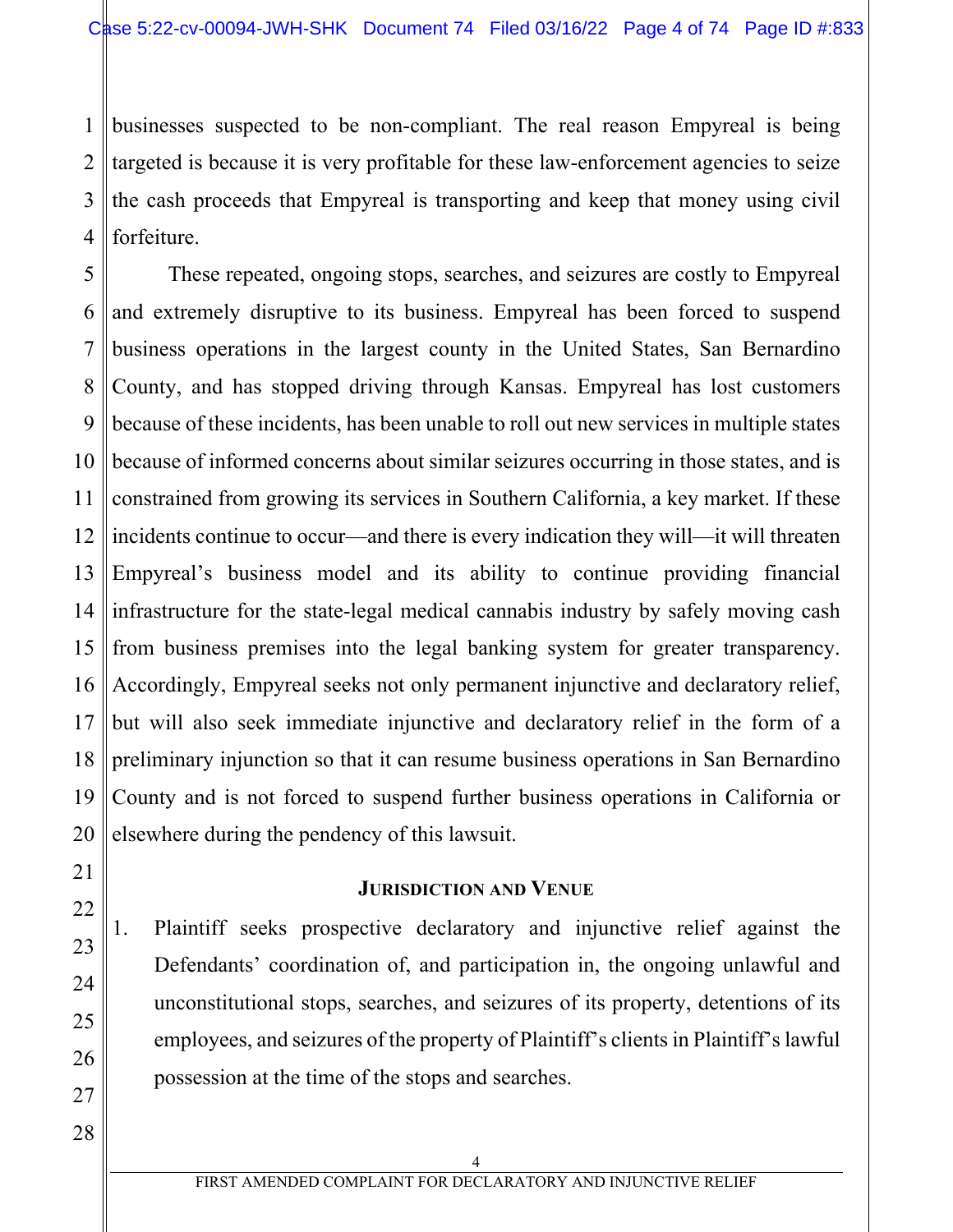1 2 3 4 5 6 7 8 9 2. Plaintiff brings a statutory *ultra vires* claim, a Fourth Amendment claim, and a Fifth Amendment claim against the United States of America; DOJ; Attorney General Merrick Garland, in his official capacity; FBI; FBI Director Christopher Wray, in his official capacity; Assistant FBI Director Kristi Koons Johnson, in her official capacity; DEA; and DEA Administrator Anne Milgram, in her official capacity (collectively, the "Federal Defendants") under the Administrative Procedure Act, 5 U.S.C. § 702, and the Declaratory Judgments Act, 28 U.S.C. §§ 2201, 2202, as well as directly under the United States Constitution.

10 11 12 13 3. Plaintiff brings its Fourth and Fourteenth Amendment claims against San Bernardino County Sheriff-Coroner Shannon D. Dicus ("Sheriff Dicus" or the "Sheriff") in his official capacity as the head of the San Bernardino County Sheriff's Department (the "Sheriff's Department") under 42 U.S.C. § 1983.

- 14 15 16 17 18 4. Plaintiff brings its *ultra vires* claim against Sheriff Dicus pursuant to taxpayer standing under California common law. *See Cal. DUI Lawyers Ass'n v. Cal. Dep't of Motor Vehicles*, 20 Cal. App. 5th 1247, 1264, 229 Cal. Rptr. 3d 787, 800 (2018) ("[A] governmental agency that acts outside of the scope of its statutory authority acts *ultra vires* and the act is void.").
- 19 20 5. This Court has subject-matter jurisdiction under 28 U.S.C. § 1331, as five of Plaintiff's six claims arise under federal law.

21 22 6. This Court has supplemental jurisdiction over Plaintiff's state law claim against Sheriff Dicus under 28 U.S.C. § 1367(a).

- 23 24 25 26 27 7. Venue is proper in the United States District Court for the Central District of California under 28 U.S.C.  $\S$  1391(b)(2) and 1391(e)(1) because the two most recent seizures of Plaintiff's property occurred in San Bernardino County, California. San Bernardino County is in the Eastern Division of the Central District of California.
- 28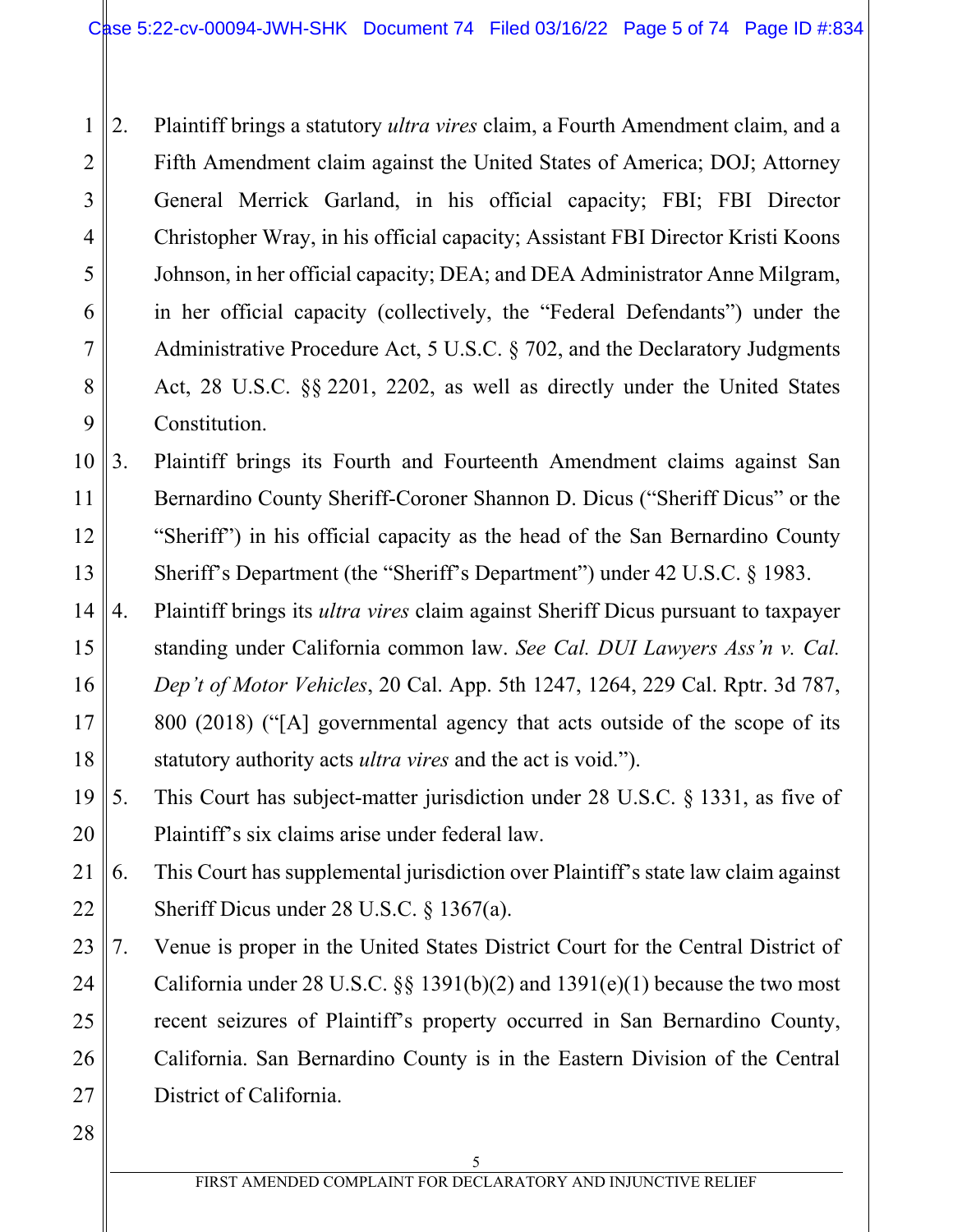|                                             | <b>PARTIES</b>                                                                                                                                                                                                                                                                                                                                                                                                                                                                                                                                                                                                                                                                                                                                                                                                                                                                                                                                                                                                                                                                                                                                                                                                                                                                                                                     |
|---------------------------------------------|------------------------------------------------------------------------------------------------------------------------------------------------------------------------------------------------------------------------------------------------------------------------------------------------------------------------------------------------------------------------------------------------------------------------------------------------------------------------------------------------------------------------------------------------------------------------------------------------------------------------------------------------------------------------------------------------------------------------------------------------------------------------------------------------------------------------------------------------------------------------------------------------------------------------------------------------------------------------------------------------------------------------------------------------------------------------------------------------------------------------------------------------------------------------------------------------------------------------------------------------------------------------------------------------------------------------------------|
|                                             | Plaintiff                                                                                                                                                                                                                                                                                                                                                                                                                                                                                                                                                                                                                                                                                                                                                                                                                                                                                                                                                                                                                                                                                                                                                                                                                                                                                                                          |
| 8.<br>9.<br>10.<br>11.<br>13.<br>14.<br>16. | Plaintiff Empyreal Enterprises, LLC, d/b/a Empyreal Logistics ("Empyreal") is<br>a Pennsylvania limited liability company in good standing with the<br>Pennsylvania Bureau of Corporations and Charitable Organizations.<br>Empyreal is headquartered in Bethel Park, Pennsylvania.<br>Empyreal has over 200 employees in 13 offices.<br>Empyreal operates a cash-in-transit (armored car) business in approximately 28<br>states, including California.<br>12. Unlike traditional armored-car companies, Empyreal operates discreetly, using<br>state-of-the art technology and surveillance systems in its vehicle fleet.<br>Empyreal serves financial institutions that work with state-legal medical<br>cannabis businesses in numerous states, including California, offering secure<br>cash collection and transport, deposit validation at secure vault locations, as<br>well as standard cash services to businesses and financial institutions.<br>Empyreal offers these same cash management services to financial institutions<br>that service state-licensed adult-use cannabis businesses.<br>15. Empyreal's clients include both financial institutions and the state-legal<br>cannabis businesses with which they do business.<br>Empyreal also provides its cash logistics services to clients in other businesses |
|                                             | outside the cannabis industry.                                                                                                                                                                                                                                                                                                                                                                                                                                                                                                                                                                                                                                                                                                                                                                                                                                                                                                                                                                                                                                                                                                                                                                                                                                                                                                     |
|                                             | <b>Defendants</b>                                                                                                                                                                                                                                                                                                                                                                                                                                                                                                                                                                                                                                                                                                                                                                                                                                                                                                                                                                                                                                                                                                                                                                                                                                                                                                                  |
|                                             | 17. Defendant DOJ is the federal executive department responsible for the<br>enforcement of federal law in the United States.                                                                                                                                                                                                                                                                                                                                                                                                                                                                                                                                                                                                                                                                                                                                                                                                                                                                                                                                                                                                                                                                                                                                                                                                      |
|                                             | 18. Defendant Merrick Garland ("AG Garland") is sued in his official capacity as                                                                                                                                                                                                                                                                                                                                                                                                                                                                                                                                                                                                                                                                                                                                                                                                                                                                                                                                                                                                                                                                                                                                                                                                                                                   |
|                                             | Attorney General of the United States.                                                                                                                                                                                                                                                                                                                                                                                                                                                                                                                                                                                                                                                                                                                                                                                                                                                                                                                                                                                                                                                                                                                                                                                                                                                                                             |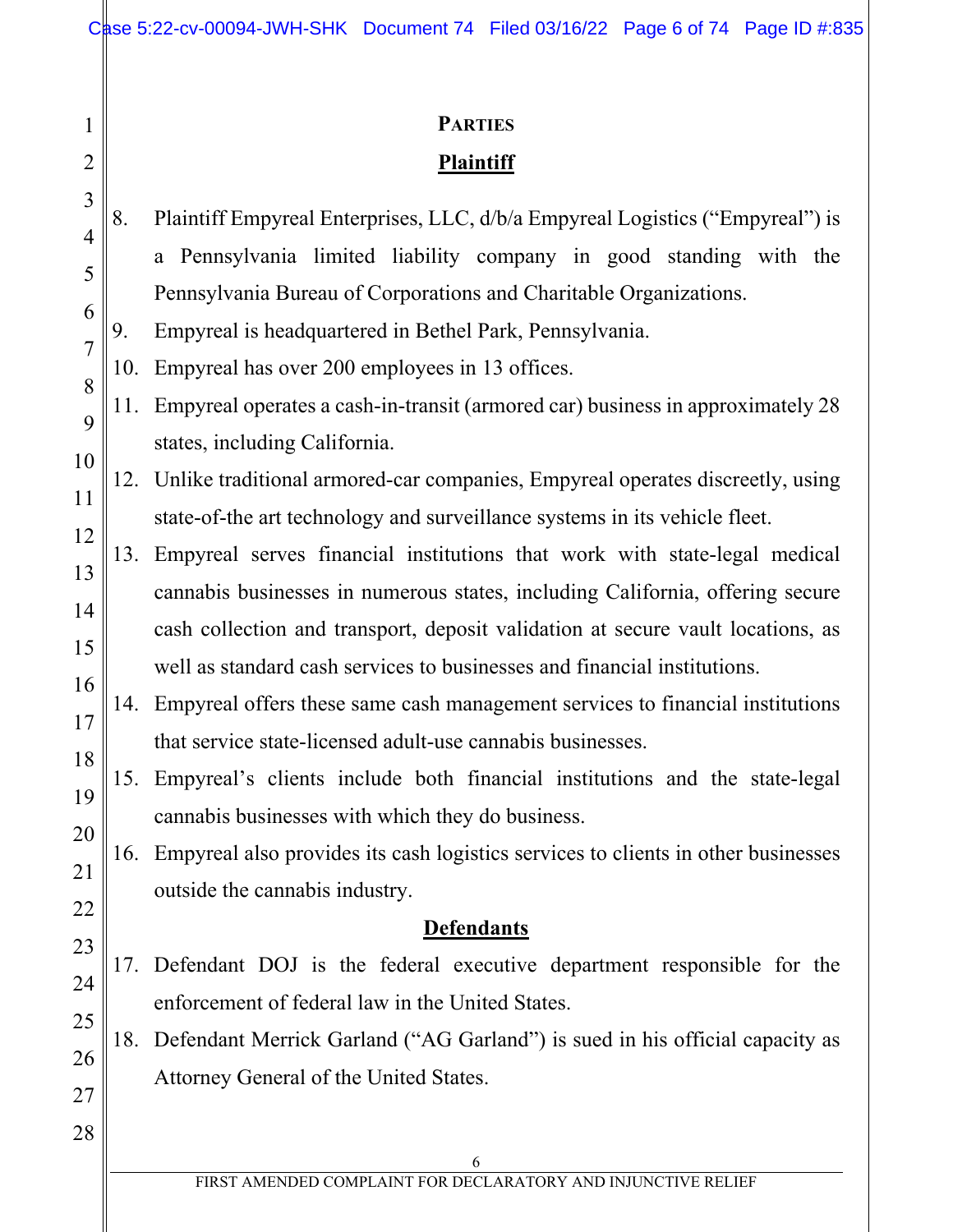- 1 2 19. As Attorney General, AG Garland supervises, directs, and coordinates the operations of DOJ, and the agencies operating under its aegis.
- 3 4 20. These agencies include, among others, FBI, DEA, and the U.S. Marshals Service.
- 5 6 7 8 21. DOJ agencies such as FBI and DEA also participate in joint task forces and joint investigations with state or local law-enforcement agencies. These federal task forces include federal Task Force Officers, local or state law-enforcement officers who are cross-sworn as federal officers.
- 9 10 11 22. Federal task forces connected to DOJ agencies such as FBI and DEA operate in San Bernardino County, California, in Dickinson County, Kansas, and across the nation.
- 12 13 14 15 23. DOJ coordinates the activities of federal task forces and joint investigations in conjunction with DOJ agencies and state and local law enforcement, particularly when their operations involve multiple states, jurisdictions, or DOJ agencies.
- 16 17 18 19 24. DOJ also operates the federal equitable sharing program, which partners with state and local law-enforcement agencies to process the property seized by those agencies through the federal forfeiture process and then distributes up to 80% of the forfeiture proceeds back to those agencies.
- 20 21 25. Defendant FBI is a federal intelligence and law enforcement agency, responsible for investigating and enforcing various federal crimes.
- 22 23 24 26. In addition to FBI agents who are exclusively federal employees, FBI includes FBI Task Force Officers, who are state and local law enforcement officers cross-sworn as FBI agents.
- 25 26 27. Defendant Christopher A. Wray ("Director Wray") is sued in his official capacity as the Director of the FBI.
- 27 28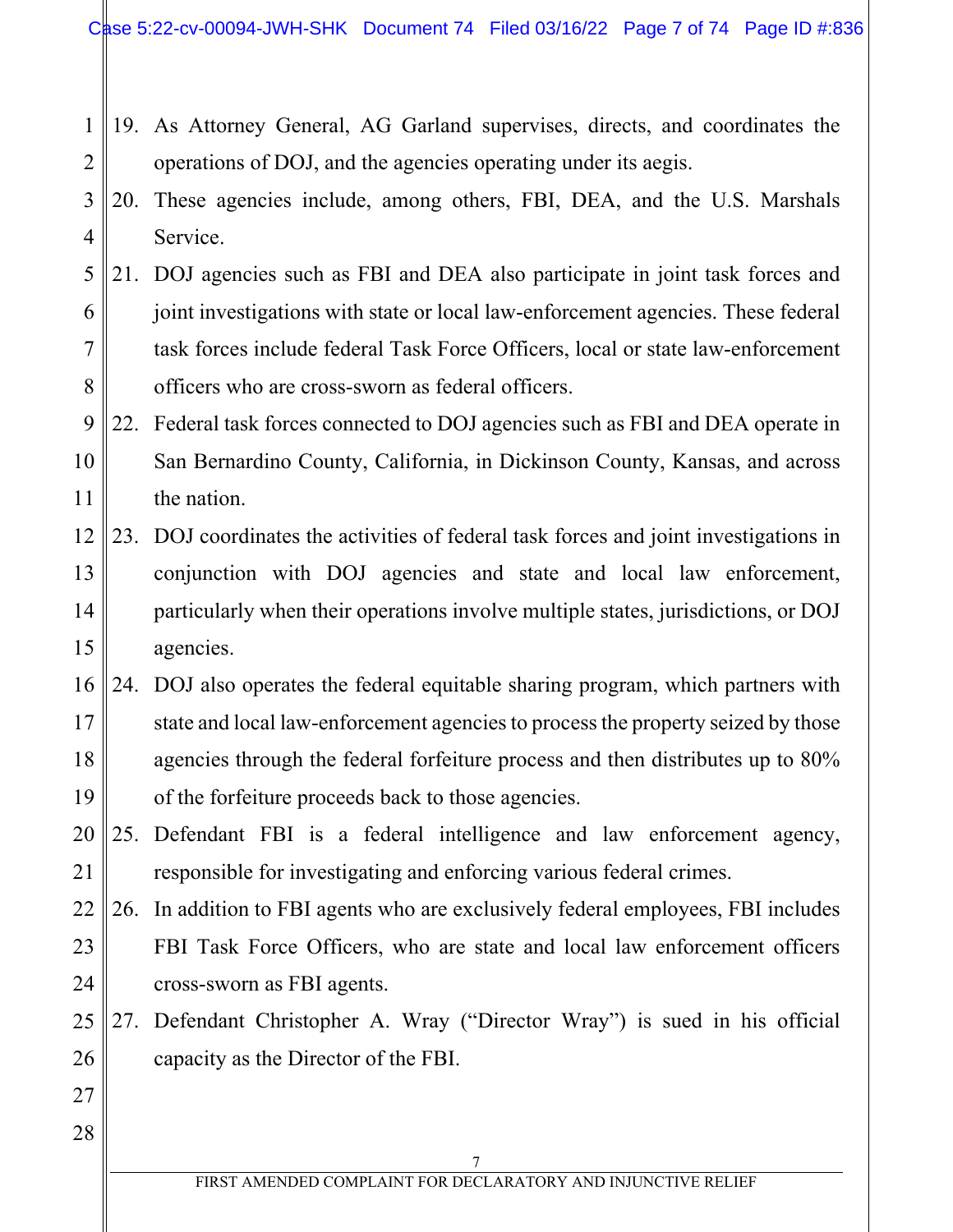- 1 2 28. Director Wray is responsible for supervising and directing the agency's operations.
- 3 4 5 29. Defendant Kristi Koons Johnson ("Assistant Director Johnson") is sued in her official capacity as Assistant Director of the FBI overseeing the FBI's Los Angeles Field Office.
- 6 7 8 30. The Los Angeles Field Office of the FBI conducts investigations related to the enforcement of federal law throughout the Central District of California, including in San Bernardino County.

9 10 31. Consequently, Assistant Director Johnson is responsible for the oversight and direction of FBI operations in San Bernardino County.

11 32. One or more FBI task forces operates in San Bernardino County.

- 12 13 33. Defendant DEA is a federal agency responsible for enforcing federal drug crimes in the United States.
- 14 15 16 34. In addition to DEA agents who are exclusively federal employees, DEA includes DEA Task Force Officers, who are state and local law enforcement officers cross-sworn as DEA agents.
- 17 18 35. One or more DEA task forces operates in San Bernardino County, California, in Dickinson County, Kansas, and in many other jurisdictions across the nation.
- 19 20 36. Defendant Anne Milgram ("Administrator Milgram") is sued in her official capacity as Administrator of the DEA.
- 21 22 37. As DEA Administrator, Administrator Milgram is responsible for supervising and directing the agency's operations.
- 23 24 38. Defendant Sheriff Dicus is the acting Sheriff-Coroner of San Bernardino County.
- 25 26 39. Sheriff Dicus is sued in his official capacity as Sheriff-Coroner of San Bernardino County.
- 27 28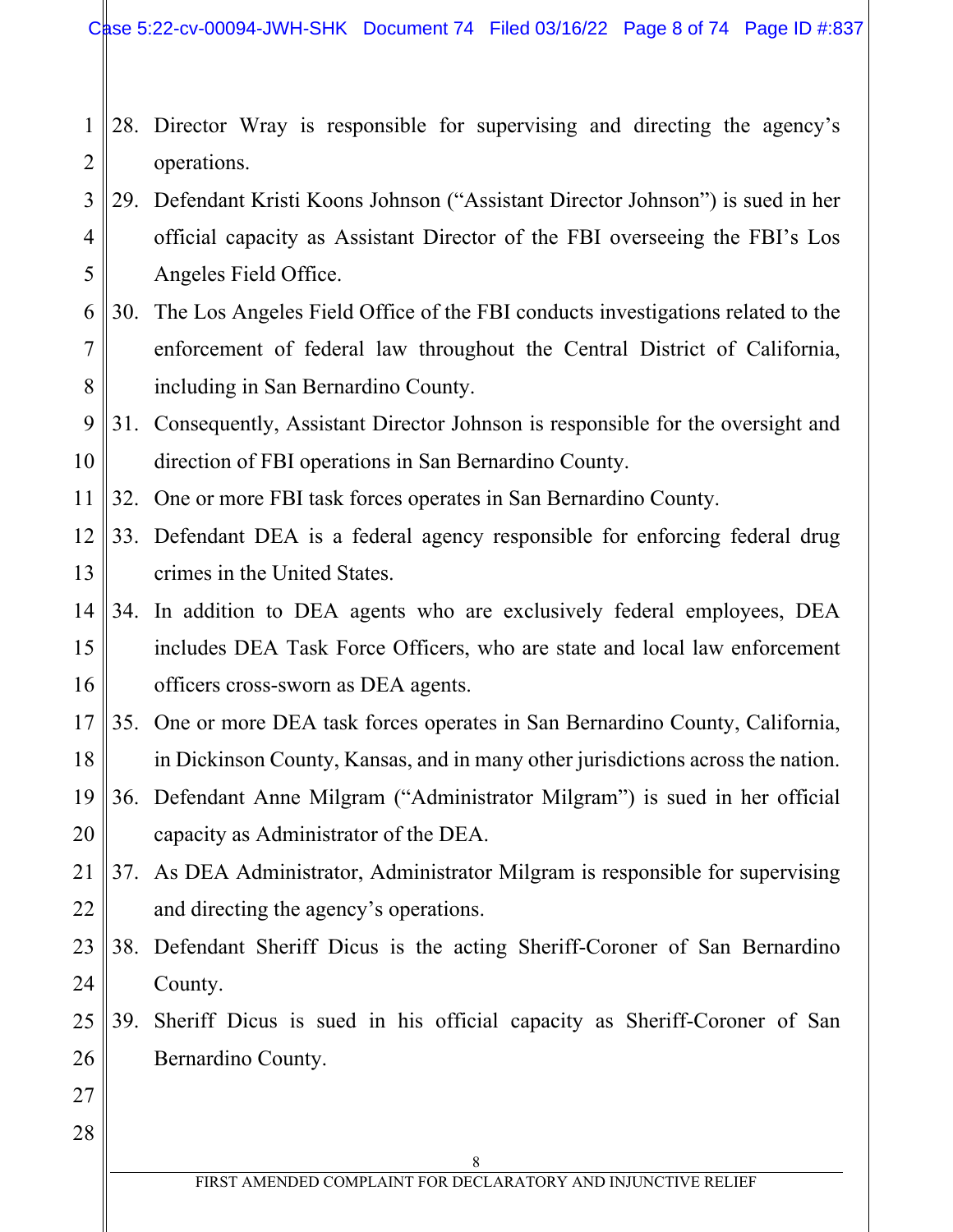|  | $1 \parallel 40$ . Under the California Constitution, Sheriff Dicus holds his office as an officer |
|--|----------------------------------------------------------------------------------------------------|
|  | $2 \parallel$ of the local county government.                                                      |

- 3 4 5 41. In his capacity as Sheriff of San Bernardino County, Sheriff Dicus is the chief law enforcement officer of San Bernardino County and the head of the Sheriff's Department.
- 6 7 8 42. In his capacity as Sheriff of San Bernardino County, Sheriff Dicus has final authority over the Sheriff's Department policies, practices, administration, and enforcement.

9 10 43. The Sheriff's Department participates in multiple federal task forces, including both FBI and DEA task forces.

11 12 13 44. The Sheriff's Department participates in DOJ's federal equitable sharing program, which distributes up to 80% of forfeiture proceeds from property seized by local law-enforcement agencies directly back to those agencies.

### **FACTUAL ALLEGATIONS**

### *Empyreal's Business*

16 17 45. Empyreal operates a cash-in-transit (armored car) business in approximately 28 states, including California.

- 18 19 20 21 46. Empyreal offers a variety of cash management solutions including cash collection and transport, deposit validation at secure vault locations, and delivery of the cash into the national banking system for greater transparency and tracking.
- 22 23 24 25 26 47. Empyreal is run by CEO Deirdra O'Gorman, who has more than 26 years of experience as a financial services executive and also runs a compliance firm that works with financial institutions to build compliance programs, with adherence to the enhanced due diligence compliance standards required by FinCEN.
- 27 28

14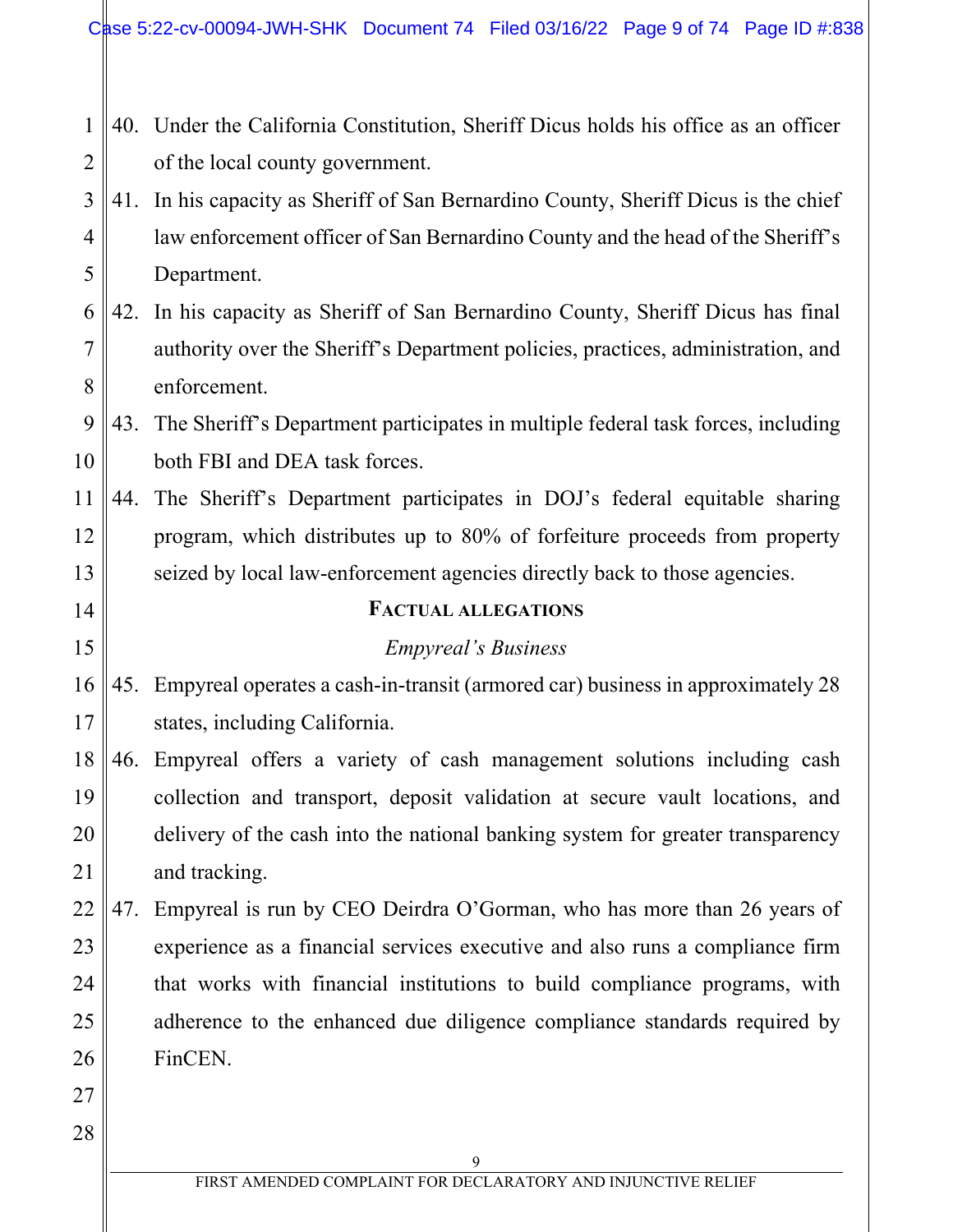1 2 3 4 48. Although its services mirror those offered by traditional armored-car companies, Empyreal's business model is unique as it relies on a multi-faceted approach that utilizes technology-based security solutions along with traditional approaches to armored transport.

5 49. Most of Empyreal's cannabis-industry clients hold medical cannabis licenses.

6 7 8 9 10 11 50. Because Empyreal does not ever handle or transport cannabis and does not engage in any other activities that require a cannabis license in any state, Empyreal does not hold a cannabis license in any state (and it is not required to hold such a license). A significant percentage of Empyreal's cash-in-transit business does not involve the cannabis industry. These clients include restaurants, convenience stores, and other cash-intensive businesses.

- 12 13 14 15 16 17 51. With respect to its cannabis-industry clients, Empyreal contracts only with state-legal cannabis businesses that first must have established a banking relationship with a financial institution with anti-money laundering law programs implemented pursuant to the 2014 FinCEN Guidance Regarding Marijuana-related Business ("2014 FinCEN Guidance") and applicable stateissued guidance.
- 18 19 20 21 22 52. Empyreal's financial institution clients must also conduct extensive initial and on-going due diligence of cannabis industry customers to ensure compliance with their Bank Secrecy Act obligations and other regulatory requirements, including filing marijuana-related Suspicious Activity Reports (SARs) to comply with the 2014 FinCEN Guidance.
- 23 24 25 53. Approximately 20% of Empyreal's business is in California, including business that originates in California but is served by Empyreal branches operating from nearby states.

26 27 54. Many of Empyreal's existing clients in California have requested that Empyreal expand services in California in the near future.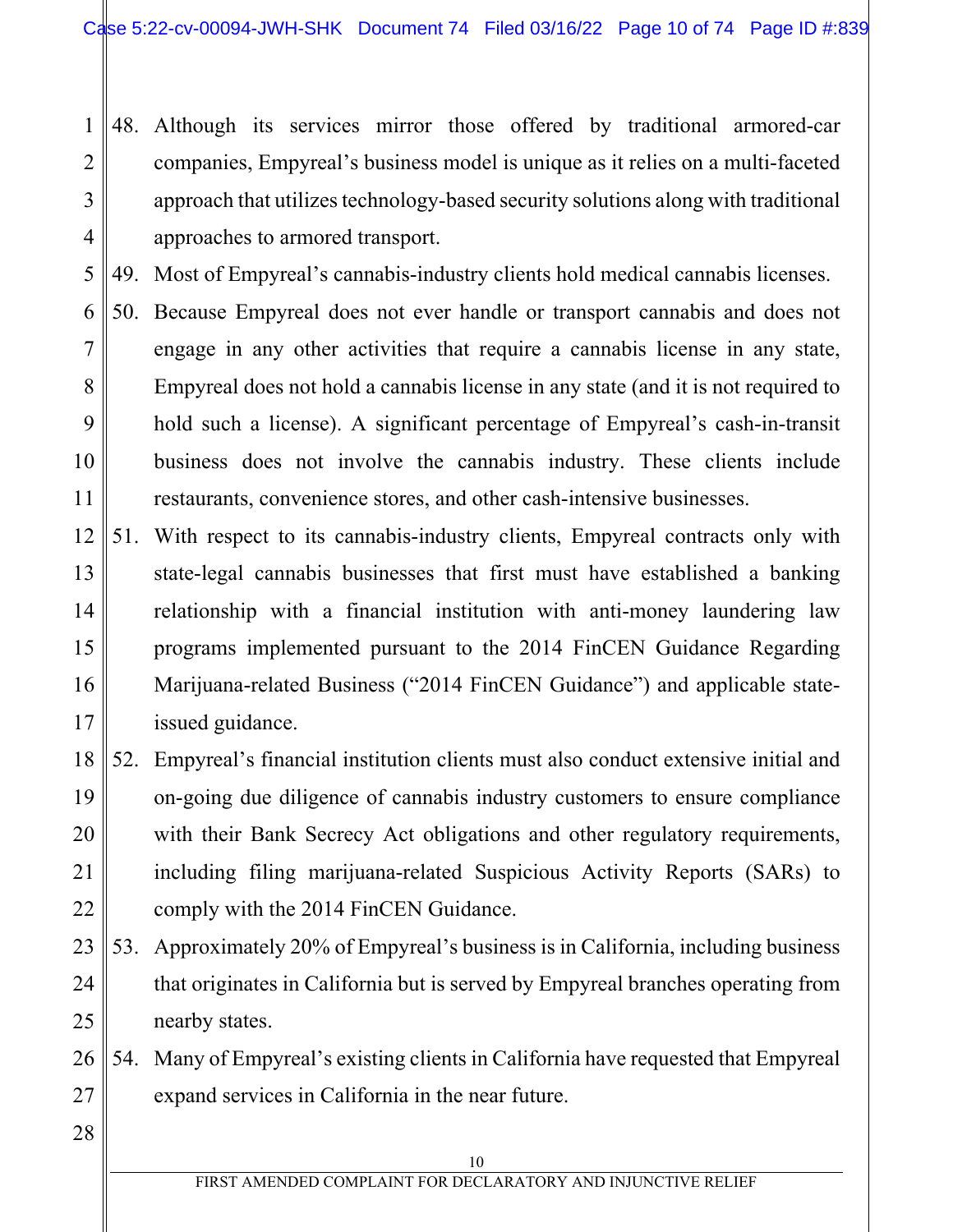55. Absent interference by Defendants, such as the events described in this lawsuit, Empyreal projects it will double its business in California next year.

# *Defendants Are Targeting Empyreal's Vehicles*

- 5 6 7 8 56. Empyreal's vehicles have been repeatedly targeted by Defendants for stops, searches, and seizures based on the fact that Defendants know that Empyreal vehicles are transporting the cash proceeds of state-legal cannabis businesses and want to seize that money and forfeit it using civil forfeiture.
- 9 10 11 12 13 14 57. Upon information and belief, DOJ is coordinating a federal effort across multiple states, jurisdictions, and DOJ agencies—in cooperation with multiple state and/or local law-enforcement agencies via joint task forces or joint investigations—to target Empyreal vehicles for stops and searches in order to seize and forfeit the cash proceeds of state-legal cannabis businesses that Empyreal is transporting and forfeit those cash proceeds using civil forfeiture.
- 15 16 58. The traffic stops of Empyreal's vehicles leading to the searches of those vehicles and the seizures of their contents are pretextual.
- 17 18 59. Not a single traffic citation was issued to an Empyreal driver during any of the traffic stops discussed in this complaint.
- 19 20 21 60. No criminal charges have been brought against Empyreal or any of its employees relating to any of the traffic stops, searches, or seizures discussed in this complaint.
- 22 23 24 61. No criminal charges have been brought against any of Empyreal's clients relating to any of the traffic stops, searches, or seizures discussed in this complaint.
- 25 26 27 62. Empyreal's vehicles have been stopped and searched by sheriff's deputies at least five times: on May 17, 2021 in Dickinson County, Kansas (the "May 17 stop"); on May 18, 2021 in Dickinson County, Kansas (the "May 18 seizure");
- 28

1

2

3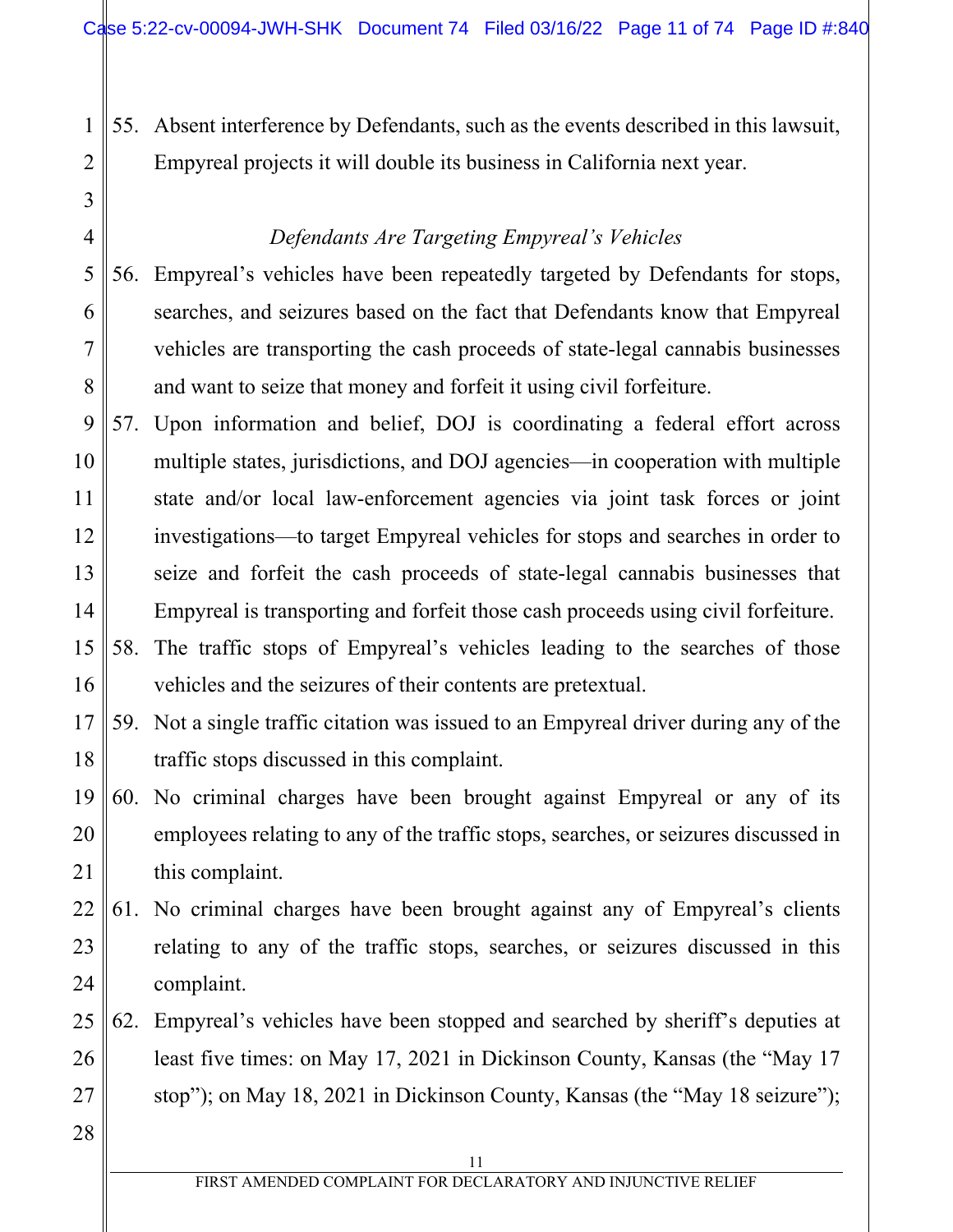on November 16, 2021 in San Bernardino County, California (the "November 16 seizure"); on December 9, 2021 in San Bernardino County, California (the "December 9 seizure"); and on January 6, 2022 (the "January 6 stop") in San Bernardino County, California.

#### 5 6 7 8 63. The Federal Defendants were involved in conducting the first two stops and/or seizures in Dickinson County, Kansas, while all of the Defendants were involved in conducting the latter three stops and/or seizures in San Bernardino County, California.

#### 9 10 11 12 64. On May 17, 2021, the Dickinson County Sheriff's Office in Dickinson County, Kansas stopped an Empyreal vehicle eastbound on I-70 based on an allegedly obscured license plate tag. Upon information and belief, this was a pretextual stop done in conjunction with a DEA task force.

- 13 14 15 16 17 18 65. The Empyreal vehicle was not transporting any cannabis proceeds during the May 17 stop, so no seizure occurred, but the deputy questioned the Empyreal driver extensively about the purpose of the trip, asking many questions that were unrelated to the alleged license plate tag issue, and detained the Empyreal driver and the Empyreal vehicle beyond the amount of time necessary to address any traffic violation.
- 19 20 21 22 66. On May 18, 2021, the Dickinson County Sheriff's Office in Dickinson County, Kansas stopped, searched, and seized approximately \$165,620 from an Empyreal vehicle westbound on I-70, working in conjunction with a DEA task force.
- 23 24 25 26 67. The cash proceeds being transported by Empyreal's vehicle during the May 18 seizure were entirely from state-licensed medical cannabis dispensaries in or near Kansas City, Missouri that are in good standing, operating lawfully and under strict compliance with Missouri medical cannabis laws.
- 27 28

1

2

3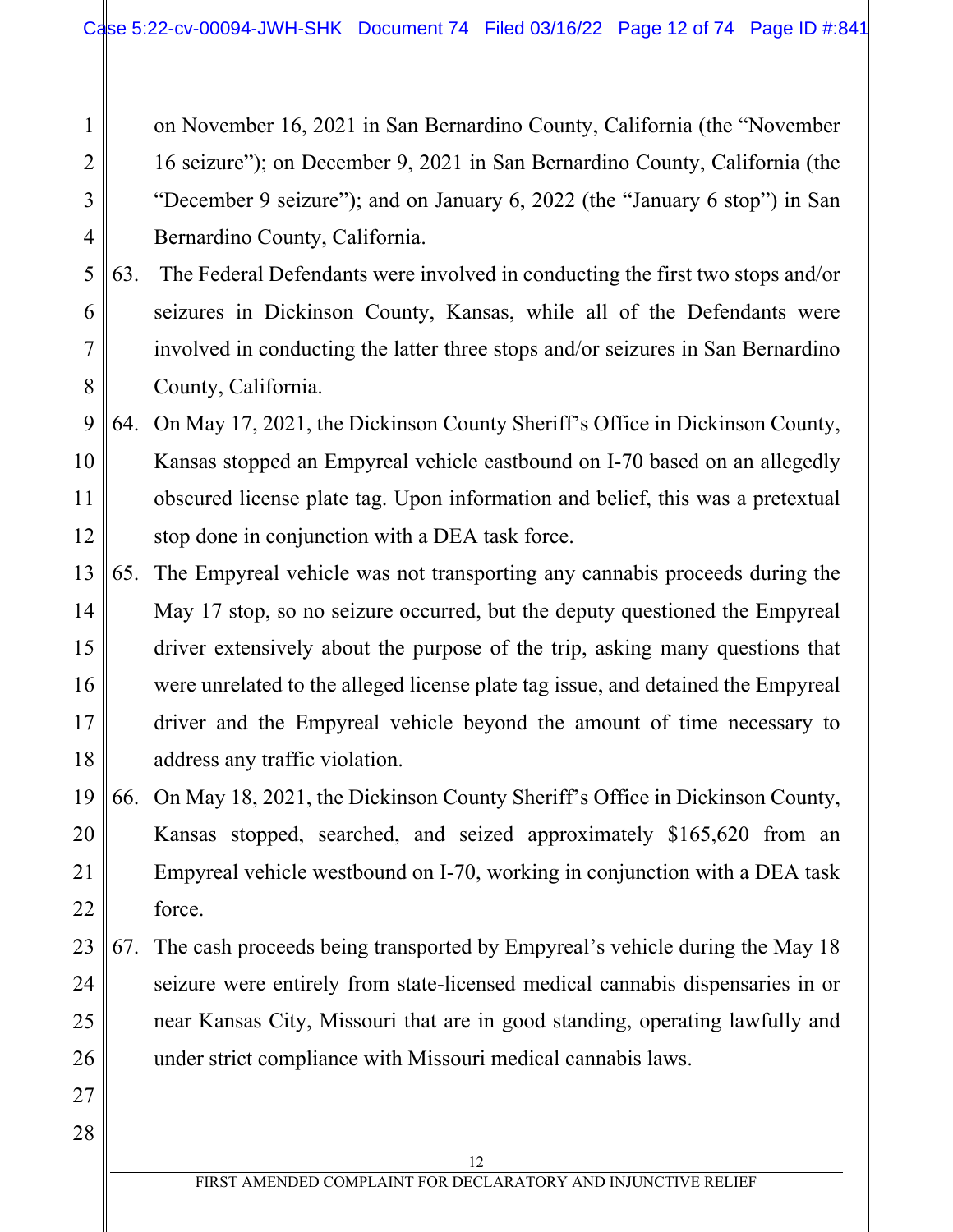1 2 3 4 5 6 7 68. On September 3, 2021, the United States of America filed a civil forfeiture complaint in the United States District Court for the District of Kansas seeking civil forfeiture of the cash seized in the May 18 seizure. DEA special agent Bryson Wheeler was the affiant for the affidavit accompanying that forfeiture complaint. According to that complaint, the DEA conducted surveillance of the Empyreal vehicle as it visited state-legal medical cannabis dispensaries in Kansas City, Missouri to pick up the currency prior to the May 18 seizure.

8 9 10 11 69. Three times in an eight-week period from mid-November 2021 to early January 2022, the San Bernardino County Sheriff's Department in California stopped and searched Empyreal vehicles as their drivers lawfully conducted Empyreal business. Two of those stops resulted in seizures of the vehicles' contents.

- 12 13 14 70. Upon information and belief, the Sheriff's Department is working in coordination with one or more of the Federal Defendants to orchestrate these ongoing seizures.
- 15 16 17 18 19 71. On November 16, 2021, San Bernardino County Sheriff's Department deputies stopped and seized approximately \$700,000 in legal currency from one of Empyreal's vehicles, seized the vehicle itself, and seized the driver's business and personal cellphones. In the process, the government caused significant, unnecessary damage to the vehicle and the technology therein.
- 20 21 22 72. The cash proceeds being transported by Empyreal's vehicle during the November 16 seizure were entirely from state-licensed cannabis businesses in good standing, operating lawfully under California law.
- 23 24 25 73. Three of the four cannabis businesses whose cash proceeds were seized during the November 16 seizure hold California medical cannabis licenses and operate in strict compliance with California's medical cannabis laws.
- 26 27 74. The San Bernardino County Sheriff's Department was working in conjunction with the FBI and/or a joint investigation or task force involving the FBI or one
- 28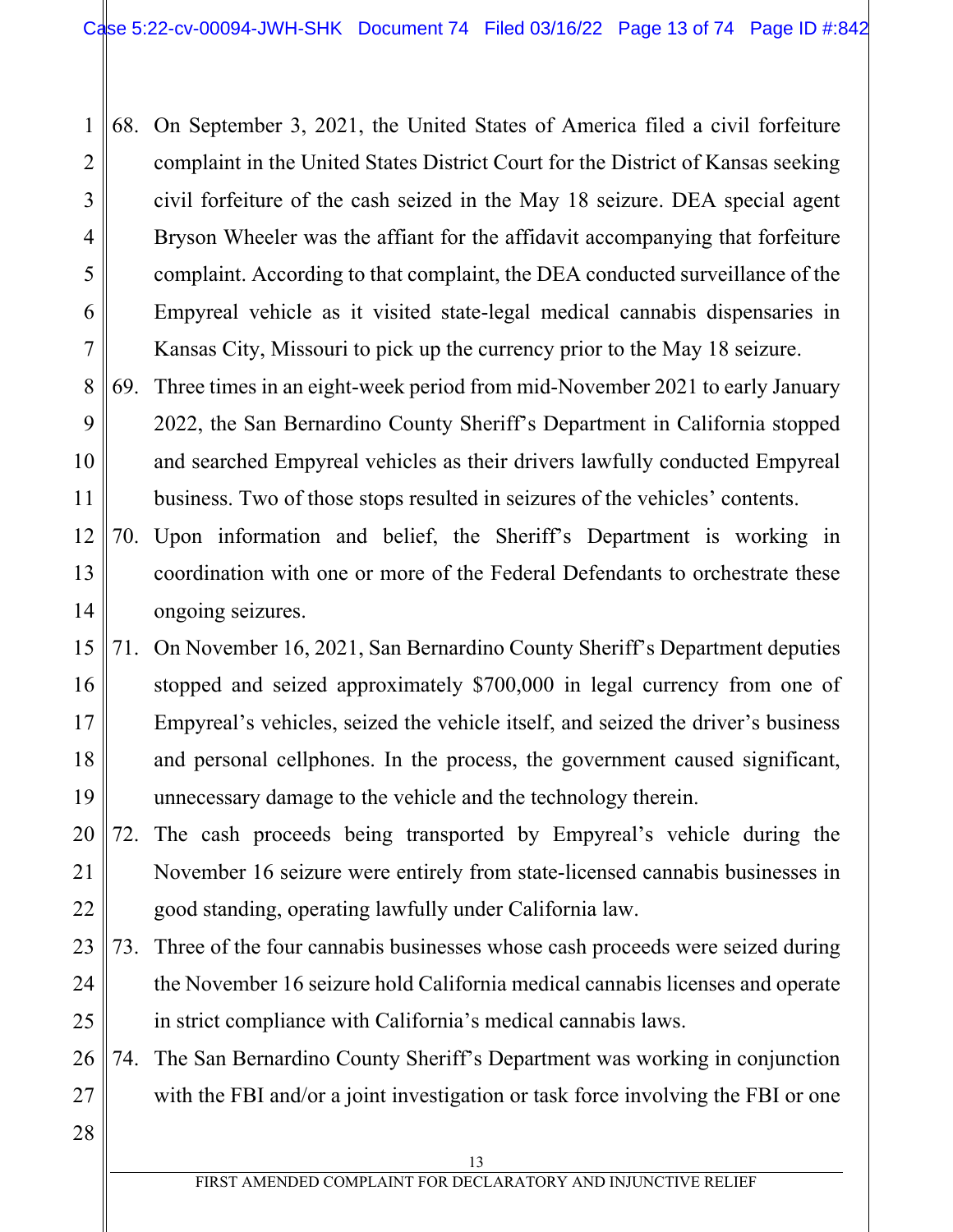1 2 or more of the Federal Defendants during or shortly after the November 16 seizure.

- 3 4 5 75. On December 9, 2021, San Bernardino County Sheriff's Department deputies stopped and seized approximately \$350,000 in legal currency from one of Empyreal's vehicles.
- 6 7 8 76. The cash proceeds being transported by Empyreal's vehicle during the December 9 seizure were entirely from state-licensed cannabis businesses operating lawfully under California law.
- 9 10 11 77. All five of the cannabis businesses whose cash proceeds were seized during the December 9 seizure hold California medical cannabis licenses and operate in strict compliance with California's medical cannabis laws.
- 12 13 14 15 78. The San Bernardino County Sheriff's Department was working in conjunction with the FBI and/or a joint investigation or task force involving the FBI or one or more of the Federal Defendants during or shortly after the December 9 seizure.
- 16 17 18 19 20 79. On January 6, 2022, one or more San Bernardino County Sheriff's Department deputies stopped and searched an Empyreal vehicle and interrogated the driver. The vehicle was not transporting any cannabis proceeds but was transporting coins from a non-cannabis business. Deputies declined to seize the coins once they realized they were from a non-cannabis business.
- 21 22 23 24 25 80. The approximately \$1,050,000 in cash seized from Empyreal's vehicles in the two seizures by San Bernardino County Sheriff's Department has been transferred to the FBI or one or more of the Federal Defendants under the federal equitable sharing program and remains in the possession of one or more of the Federal Defendants.

26

27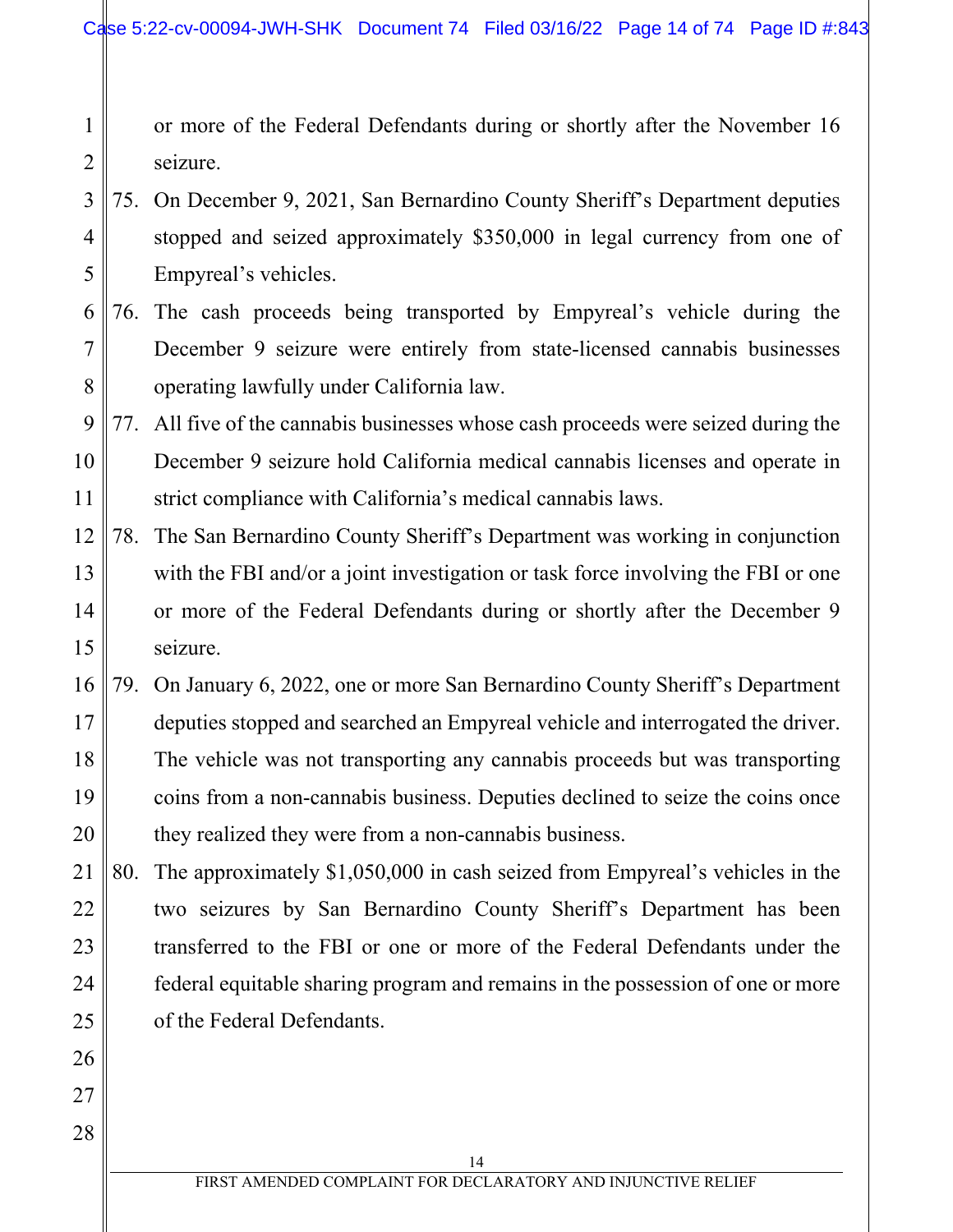- 1 2 3 81. The FBI and DOJ are pursuing civil forfeiture of the currency seized in the November 16 seizure and the December 9 seizure pursuant to the federal equitable sharing program.
- 4 5 82. No warrant was obtained for the search and seizure of Empyreal's vehicles or their contents for the May 18 seizure or the December 9 seizure.
- 6 7 8 9 83. Upon information and belief, Defendants are actively engaged in an ongoing effort to intercept or interdict Empyreal vehicles, stop them pretextually, search them, seize their monetary contents, and permanently keep the proceeds using civil forfeiture.
- 10 11 12 13 14 84. Upon information and belief, Defendants' ongoing effort targeting Empyreal vehicles does not take into account whether the cash proceeds being seized are from state-licensed medical cannabis dispensaries operating lawfully and in strict compliance with the medical cannabis laws of the state in which they are located.
- 15 16 17 18 85. Upon information and belief, Defendants do not know whether the cash proceeds they are seizing from Empyreal vehicles are proceeds from medical cannabis, and Defendants take no measures to verify whether the proceeds are from medical cannabis or other state-legal, adult-use cannabis sales.

19 20 21 86. Upon information and belief, Defendants do not even necessarily know whether the cash proceeds they are seizing from Empyreal vehicles are from cannabis businesses or other types of businesses.

## *The May 17, 2021 Stop and Search*

- 24 25 26 27 87. On May 17, 2021, Dickinson County Sheriff's Deputy Kalen Robinson pulled over an Empyreal vehicle driven by an Empyreal employee eastbound on I-70 in Dickinson County, Kansas toward Kansas City, Missouri, allegedly because the Colorado license plate tag was slightly covered by the license plate holder.
- 28

22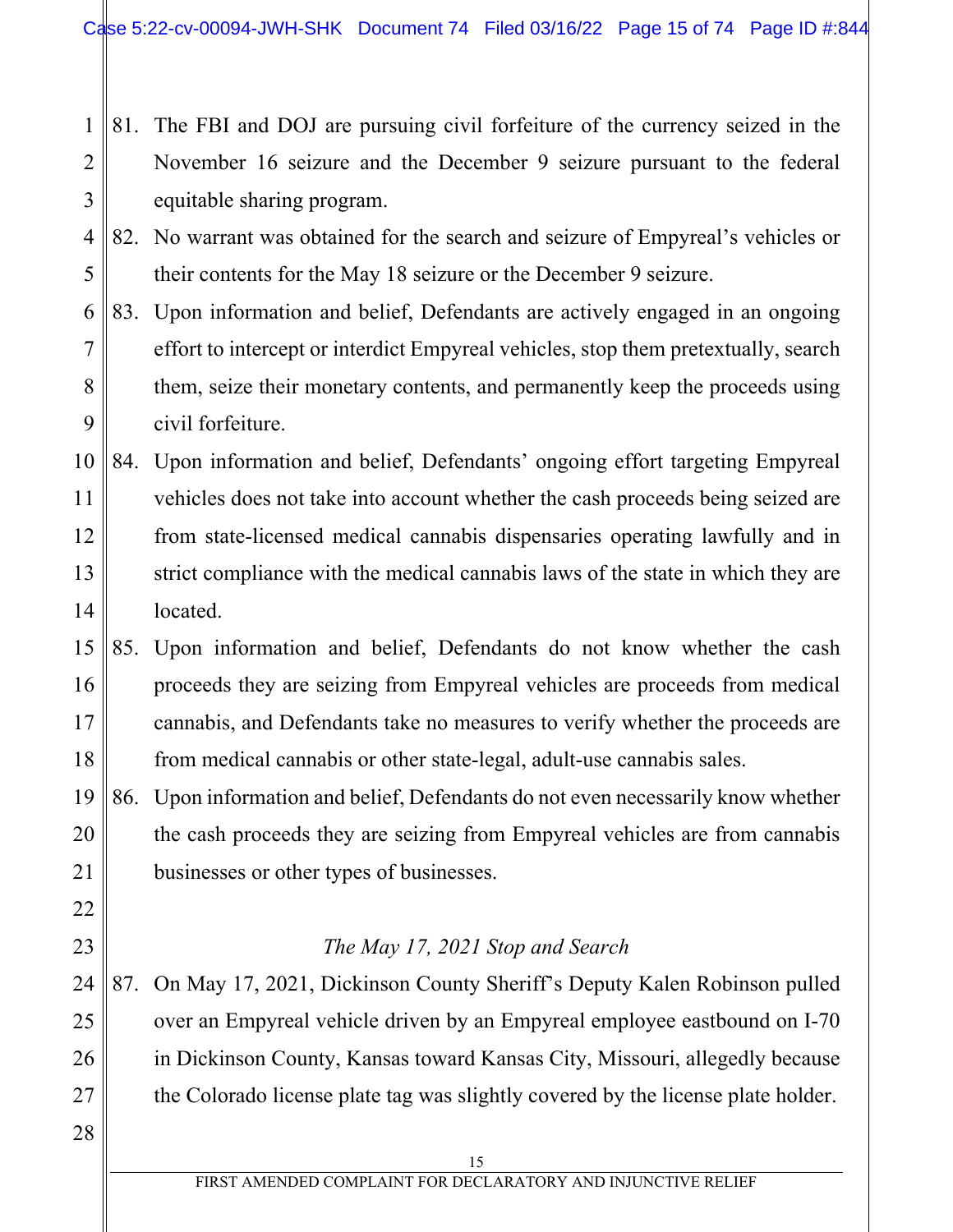- 1 2 3 88. Upon information and belief, the Empyreal vehicle's license plate tag was not actually covered and the May 17 stop was entirely pretextual and at least partly based on the vehicle having a Colorado license plate.
- 4 5 6 89. Upon information and belief, the May 17 stop was done in conjunction with one or more of the other Federal Defendants, including DEA and the local DEA task force.

7 90. No warrant was obtained to stop or search the vehicle.

8 9 10 11 12 91. Upon being questioned by Deputy Robinson about the purpose of the trip, the Empyreal driver answered all questions truthfully. The driver explained that the vehicle was going to pick up cash proceeds from state-licensed medical cannabis dispensaries in Kansas City, Missouri the next day and then transport those cash proceeds back on I-70 westbound across Kansas.

- 13 92. The Empyreal driver provided the route manifest to Deputy Robinson.
- 14 15 16 93. Dashcam footage recorded by Deputy Robinson includes audio of phone calls between Deputy Robinson and DEA Special Agent Bryson Wheeler during the May 17 stop.
- 17 18 19 94. After Deputy Robinson explained his understanding of Empyreal's cash-intransit business, DEA Special Agent Wheeler stated: "Yeah, that's – at the same time, I don't think that's necessarily illegal. It's just strange as hell."
- 20 21 22 23 24 25 26 95. In a subsequent phone call between Deputy Robinson and DEA Special Agent Wheeler during the same May 17 stop, Agent Wheeler offers an erroneous theory about how it is allegedly illegal to take the proceeds from state-legal cannabis sales out of the state where the sale occurred: "Because the way the boss and I look at it is where it's derived from, say Colorado, say Missouri, those places it's legal there. But our understanding is it has to stay within the confines of that state. Drug proceeds from Colorado can't leave Colorado."
- 27 28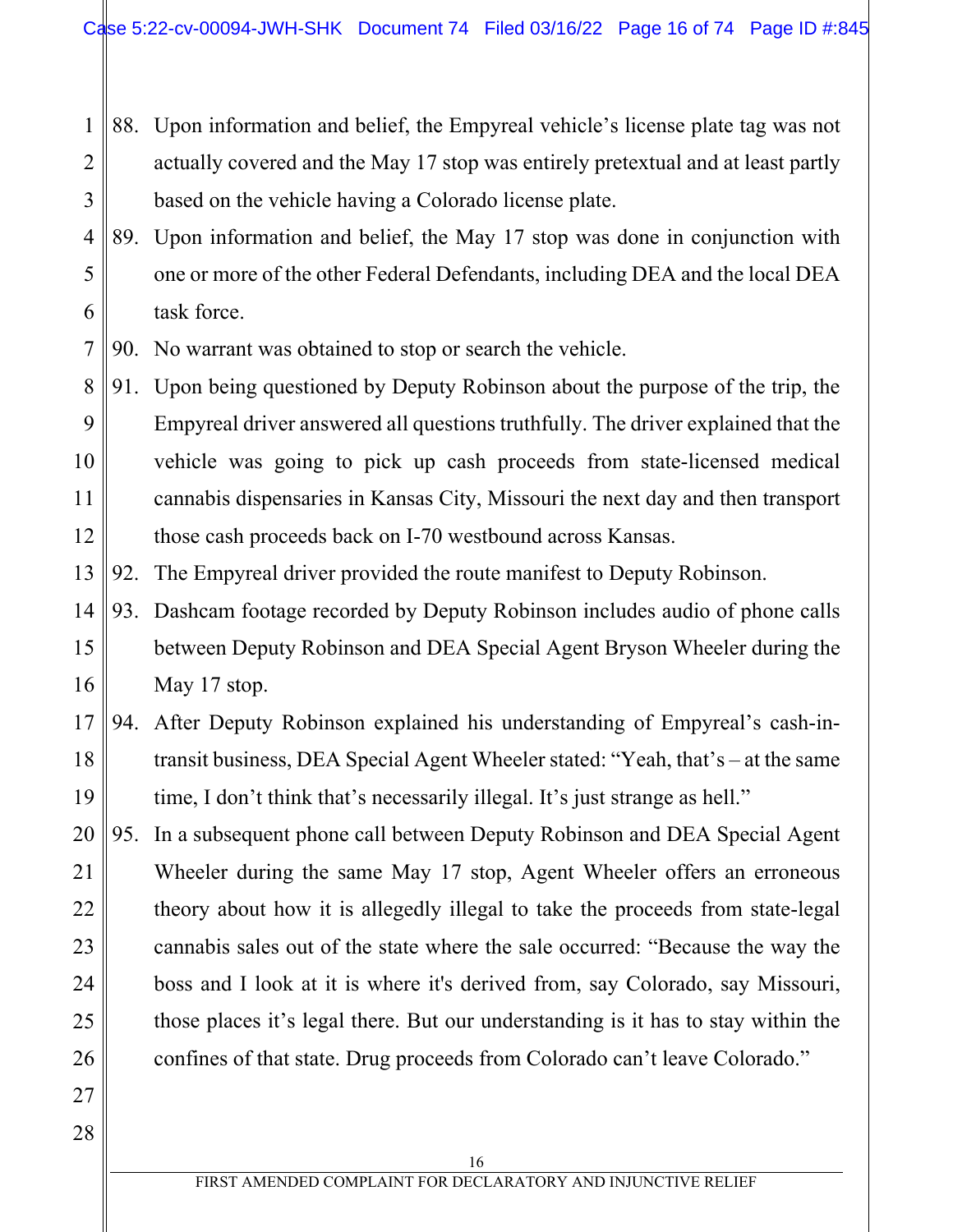#### 1 2 3 96. DEA Special Agent Wheeler's theory that state-legal medical cannabis proceeds cannot leave the state in which a cannabis sale was made is incorrect and unsupported by the law.

4 5 6 7 8 97. DEA Special Agent Wheeler further elaborated on this erroneous theory: "Just like Missouri's can't go – so if you start a logistics company you would have to have one in every state that has this stuff. You would go around and collect in that state and centrally warehouse it. You can't drive it from across the state borders." This too is incorrect.

9 10 11 12 98. Later on during the same call, DEA Special Agent Wheeler baselessly accuses Empyreal of bulk cash smuggling: "I'll let you do your interdiction stop the way you want to, but, yeah, you definitely have some reason to check into this because this is basically bulk cash smuggling."

13 14 15 16 17 18 19 20 21 22 23 24 99. But "bulk cash smuggling," as defined by U.S. law, involves the *international*  transportation and *knowing concealment* of \$10,000 or more with the *intent to evade a currency reporting requirement*, and only occurs when someone "with the intent to evade a currency reporting requirement under section 5316, knowingly conceals more than \$10,000 in currency or other monetary instruments on the person of such individual or in any conveyance, article of luggage, merchandise, or other container, and transports or transfers or attempts to transport or transfer such currency or monetary instruments from a place within the United States to a place outside of the United States, or from a place outside the United States to a place within the United States." 31 U.S.C. § 5332. 100. Empyreal was not transporting any currency internationally on May 18 (and does not transport currency internationally).

25 26 101. Empyreal was not knowingly concealing any currency but was instead transporting it in a vault specifically made to hold bank deposits, which the

28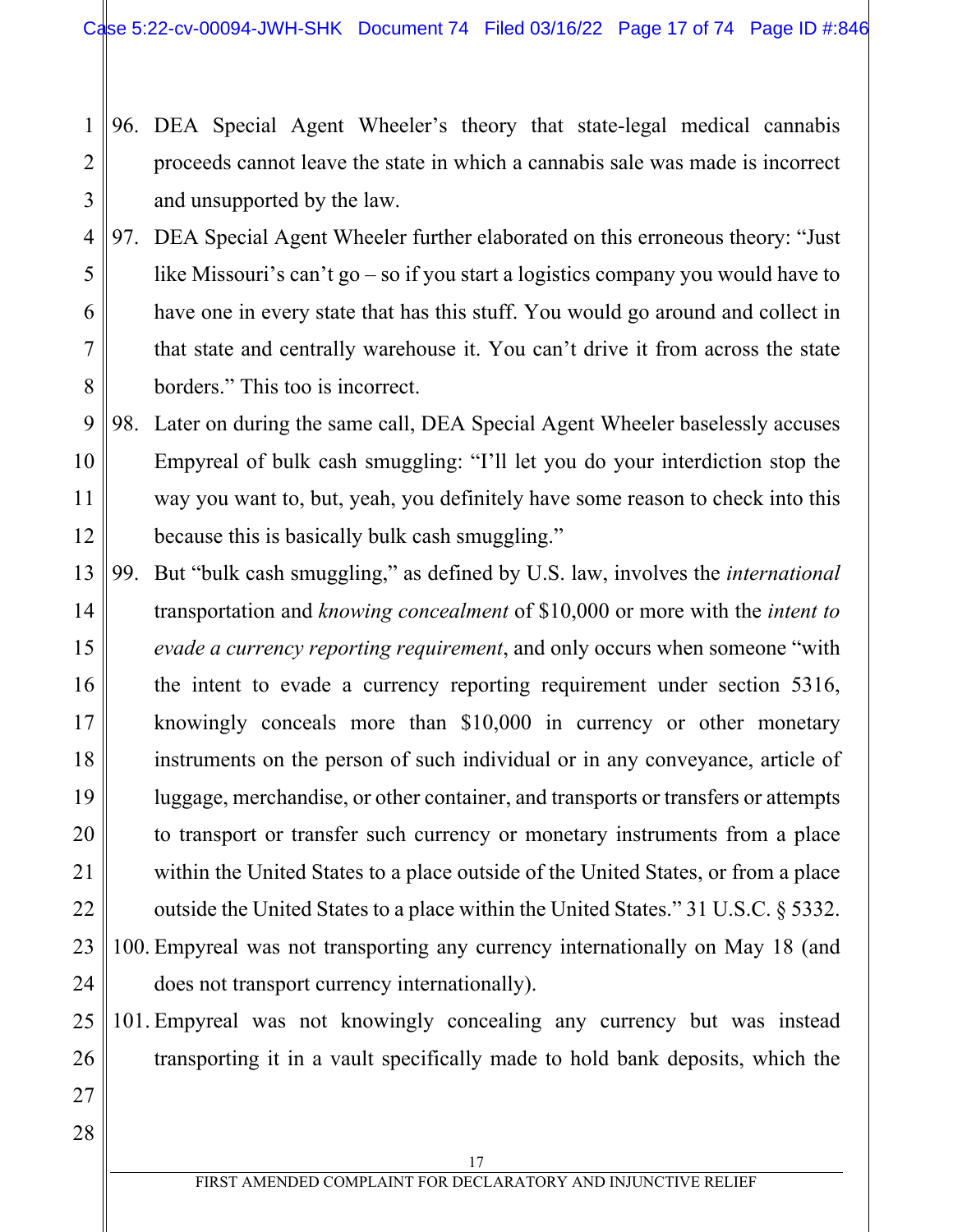Empyreal driver readily told the deputies during both the May 17 stop and the May 18 seizure.

- 3 4 5 102. Empyreal was transporting the currency for deposit in legitimate financial institutions that file currency transaction reports as required by the Banking Secrecy Act, and thus was not evading any currency reporting requirements.
- 6 7 8 9 10 11 103. Dashcam footage recorded by Deputy Robinson also includes audio of a phone call between Deputy Robinson and an unidentified caller during the May 17 stop, during which Deputy Robinson repeats DEA Special Agent Wheeler's erroneous theory: "They can't – that money cannot leave that state. It has to stay in that state. That's why they made those state laws that way." That statement is incorrect. There are no such state laws.
- 12 13 14 104. Dashcam footage recorded by Deputy Robinson also includes audio of a phone call between Deputy Robinson and Special Assistant United States Attorney ("AUSA") Colin Wood during the May 17 stop.
- 15 16 17 18 105. Deputy Robinson repeats DEA Special Agent Wheeler's erroneous theory to Special AUSA Colin Wood: "Well, the money from the sales under the state legislature in those states say the money has to stay within those states." This is not true; no such law exists.
- 19 20 106. Special AUSA Colin Wood tells Deputy Robinson: "I think – I think I'd take it.... And we'll – and we'll argue about it."
- 21 22 23 24 107. At one point, Special AUSA Colin Wood suggests Deputy Robinson should get a warrant if he cannot get the driver's consent to open the vault in the Empyreal vehicle: "She – she either needs to help you get in it or get a search warrant per drug proceeds – And – and cut into them, I guess."
- 25 26 108. On that same call, Deputy Robinson baselessly accuses Empyreal of "money laundering" by transporting currency to a financial institution in another state:

27 28

1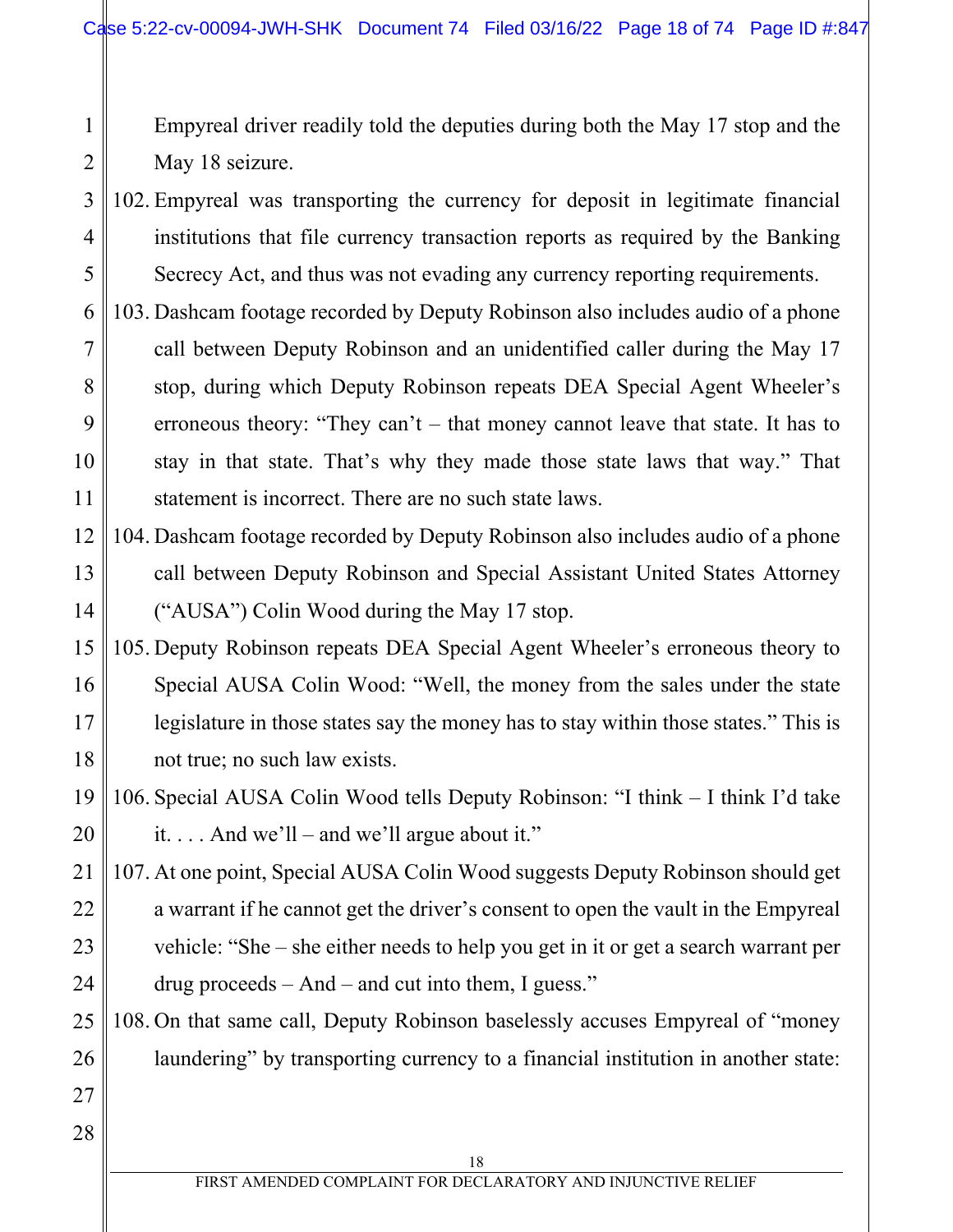1 2 3 4 5 6 7 8 "This – is what they're doing is they're money laundering and they're putting it in a bank account out in Colorado." 109. Empyreal was not engaged in money laundering and there is no evidence that it was doing so. To the contrary, all of the evidence indicates that Empyreal was operating a legitimate cash-in-transit business transporting bank deposits to legitimate financial institutions. 110. It is not illegal to transport bank deposits interstate for deposit in financial institutions in other states.

9 10 11 12 13 111. Deputy Robinson's dashcam video records him repeatedly talking with other deputies, Special AUSA Colin Wood, and DEA Special Agent Bryson Wheeler about waiting until the next day to seize the Empyreal vehicle on its return trip because there is likely nothing in the vault now, since it is making its currency pickups the next day. For example, Deputy Robinson says:

14 15

16

17

18

19

20

a. "See, her – her time wasn't until tomorrow to start picking up. Um, I wonder if we can wait until tomorrow."

- b. "I think I'm going to kick this and get it tomorrow."
	- c. "I'm going to kick her in hopes to get her tomorrow with this money."
		- d. "So I'll we'll just put it in and we'll take them down on the westbound."

21 22 23 24 25 112. In yet another phone call with DEA Special Agent Bryson Wheeler during the May 17 stop, Deputy Robinson says: "I didn't know if you guys wanted to maybe set up on this and get her ass com[ing] back. Because I talked to Colin Wood. And Colin Wood's like absolutely, that's – that's cash – bulk cash smuggling right there at its finest."

26 27 113. DEA Special Agent Bryson Wheeler responds by suggesting that they add all Empyreal vehicles to a License Plate Reader ("LPR") system so that they can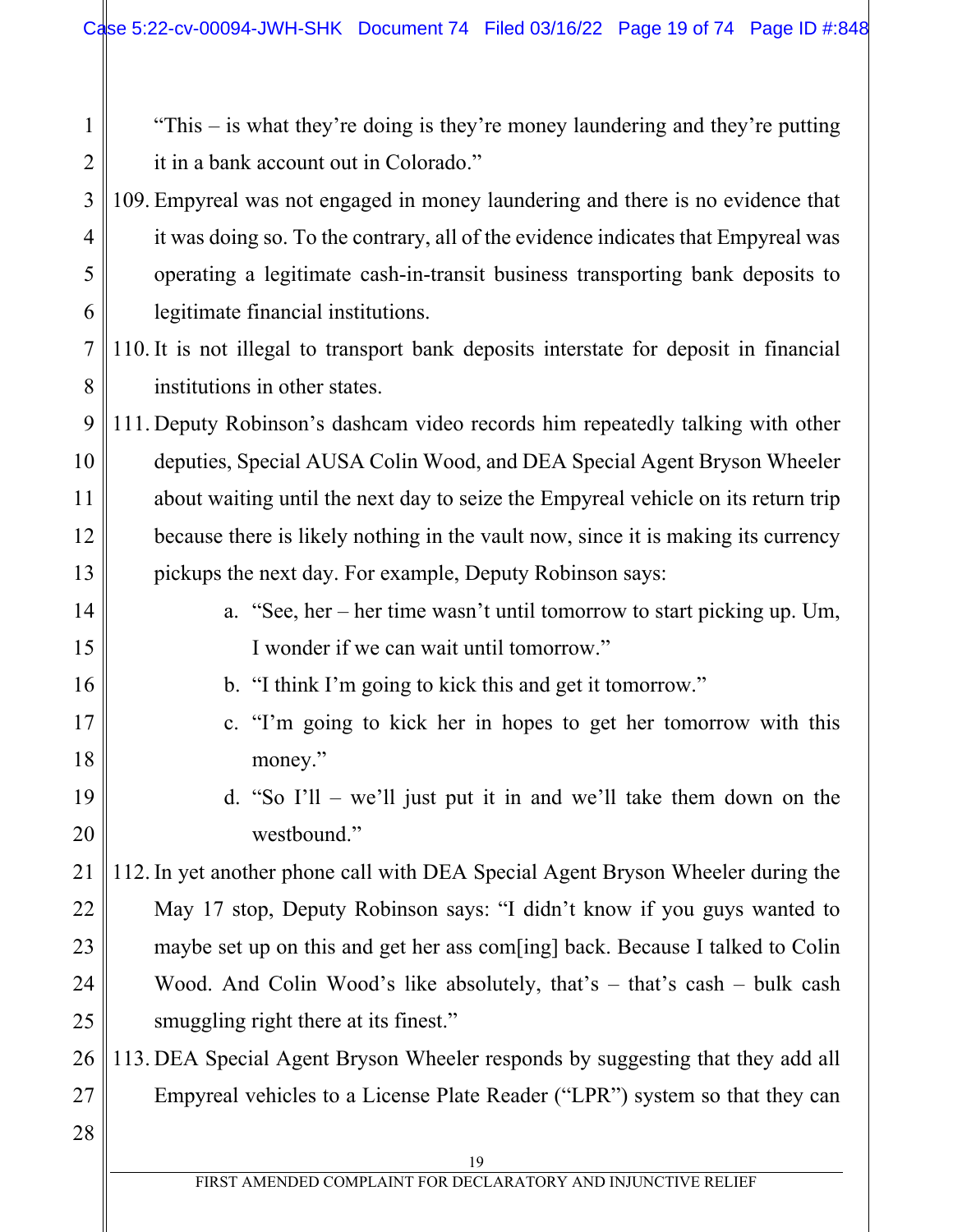"smash" and "crush" Empyreal's vehicles: "Yep. Yep. Yep. No, I would absolutely put all the vehicles that you can find that they have in the LPR and everything that we can get, set up on it and smash those all day long until – until they just go to submission or – they are going to fight us on it, but go ahead. Go ahead and fight us on it. We're – we've got – we got people that want to sit around and take this, too. So I just talked to John. He said absolutely crush every one of those cars that you can identify."

- 8 9 114. Deputy Robinson responds: "Okay. Um, I'm going to – this is going to take some work on, I think, my end, your end both."
- 10 11 12 13 14 15 16 17 115. Later during that same call, DEA Special Agent Bryson Wheeler asks Deputy Robinson: "What can I start working on to make this a little easier?" Deputy Robinson responds: "Well, and I'm going to send you this company's name here real quick. And we need to find as many – or many vehicles for this as possible that's, you know, doing this." Agent Wheeler responds: "Okay. Sure." 116. The Empyreal driver continued to be detained on the side of the road for over 40 minutes during the duration of the stop, including all of Deputy Robinson's phone calls.
- 18 19 20 21 22 117. Deputy Robinson released the Empyreal driver without issuing a traffic citation, but the driver was then surveilled by DEA the next morning, May 18, 2021, as the Empyreal vehicle visited state-legal medical cannabis dispensaries in or near Kansas City, Missouri to pick up the cash proceeds for transportation to financial institutions.
- 23 24 25 26 27 118. DEA took photos of the Empyreal driver visiting state-legal medical cannabis dispensaries in or near Kansas City, Missouri and then continued conducting surveillance on the Empyreal vehicle by following it on I-70 westbound in an unmarked vehicle until it entered Dickinson County, Kansas and could be "handed off" to Deputy Robinson, who was waiting in a marked police vehicle.
- 28

1

2

3

4

5

6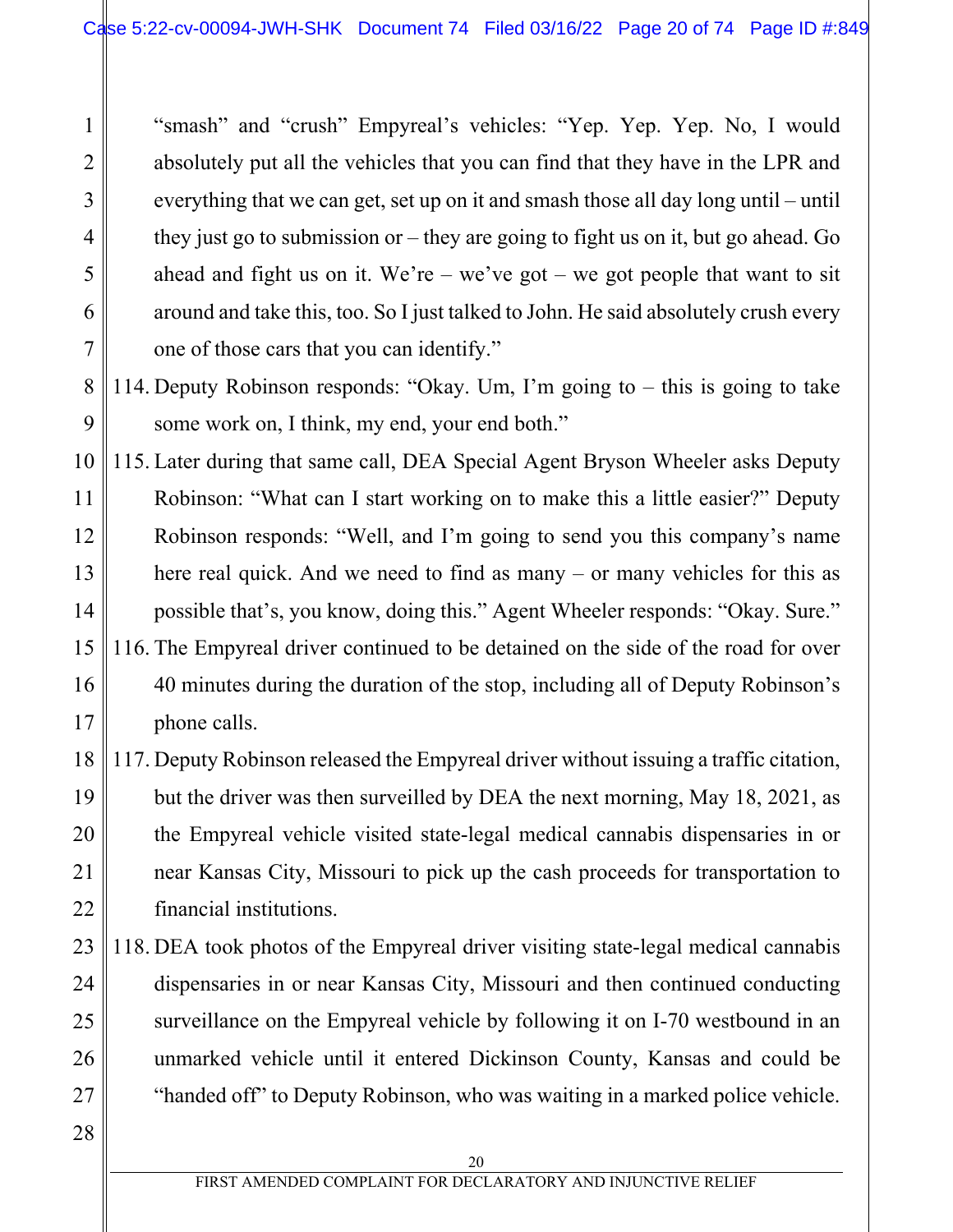## *The May 18, 2021 Stop, Search, and Seizure*

3 4 5 6 7 8 119. On May 18, 2021, the same Empyreal driver and Empyreal vehicle were again pulled over in a vehicle stop by Dickinson County Sheriff's Deputy Kalen Robinson while travelling westbound on I-70 in an Empyreal vehicle from Kansas City, Missouri to deliver approximately \$165,620 in cash proceeds from state-legal medical cannabis dispensaries in Kansas City, Missouri to financial institutions in other states.

#### 9 10 11 12 120. The cash proceeds being transported by Empyreal's vehicle during the May 18 seizure were entirely from state-licensed medical cannabis dispensaries in or near Kansas City, Missouri that are in good standing, operating lawfully and under strict compliance with Missouri medical cannabis laws.

- 13 14 121. Upon information and belief, there was no legitimate reason for the vehicle stop on May 18, which was entirely pretextual.
- 15 16 17 122. The vehicle stop on May 18 was planned in advance and coordinated by Dickinson County Sheriff's deputies and one or more of the Federal Defendants, including DEA and the local DEA task force.
- 18 19 20 21 22 23 123. However, despite knowing a day in advance that Empyreal's vehicle would be traveling westbound on I-70 with cash proceeds from Missouri-licensed medical cannabis dispensaries, and despite being advised by Special AUSA Colin Wood that they either needed to get a warrant or consent to search the vehicle, neither the Dickinson County Sheriff's deputies nor the DEA obtained a warrant to stop or search the vehicle or to seize anything in the vehicle.
- 24 25 26 124. Dashcam footage recorded by Deputy Robinson shows him almost immediately asking the Empyreal driver: "So you went and picked up some money from the dispensaries, correct?"
- 27 28

1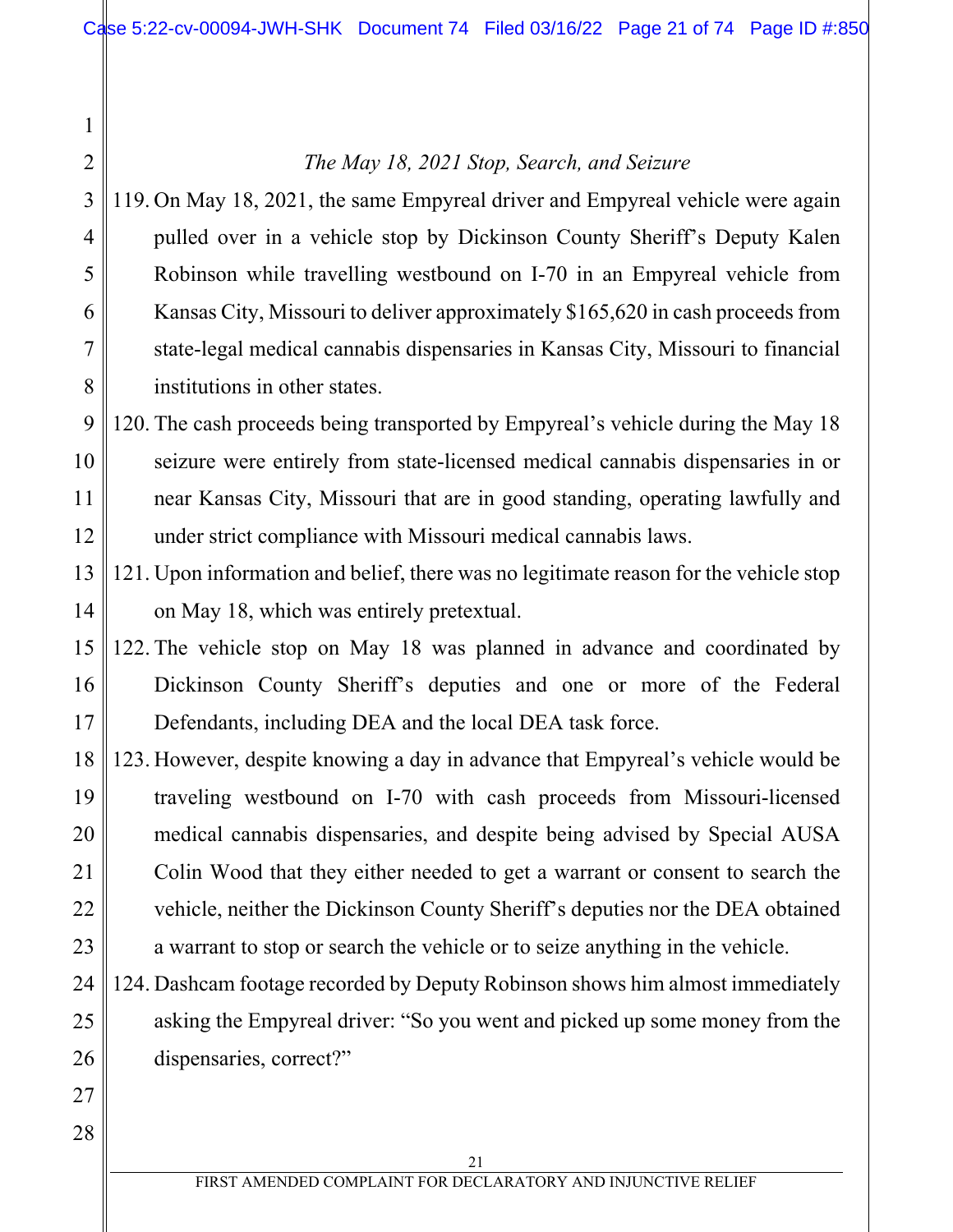1 2 125. After the driver responds affirmatively, Deputy Robinson says: "So I'm searching that vehicle and I'm seizing any money that's inside that vehicle."

3 4 5 6 126. Dickinson County Sheriff's deputies, working in conjunction with a DEA task force, detained and interrogated the Empyreal driver for at least one hour, searched the vehicle, gained access to the secured vault, and seized the \$165,620.

7 127. No warrant was ever obtained to search the vehicle or seize its contents.

- 8 9 10 11 12 128. To protect its business reputation, Empyreal reimbursed its clients the approximately \$165,620 seized during the May 18 seizure, effectively indemnifying its clients, and thus has an interest in recovering the seized cash. If this cash is recovered, it will be used by Empyreal, since Empyreal has already reimbursed the other parties involved.
- 13 14 129. As a cash-in-transit business, Empyreal was acting as a bailee for its clients while transporting the \$165,620 in cash seized during the May 18 seizure.
- 15 16 130. Empyreal has a possessory interest in the approximately \$165,620 in cash seized during the May 18 seizure.
- 17 18 131. Empyreal leases the vehicle that was temporarily seized during the May 18 seizure.
- 19 20 132. Empyreal employs the driver, who was seized and detained during the May 18 seizure.
- 21 22 133. The Empyreal driver was not issued a traffic citation for either the May 17 traffic stop or the May 18 traffic stop.
- 23 24 134. The May 18 seizure was done without regard for whether the money was proceeds from state-legal medical cannabis dispensaries in Missouri.
- 25 26 135. The \$165,620 was eventually transferred from the Dickinson County Sheriff's Department to DEA pursuant to DOJ's equitable sharing program.
- 27 28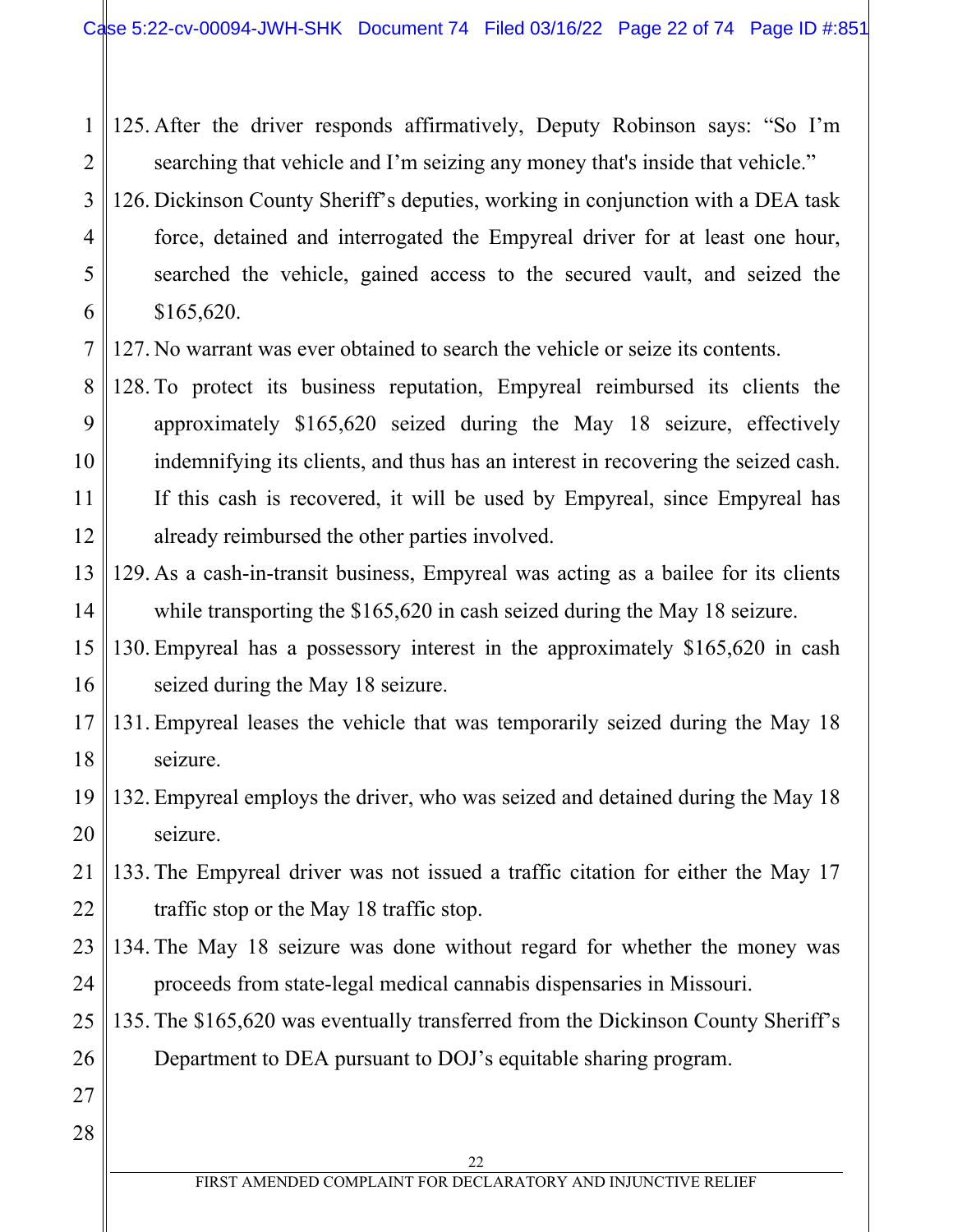1 2 136. Upon information and belief, the cash seized during the May 18 seizure remains in the possession of the DEA or one of the other Federal Defendants.

- 3 4 5 137. DEA sent a Notice of Seizure of Property and Initiation of Administrative Forfeiture Proceedings (a "CAFRA Notice") to Empyreal indicating that it was pursuing administrative forfeiture of the \$165,620.
- 6 7 8 9 138. On September 3, 2021, the United States filed a civil forfeiture complaint seeking to forfeit the \$165,620 in the United States District Court for the District of Kansas. The affiant for the affidavit supporting the complaint was DEA Special Agent Bryson Wheeler.
	- *The November 16, 2021 Stop, Search, and Seizure*
- 12 13 14 15 139. On November 16, 2021, San Bernardino County Sheriff's Deputy Jonathan Franco conducted a traffic stop of an Empyreal vehicle driven by an Empyreal employee in San Bernardino County, California, for allegedly driving too close to a semi-truck on the freeway.

16 17 140. Upon information and belief, there was no legitimate reason for the traffic stop on November 16, which was entirely pretextual.

- 18 19 20 21 22 141. At the time of the stop, the Empyreal vehicle was transporting approximately \$700,000 in cash proceeds from state-licensed cannabis businesses operating lawfully under California law to legitimate financial institutions. Three of the four cannabis businesses hold California medical cannabis licenses and operate in strict compliance with California's medical cannabis laws.
- 23 24 25 26 142. Deputy Franco proceeded to ask the Empyreal driver to disclose information about what the Empyreal vehicle was transporting and after learning that the Empyreal vehicle was transporting cash, Deputy Franco asked many questions about the nature of Empyreal's business.
- 28

27

10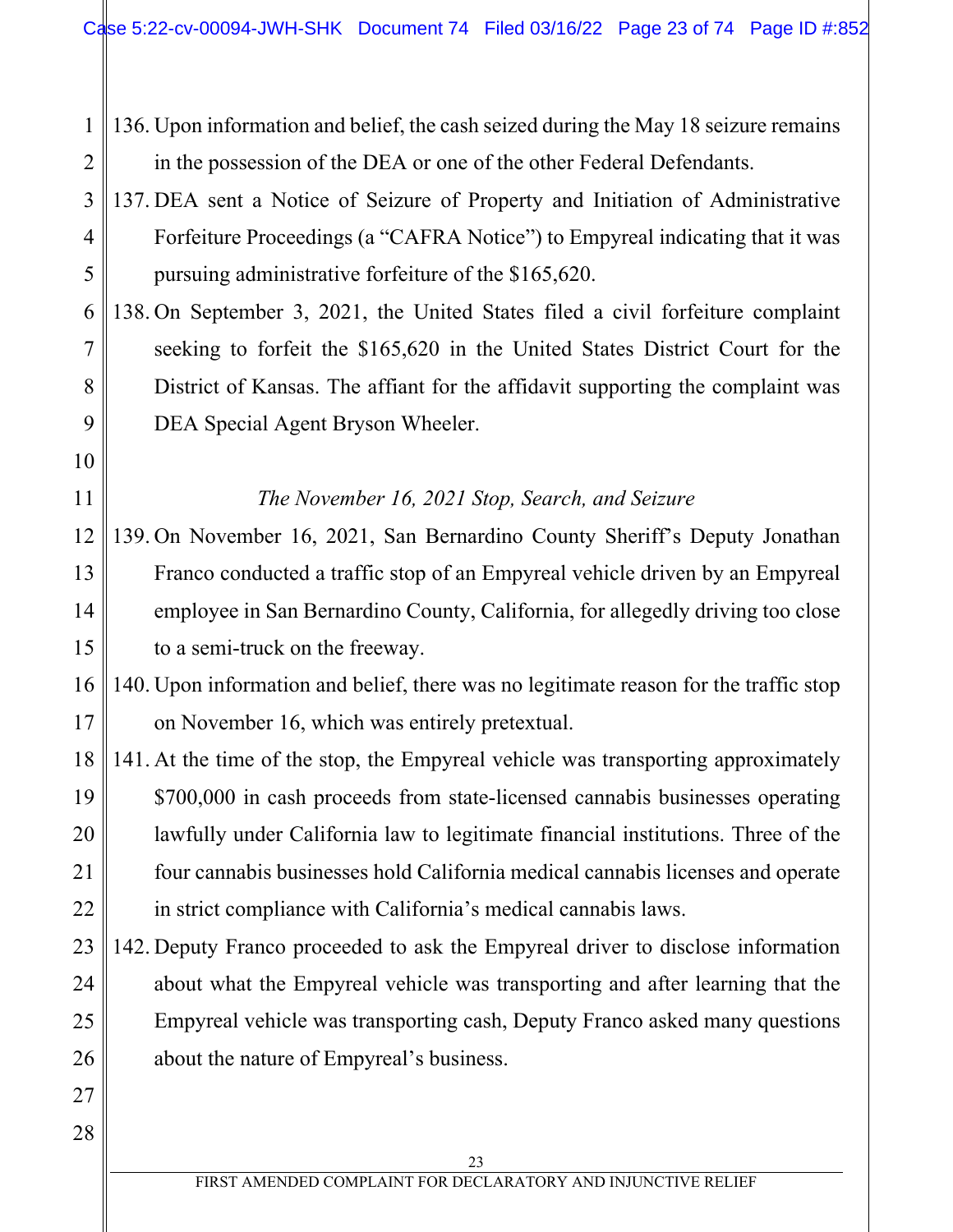- 1 2 143. The Empyreal driver answered Deputy Franco's questions and offered to call his supervisors to provide any other requested information.
- 3 4 5 144. Deputy Franco then spoke with members of Empyreal's leadership team, including the current Senior Vice President of Operations at Empyreal, who is a former deputy sheriff.
- 6 7 8 9 145. Empyreal's leadership team explained to Deputy Franco the legitimacy of the business, where the cash was coming from and where it was going, the identity and licensure of the companies whose cash was being transported, and offered GPS data to confirm this information.
- 10 11 146. Despite these assurances and the offer of additional supporting information, Deputy Franco was joined by other law enforcement officers.
- 12 13 147. Upon arriving at the scene, law enforcement covered the vehicle's external cameras.
- 14 15 148. Law enforcement then seized the Empyreal driver's business and personal phones.
- 16 17 149. During the seizure, counsel for Empyreal was repeatedly denied any access to its driver.
- 18 19 20 21 22 23 24 150. The Sheriff's Department instead sought a search warrant to take the phones and seized cash on the grounds that they "were possessed by a person with the intent to use [them] as a means of committing a public offense or [are] possessed by another to whom he or she may have delivered [them] for the purpose of concealing [them] or preventing discovery" and that they "tend to show that a felony has been committed or that a particular person has committed a felony."
- 25 26 27 151. The Statement of Probable Cause in the November 16 search warrant application is based on critical factual errors, material omissions, and highly misleading statements about activities that are simply not criminal.
- 28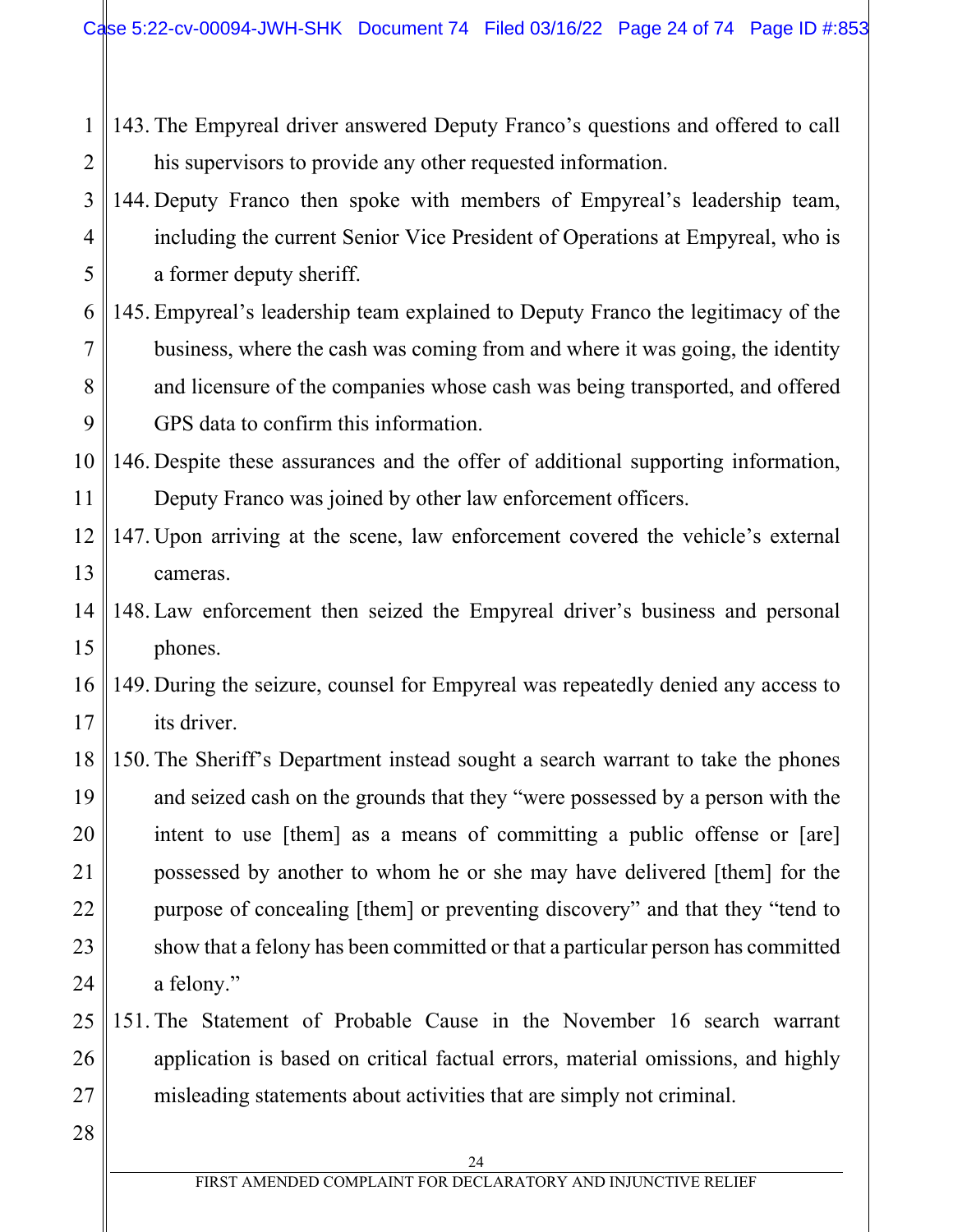- 1 2 3 152. The Statement of Probable Cause in the November 16 search warrant application contains no evidence supporting probable cause to believe that any crime had been, was being, or was about to be committed.
- 4 5 6 7 8 9 10 153. The Statement of Probable Cause in the November 16 search warrant application states that: "Investigators contacted the Bureau of Cannabis Control and found that Empyreal LLC was not listed as a business authorized to conduct marijuana/cannabis business in the State of California." While it is true that Empyreal does not have a license or other authorization to operate as a cannabis business, this statement is misleading because Empyreal is not required to have any such authorization or license.
- 11 12 154. Empyreal does not handle or transport cannabis and thus needs no cannabis business license.
- 13 14 15 16 17 18 19 155. The Statement of Probable Cause in the November 16 search warrant application states that: "In addition, some of the companies having their currency transported were also not listed as authorized marijuana/cannabis businesses through the State of California." This statement is false. Upon information and belief, this statement was either the product of an error in running the search for these businesses or a deliberate attempt to mislead the judge reviewing the warrant.

20 21 156. All of the businesses whose currency was being transported had current cannabis licenses in good standing.

22 23 24 25 26 157. The Statement of Probable Cause in the November 16 search warrant application falsely attributes this claim to a former Empyreal supervisor: "Once the currency arrives to the [Empyreal] Branch, the currency is deposited into bank accounts belonging to each individual cannabis company and turned into coin-base."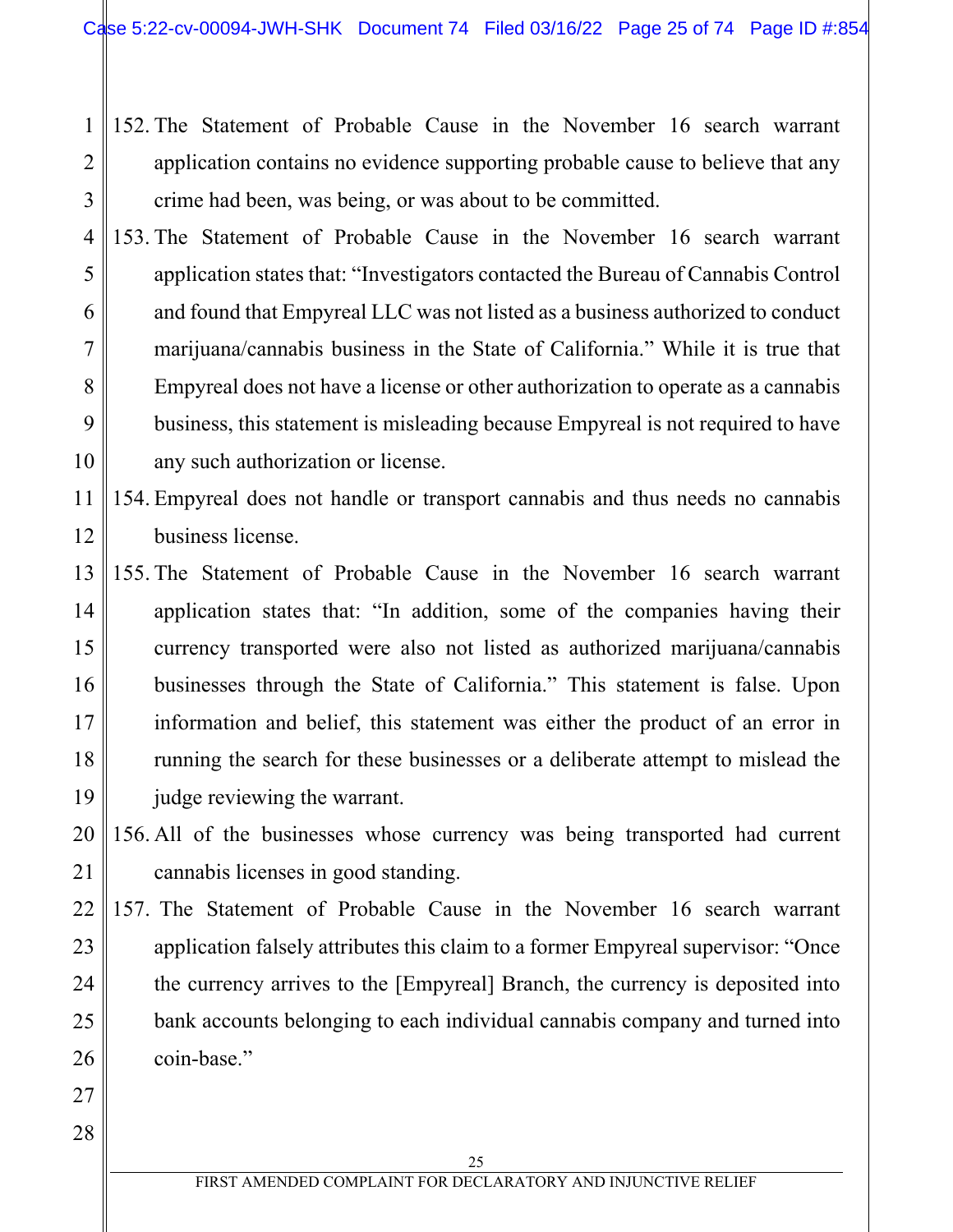- 1 2 158. Coinbase is a cryptocurrency exchange platform, not a cryptocurrency, so nothing can be "turned into" Coinbase.
- 3 4 5 159. The Empyreal supervisor denies stating that Empyreal converts any currency into cryptocurrency, and would not have said anything about cryptocurrency conversion because that simply is not a service Empyreal offers.
- 6 7 8 160. Empyreal does not, in any way, convert cash or coin deposits into cryptocurrency. All cash and coin collected by Empyreal is processed and reported to financial institutions as their original cash and coin amount.
- 9 10 161. However, even if Empyreal did convert currency into cryptocurrency, that is not an illegal activity, and provides no basis for probable cause.
- 11 12 13 14 15 162. The claim in the Statement of Probable Cause in the November 16 search warrant application that "this is a modern form of laundering proceeds made by marijuana/cannabis companies in order to avoid State taxes and/or Law Enforcement detection" is thus both irrelevant and fails to provide any reason to believe that any tax evasion or money laundering was taking place.
- 16 17 18 19 163. The Statement of Probable Cause in the November 16 search warrant application completely omits the fact that after speaking with the Empyreal supervisor, Deputy Franco then spoke on the phone with Empyreal's Senior Vice President of Operations.

20 21 22 23 164. Omitted from the Statement of Probable Cause in the November 16 search warrant application is that Empyreal's Senior Vice President explained to Deputy Franco on that phone call that Empyreal does not convert any currency into cryptocurrency.

- 24 25 26 27 165. Also omitted from the Statement of Probable Cause in the November 16 search warrant application was that Empyreal's Senior Vice President explained to Deputy Franco that Empyreal does sometimes provide actual rolled coins to retail clients through change orders or "change exchange" services so that
- 28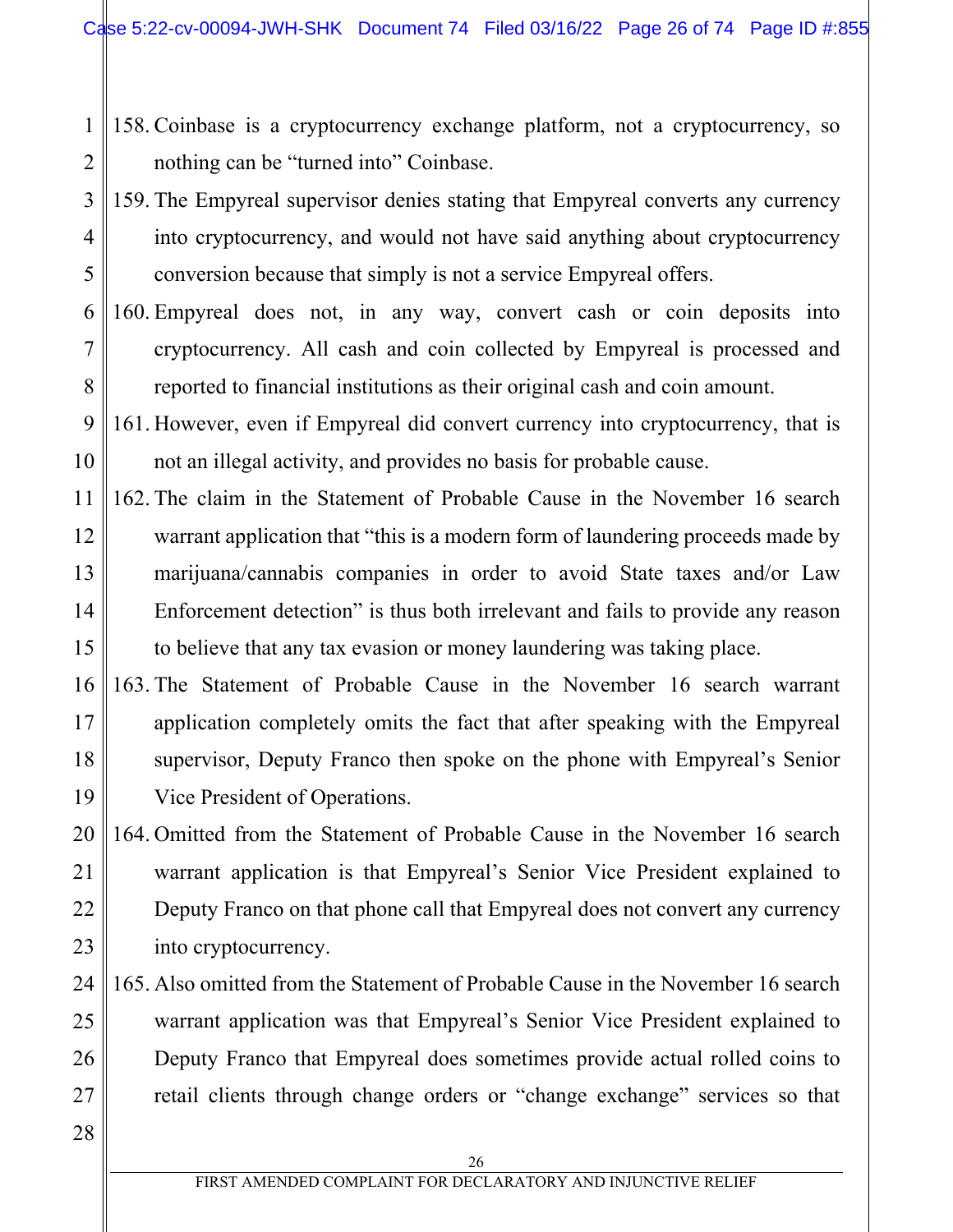Empyreal's retail clients have coins on hand to provide as change to their customers.

3 4 5 6 7 8 9 10 166. Further omitted from the Statement of Probable Cause in the November 16 search warrant application is that Empyreal's Senior Vice President explained to Deputy Franco that Empyreal's business operates as a traditional cash-intransit company and that Empyreal works with licensed financial institutions (banks and credit unions) to provide currency transportation services to their customers. The Senior Vice President explained that Empyreal's vehicles pick up sealed bags of currency and coin from retail locations in Southern California and return the currency to Empyreal's branch location.

11 12 13 14 15 16 17 18 167. Further omitted from the Statement of Probable Cause in the November 16 search warrant application is that Empyreal's Senior Vice President addressed Deputy Franco's concerns that Empyreal was avoiding state taxes by transporting cannabis proceeds out of California. The Senior Vice President explained that after retail client deposits are counted and validated by Empyreal personnel, that currency is strapped, bundled, and delivered back into the banking system in California. The Senior Vice President explained to Deputy Franco that this process ensures that California tax revenue is still collected.

19 20 21 22 23 24 25 26 168. Further omitted from the Statement of Probable Cause in the November 16 search warrant application is that Empyreal's Senior Vice President explained to Deputy Franco that Empyreal is transparent about its cash-in-transit services with banks and credit unions and fully reports all currency transported/processed to those financial institutions, in compliance with all laws. State-legal cannabis businesses are thus subject to tax compliance and auditing based on the currency Empyreal processes and reports to financial institutions.

28

27

1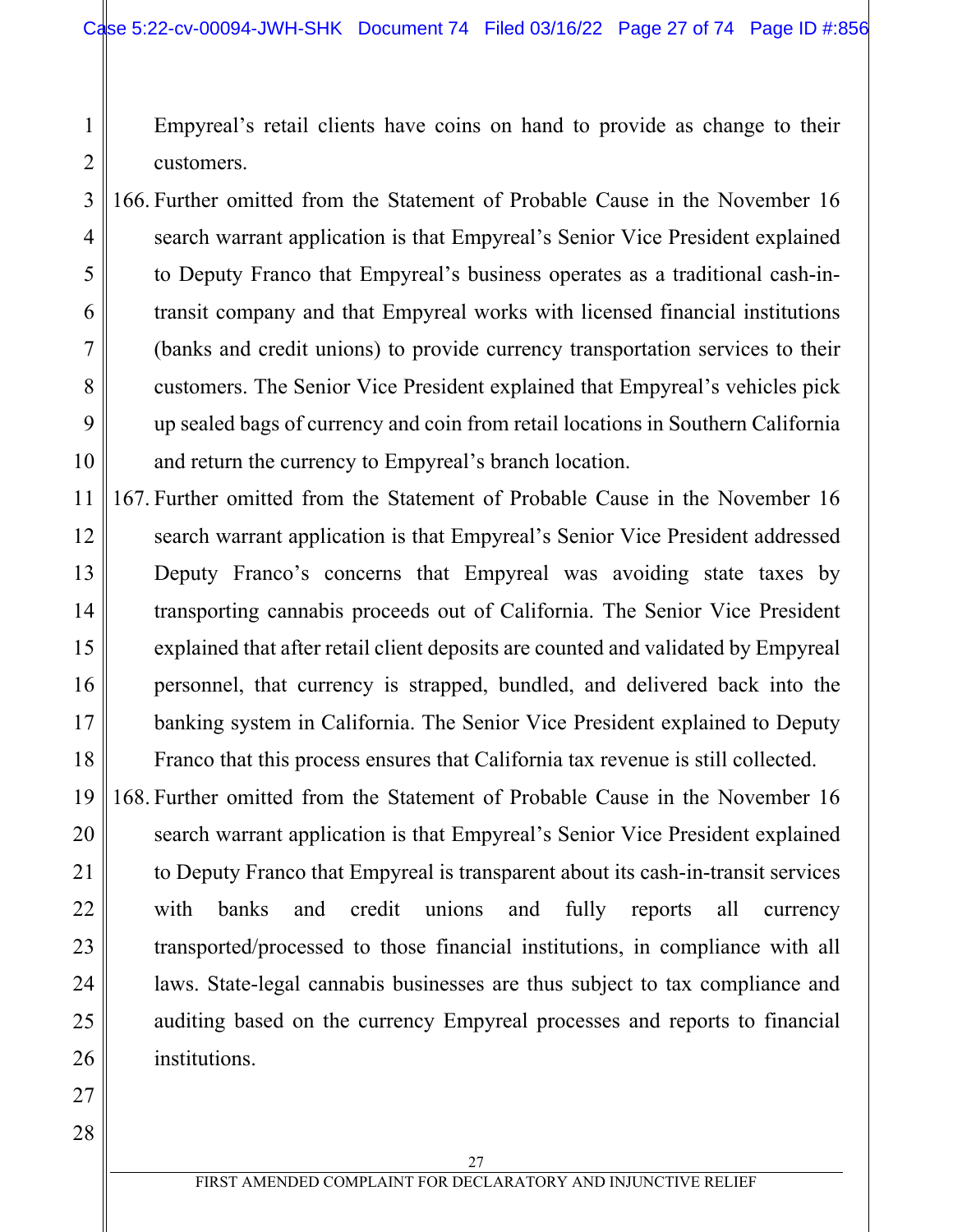1 2 3 4 169. Therefore, Deputy Franco's conclusion in the Statement of Probable Cause in the November 16 search warrant application that "I believe the [vehicle] contains proceeds from illegal marijuana/cannabis companies for the purpose of money laundering" is completely unfounded.

5 6 7 170. The November 16 search warrant application contains no evidence supporting probable cause to believe that money laundering or any other illegal activity had been, was being, or was about to be committed.

8 9 10 11 12 13 171. On January 25, 2022, the Sheriff filed a declaration by Sergeant Alex Naoum of the San Bernardino County Sheriff's Department (ECF No. 46-1). Sergeant Naoum's declaration states that: "During the [November 16] stop, the deputy made further observations, including hearing inconsistent statements made by the driver and company representatives, that led the deputy to believe the contents of the [vehicle] were illicit proceeds of unlawful drug sales." *Id.* ¶ 4.

14 15 16 17 18 172. Sergeant Naoum does not elaborate any further in his declaration about what "inconsistent statements" were allegedly made by the driver and company representatives, nor does he explain why the supposed inconsistent statements "led the deputy to believe the contents of the vans were illicit proceeds of unlawful drug sales."

- 19 20 21 173. Sergeant Naoum's vague and conclusory explanations for the search of the vehicle and seizure of its contents fail to show that the deputies had probable cause to seek a warrant for the November 16 search and seizure.
- 22 23 24 25 174. While they sought a search warrant, the Sheriff's Department continued to subject Empyreal's driver to extensive questioning about Empyreal's business operations, details of its cash logistics process, and other information considered by Empyreal to be trade secrets.

26

27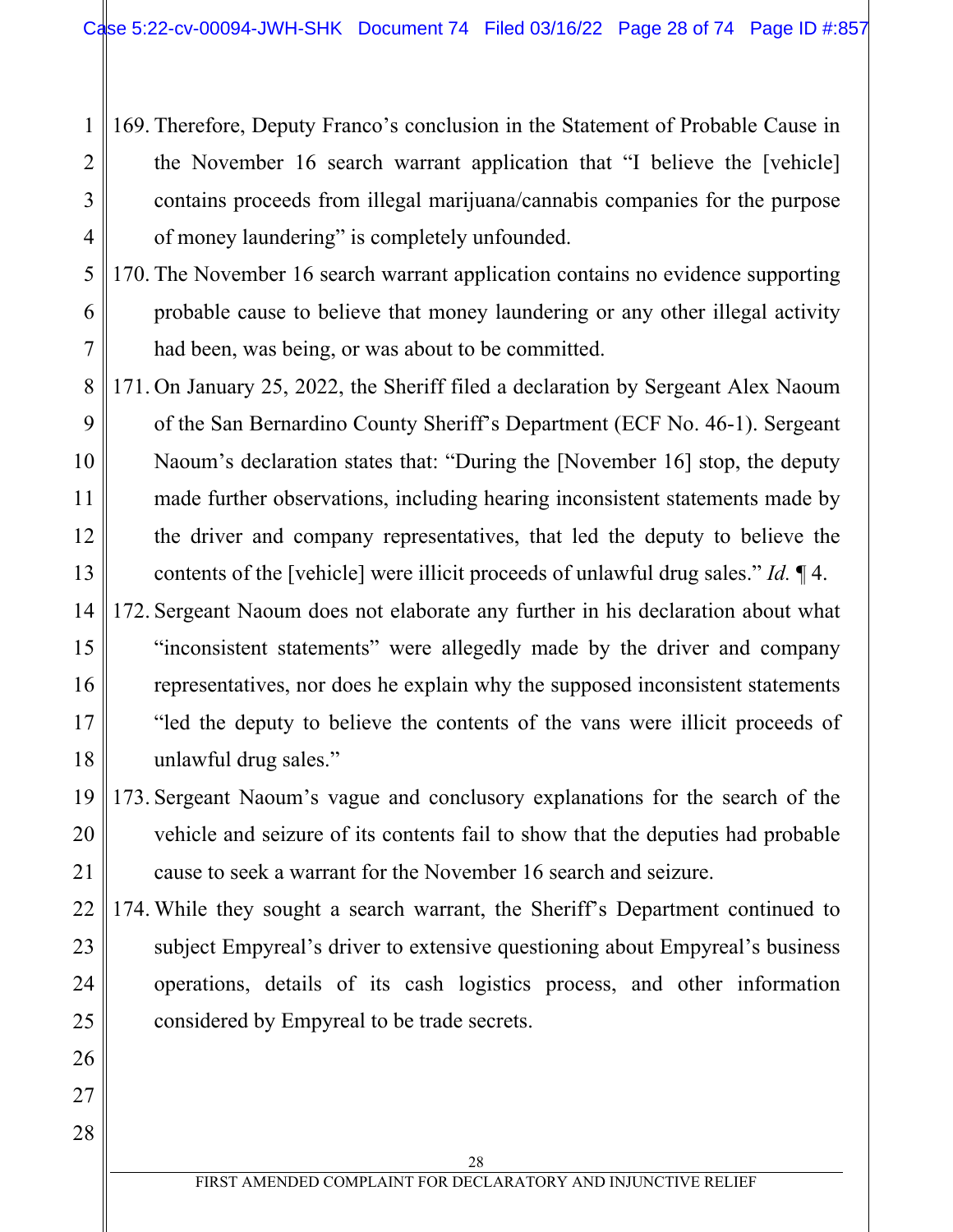- 1 2 3 175. After securing the warrant, and without asking Empyreal for access to the money in the vehicle, law enforcement destroyed property in the armored vehicle in order to access the cash inside.
- 4 5 176. Law enforcement then seized approximately \$700,000 from the vehicle and the vehicle itself.
- 6 7 8 9 10 11 12 177. At the time of the November 16 seizure, Empyreal had not yet had an opportunity to count and validate the amount of money in the deposit bags that were seized because that is typically done at an Empyreal currency processing facility upon completion of a trip and the Empyreal vehicle was stopped before it had completed its trip. However, the amount of currency declared by Empyreal's customers for the deposit bags seized on November 16 was \$712,206.34.
- 13 14 15 16 17 18 19 20 178. While seizing the money, one of the deputies noted that each bag of cash had its own barcode from different companies and stated that they could not mix the money together because some companies might be able to "prove it's legit." 179. Upon information and belief, despite knowing the names of the companies whose proceeds they were seizing based on the labeling of the bags containing the cash, the deputies made no effort to inquire about whether any of those companies were state-licensed medical cannabis businesses, state-licensed adult use cannabis businesses, or otherwise "legit."

21 22 23 180. After they finished counting the money and announced the total amount seized, the deputies celebrated, exchanging the following statements with each other: "Shut the front door!"

24 "No way, dude!"

25 "Nice."

26 "Way to go, buddy!"

27 "Wowee!"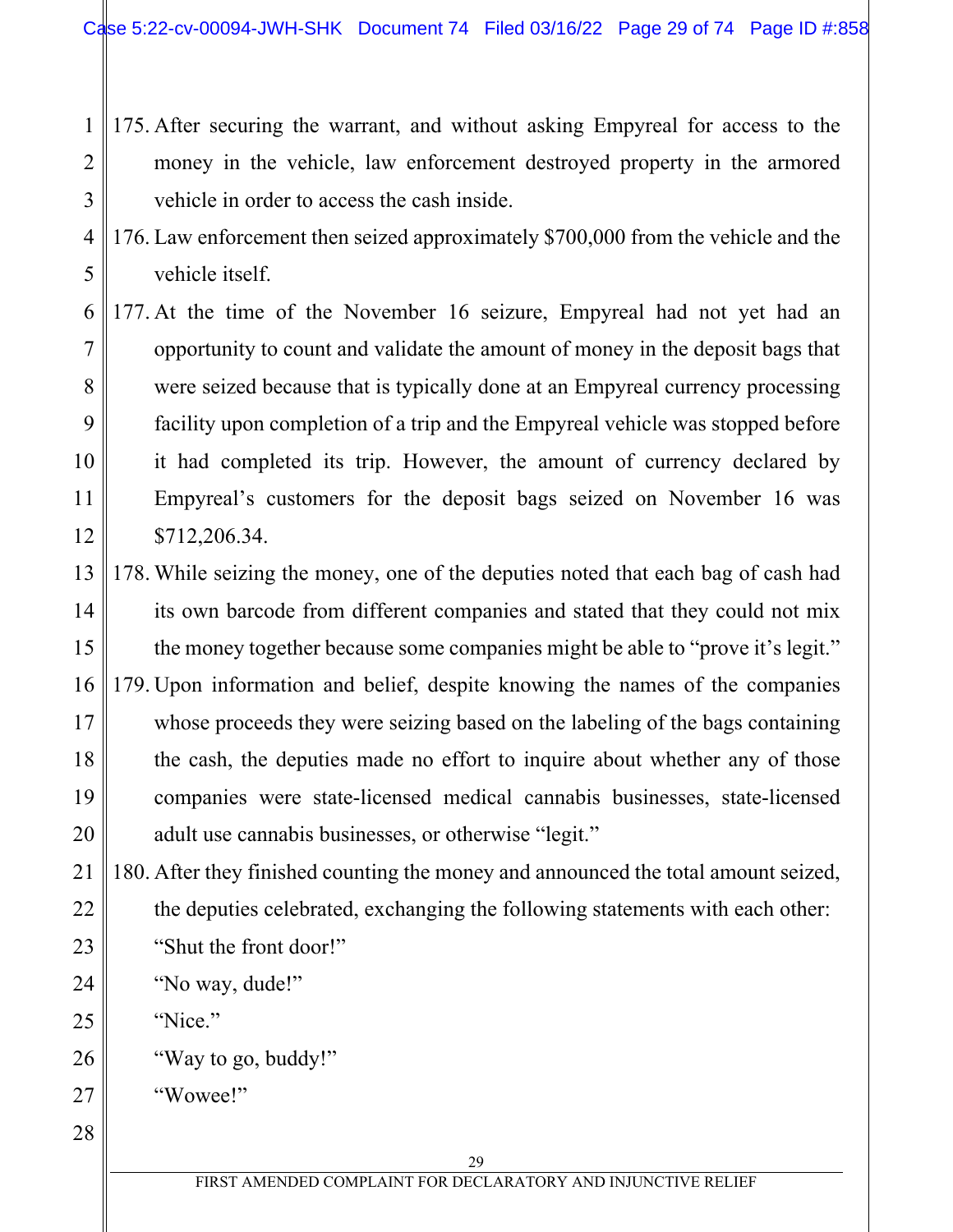"Good job, Will."

1

2 181. The November 16 seizure took more than four hours.

- 3 4 182. The Empyreal driver was not issued a traffic citation for the November 16 traffic stop.
- 5 6 7 8 9 183. To protect its business reputation, Empyreal reimbursed its clients the approximately \$700,000 seized during the November 16 seizure, effectively indemnifying its clients, and thus has an interest in recovering the seized cash. If this cash is recovered, it will be used by Empyreal, since Empyreal has already reimbursed the other parties involved.
- 10 11 184. As a cash-in-transit business, Empyreal was acting as a bailee for its clients while transporting the \$700,000 in cash seized during the November 16 seizure.
- 12 13 185. Empyreal has a possessory interest in the approximately \$700,000 in cash seized during the November 16 seizure.
- 14 15 186. Empyreal owns the business phone seized from the Empyreal driver during the November 16 seizure.
- 16 17 187. Empyreal leases the vehicle that was temporarily seized and seriously damaged during the November 16 seizure.
- 18 19 188. Empyreal employs the driver, who was detained for several hours during the November 16 seizure.
- 20 21 22 189. The property seized during the November 16 seizure was transferred to the FBI for civil forfeiture under DOJ's federal equitable sharing program and has been issued an FBI tracking number.
- 23 24 190. Upon information and belief, the cash seized during the November 16 seizure remains in the possession of the FBI or one of the other Federal Defendants.
- 25 26 191. The FBI and DOJ are pursuing civil forfeiture of the currency seized in the November 16 seizure pursuant to the federal equitable sharing program.
- 27 28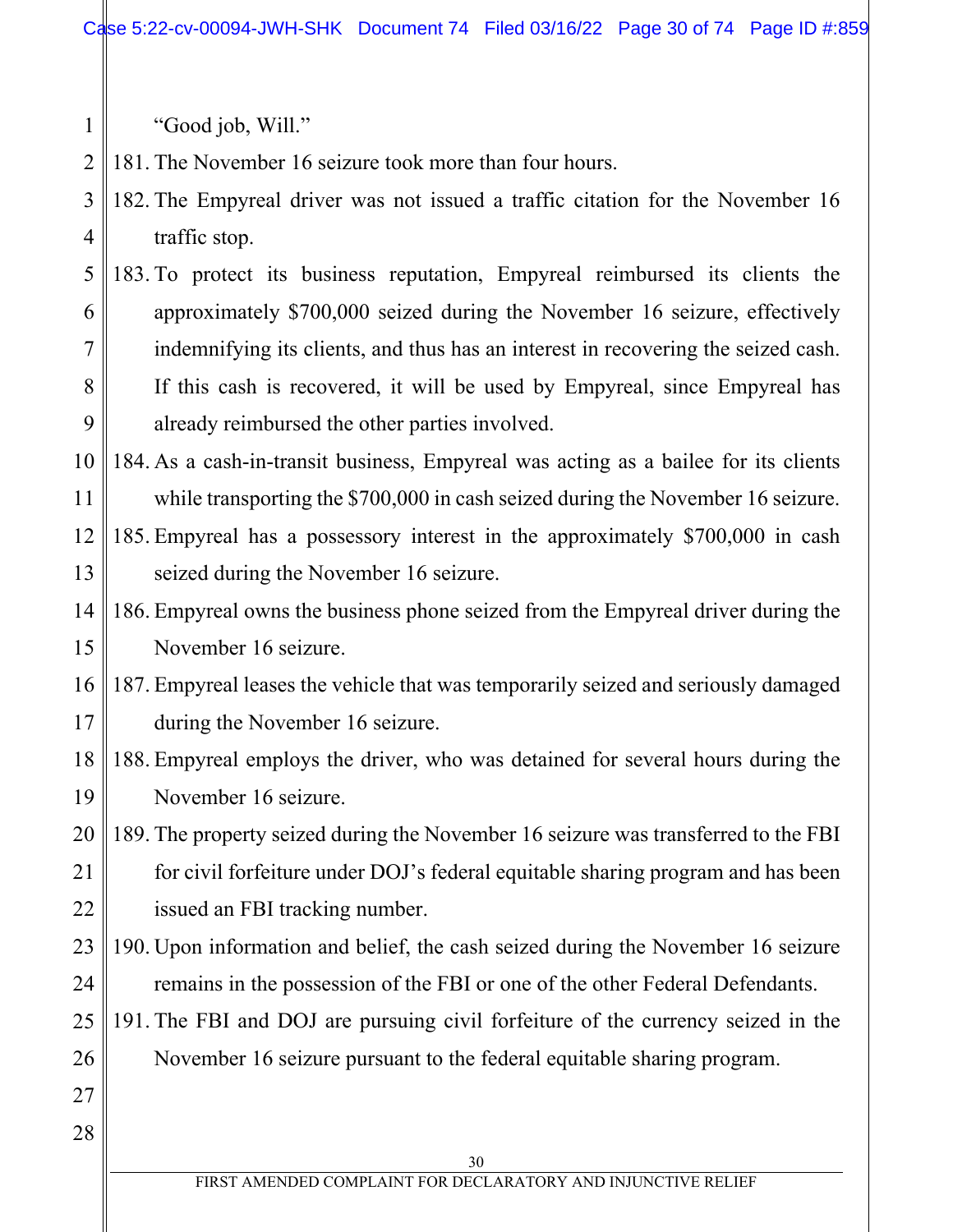- 1 2 192. On November 30, 2021, counsel for Empyreal sent a mitigation packet to the Sheriff's Department in response to the November 16 seizure.
- 3 4 5 6 193. The mitigation packet contained a detailed nine-page letter further explaining Empyreal's operations and regulatory compliance, as well as other supporting documents. In the letter, counsel for Empyreal also requested the prompt return of the seized cash.

#### 7 8 9 194. The Sheriff's Department has not responded to Empyreal's mitigation packet or request for communication and a prompt return of its seized funds, other than to confirm receipt of the mitigation packet.

- 10 11 12 13 14 15 16 195. On January 18, 2022, Empyreal's counsel received a document titled "NOTICE OF SEIZURE OF PROPERTY AND INITIATION OF ADMINISTRATIVE FORFEITURE PROCEEDINGS" from DOJ and FBI stating their intention to permanently forfeit the property seized during the November 16 seizure. This CAFRA notice is dated January 11, 2022, and states that: "The asset(s) referenced in this notice letter were seized on November 16, 2021 by the FBI at Barstow, California."
- 17 18 19 20 21 196. Sergeant Naoum's declaration states that: "Currency bags labeled with contents in the amount of \$688,206.36 were seized pursuant to the warrant. Upon further processing, the contents of those currency bags were found to be currency in the amount of \$712,176.36. The significant difference between the labels and the contents of the bags seized has not been explained." ECF No. 46-1 at  $\P$ 6.
- 22 23 24 25 197. However, the amount of currency seized on November 16 identified in the January 11, 2022 notice from DOJ and FBI is \$712,176.36, which is \$29.98 less than the \$712,206.34 amount declared by Empyreal's customers for the deposits.

26

27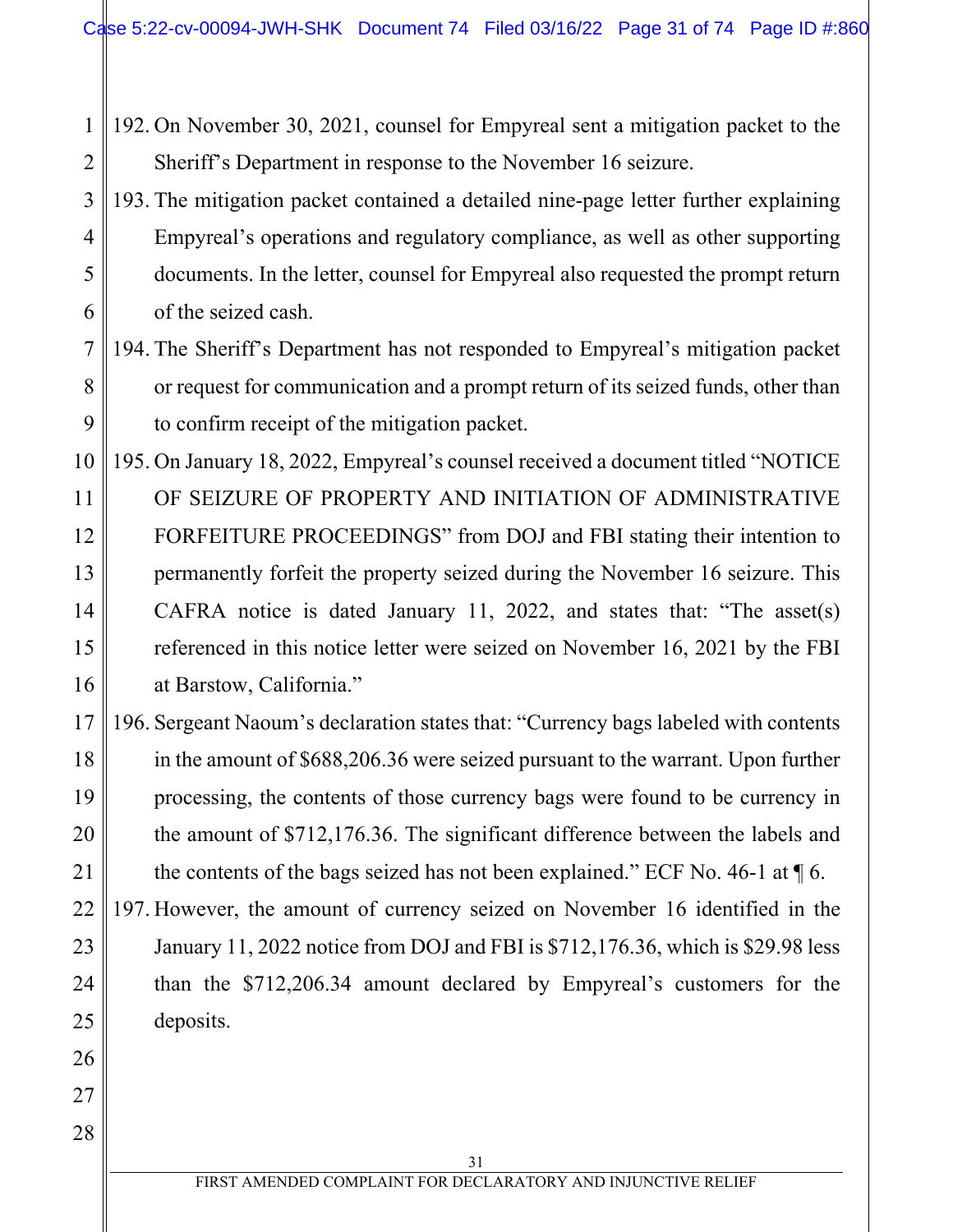- 1 2 3 198. The difference of \$29.98 between the DOJ/FBI total and total declared by Empyreal's customers is likely due to a miscount and is not unusual for over \$700,000 in deposits.
- 4 5 6 199. The difference between the \$712,206.34 amount declared by Empyreal's customers and the Sheriff's total of \$688,206.36 for the labels on the currency bags is \$23,999.98, almost exactly \$24,000.
- 7 8 9 10 11 200. Empyreal's records of the customer declarations for the November 16 deposits indicate that there were four \$24,000 deposit bags deposited by the same business. ("Series A" deposit bags, a common size of tamper-evident sealable currency deposit bag, hold \$24,000 in twenty-dollar bills—12 "straps" of 100 twenty-dollar bills.)
- 12 13 201. Two of these \$24,000 deposit bags had nearly identical barcodes that were onedigit apart.
- 14 15 16 17 18 202. Upon information and belief, the Sheriff's office may have neglected to count one of the \$24,000 deposit bags when totaling the money labels on the outside of the bags, but ultimately opened all of the bags and counted the money inside, thus explaining the apparent discrepancy between the two totals calculated by the Sheriff's office.
	- *The December 9, 2021 Stop, Search, and Seizure*

21 22 23 24 203. On December 9, 2021, in San Bernardino County, California, an Empyreal vehicle was again pulled over by San Bernardino County Sheriff's deputies while legally transporting cash from state-legal dispensaries to legitimate financial institutions.

- 25 26 27 204. The vehicle contained about \$350,000 in cash proceeds from state-licensed cannabis businesses operating lawfully under California law to legitimate financial institutions. All five of the cannabis businesses hold California
- 28

19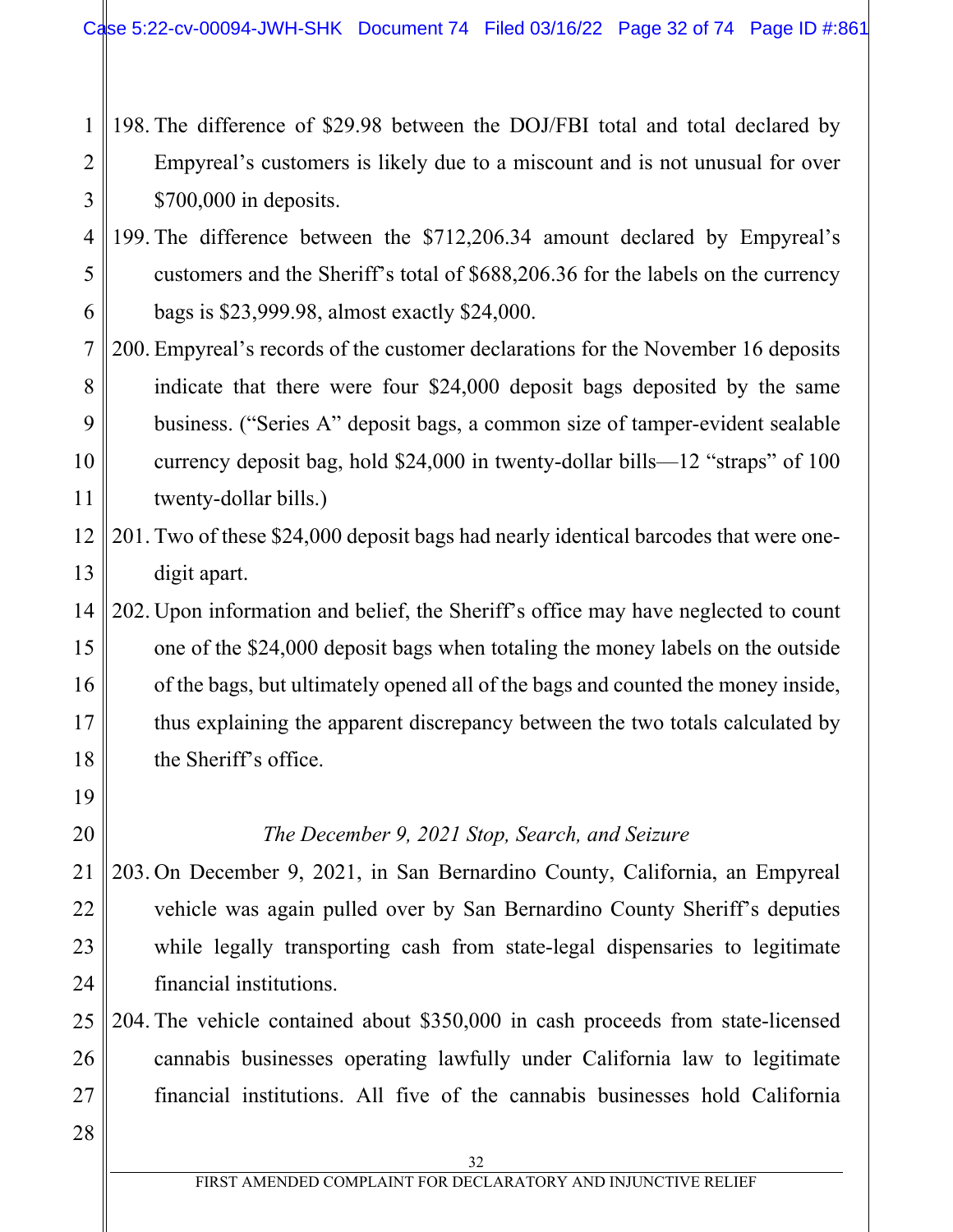| $\mathbf{1}$   | medical cannabis licenses and operate in strict compliance with California's         |
|----------------|--------------------------------------------------------------------------------------|
| $\overline{2}$ | medical cannabis laws.                                                               |
| $\overline{3}$ | 205. Empyreal's vehicle was driven by the same Empyreal employee who drove the       |
| $\overline{4}$ | vehicle in the November 16 seizure.                                                  |
| 5              | 206. Upon information and belief, deputies recognized the Empyreal vehicle or        |
| 6              | suspected that it was the same or similar Empyreal vehicle as the November 16        |
| $\overline{7}$ | stop.                                                                                |
| 8              | 207. Deputies conducted a pretextual stop of the Empyreal vehicle, alleging that the |
| 9              | driver had slightly exceeded the speed limit and prematurely activated his turn      |
| 10             | signal.                                                                              |
| 11             | 208. Upon information and belief, the driver's operation of the Empyreal vehicle     |
| 12             | was completely lawful.                                                               |
| 13             | 209. In reality, the deputies had planned the stop in advance and would have pulled  |
| 14             | over the driver and the Empyreal vehicle regardless of how carefully or lawfully     |
| 15             | it was driven.                                                                       |
| 16             | 210. Upon information and belief, the same deputies conducted the December 9 stop    |
| 17             | and seizure that had conducted the November 16 stop and seizure, including           |
| 18             | Deputy Jonathan Franco.                                                              |
| 19             | 211. One of the deputies said to the Empyreal driver: "You don't remember me do      |
| 20             | you? I remember you."                                                                |
| 21             | 212. This time, the deputies had a drug-sniffing dog at the scene.                   |
| 22             | 213. The deputies alleged that the dog alerted on the vehicle.                       |
| 23             | 214. But Empyreal does not dispute that the currency in the vehicle was proceeds     |
| 24             | from state-licensed cannabis businesses, so it is unsurprising that a drug-          |
| 25             | sniffing dog would alert to the vehicle. The mere presence of currency from          |
| 26             | state-legal cannabis businesses provides no basis for probable cause.                |
| 27             |                                                                                      |
| 28             |                                                                                      |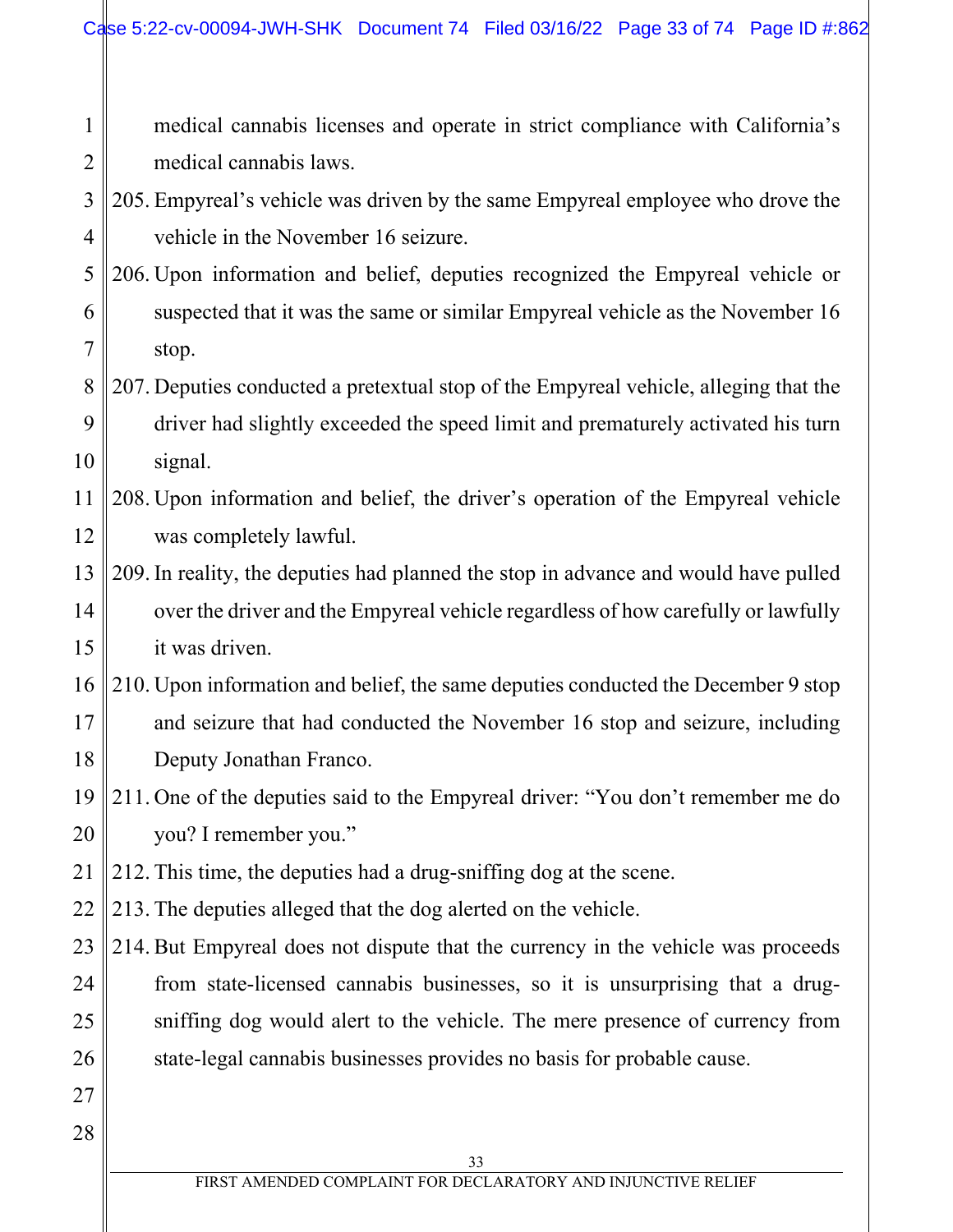1 2 3 4 215. In fact, upon information and belief, the mere presence of a large amount of currency that has been in circulation, regardless of the source, is likely to trigger a drug-dog alert because a majority of currency in circulation is tainted by illegal drug residue.

- 5 6 7 216. Therefore, any drug dog alert on a large amount of currency that has been in circulation, such as the approximately \$350,000 seized on December 9, cannot provide probable cause for a search or seizure.
- 8 9 217. In reality, the basis for the search itself was pretextual and there was no probable cause for the search.
- 10 11 218. Upon information and belief, the deputies had planned the search of the vehicle and seizure of its cash contents in advance.
- 12 13 14 219. Deputies covered up or attempted to cover up the cameras on the exterior and interior of the Empyreal vehicle but failed to disable audio recording equipment.
- 15 16 220. One of the deputies told another deputy that he believed it was the same vehicle as the November 16 seizure because they both had a crack in the windshield.

17 221. Deputies approached the driver and began asking questions.

18 19 222. Deputies asked the driver if there was anything illegal in the vehicle, and the driver correctly answered that there was not.

20 223. Deputies ordered the driver to exit the vehicle.

- 21 22 224. Upon being questioned, the driver confirmed that the vehicle belonged to Empyreal.
- 23 24 225. Deputies again questioned and interrogated the driver for several minutes about the purpose of the trip and the nature of Empyreal's business.
- 25 226. One deputy told the driver: "If I stop you, I have the right to open the safe."

26 227. One deputy told the driver that "I do have the right to take the money" because

- 27 it was connected to "drugs," notwithstanding the fact that the money was
- 28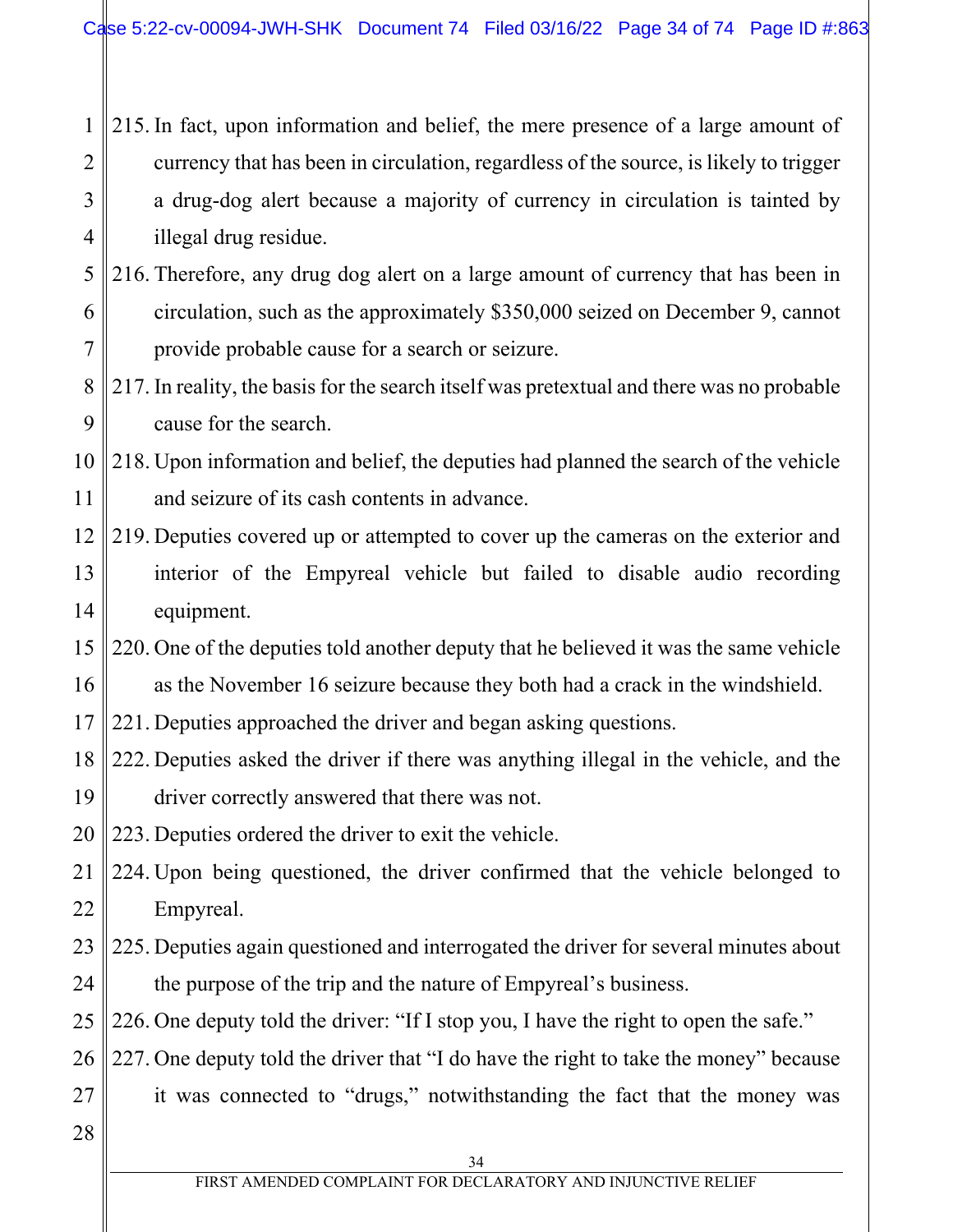proceeds from medical and adult-use cannabis dispensaries operating legally under California law.

3 4 228. The driver offered to call the CEO of Empyreal, who could explain the legality of Empyreal's business to the deputies, but they declined.

5 229. No warrant was obtained to search the vehicle or seize its contents.

- 6 7 8 9 10 11 12 230. The only basis for the December 9 search and seizure of Empyreal's vehicle offered thus far by the Sheriff was in a declaration filed in this case by the Sheriff on January 25, 2022 (ECF No. 46-1). Sergeant Alex Naoum of the San Bernardino County Sheriff's Department states that: "During the [December 9] stop, the deputy made further observations, including hearing inconsistent statements made by the driver, that indicated the contents of the [vehicle] were illicit proceeds of unlawful drug sales." *Id.* ¶ 7.
- 13 14 15 16 231. Sergeant Naoum does not elaborate any further in his declaration about what "inconsistent statements" were allegedly made by the driver, nor does he explain how the supposed inconsistent statements "indicated the contents of the vans were illicit proceeds of unlawful drug sales."
- 17 18 19 232. Sergeant Naoum's vague and conclusory explanations for the search of the vehicle and seizure of its contents fail to show that the deputies had probable cause for the December 9 search and seizure.
- 20 21 22 23 24 25 26 27 233. On January 25, 2022, the Federal Defendants filed the declaration of FBI Special Agent David Ricker in this case (Declaration of David Ricker, ECF No. 45-1). Agent Ricker's declaration states that: "Probable cause was developed during the traffic stop on December 9, 2021 to believe that the U.S. currency was being laundered in violation of 18 U.S.C Section 1956 – laundering of monetary instruments. During the investigation, investigators learned that the driver for Plaintiff had a document in his possession instructing him what to do if he is stopped by law enforcement. Specifically, the document instructed the
- 28

1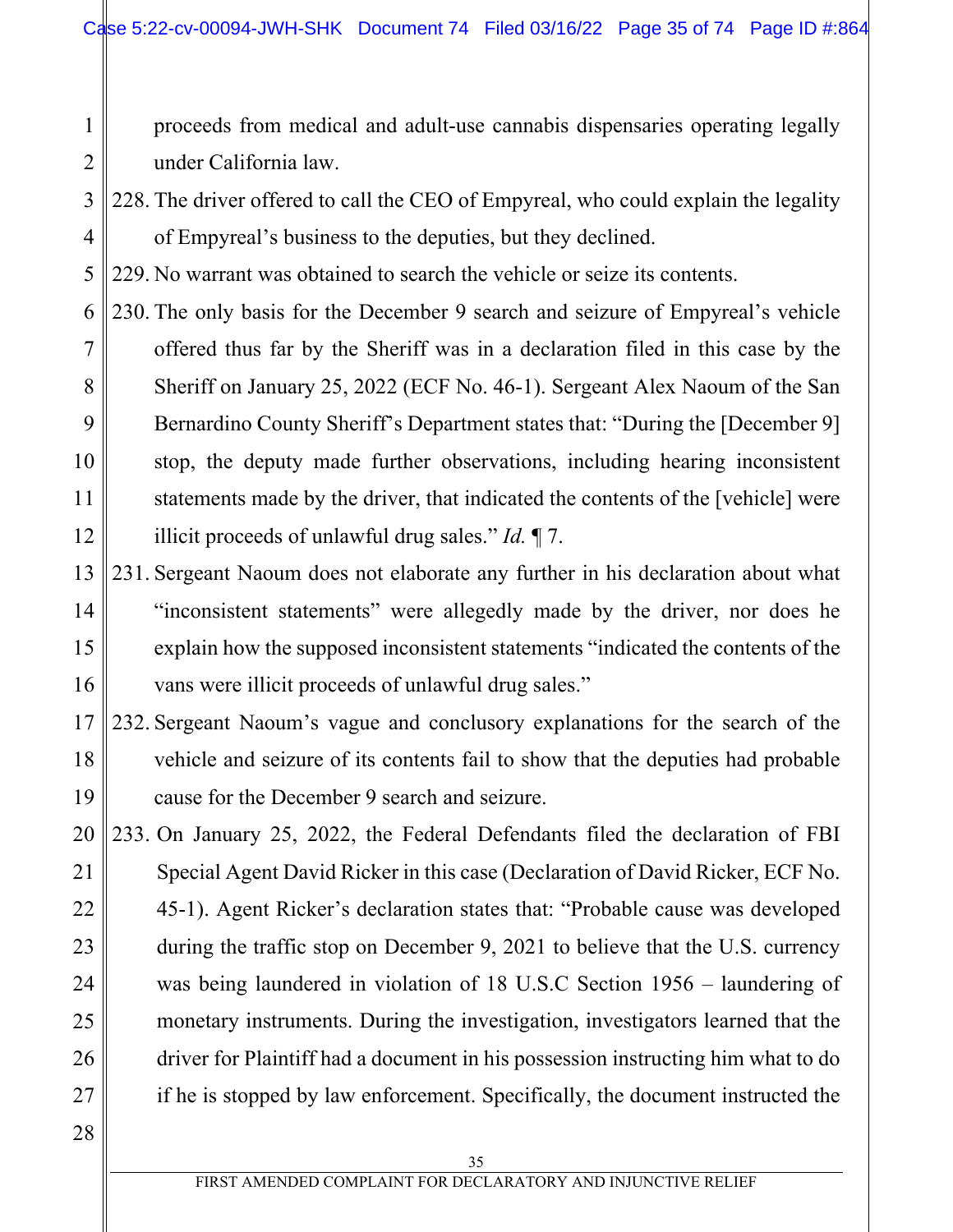driver to 'NEVER SAY the words CANNABIS, or MARIJUANA' and 'NEVER SAY the NAMES OF THE BANKS OR CLIENTS WE SERVICE.'" Ricker Decl. ¶ 8.

4 5 6 7 8 9 234. But nothing about this document provides probable cause for money laundering—there is nothing illegal or suspicious about Empyreal instructing drivers to maintain client privacy and to refrain from mentioning controlled substances that Empyreal does not handle or transport—and Special Agent Ricker fails to offer any other explanation of the supposed probable cause for the December 9 seizure.

10 11 12 13 14 15 235. Instead, Special Agent Ricker's declaration quotes very selectively from a fourpage "Police Stop Procedures" card that Empyreal developed *after* the unlawful November 16 seizure and provided to its drivers as part of a "Police Stop" training program. *See* ECF No. 49-3 (Redacted version of Ex. C, Police Stop Procedures card); ECF No. 70-3 (Sealed, unredacted version of Ex C, Police Stop Procedures card).

- 16 17 18 19 236. The "Police Stop Procedures" card provides advice on how to behave and what to say (and not say) during a police stop, including general advice such as "Cooperate with any lawful request," "Do not make any sudden movements," "Do not argue or act hostile or defensive," and "Do not lie."
- 20 21 22 23 24 25 237. It is perfectly appropriate for Empyreal to train its drivers how to behave and what to say—and not say—during a police stop.Deputies searched the vehicle and found one or more manuals of Empyreal's procedures, which they began to read aloud and describe to each other. One deputy noted that one of the manuals specifically directs employees to not transport marijuana. Deputies seized the manual as evidence.
- 26 27 238. Deputies then gained access to the vehicle's secured vault using threat of force and seized the approximately \$350,000 in cash in the vault.
- 28

1

2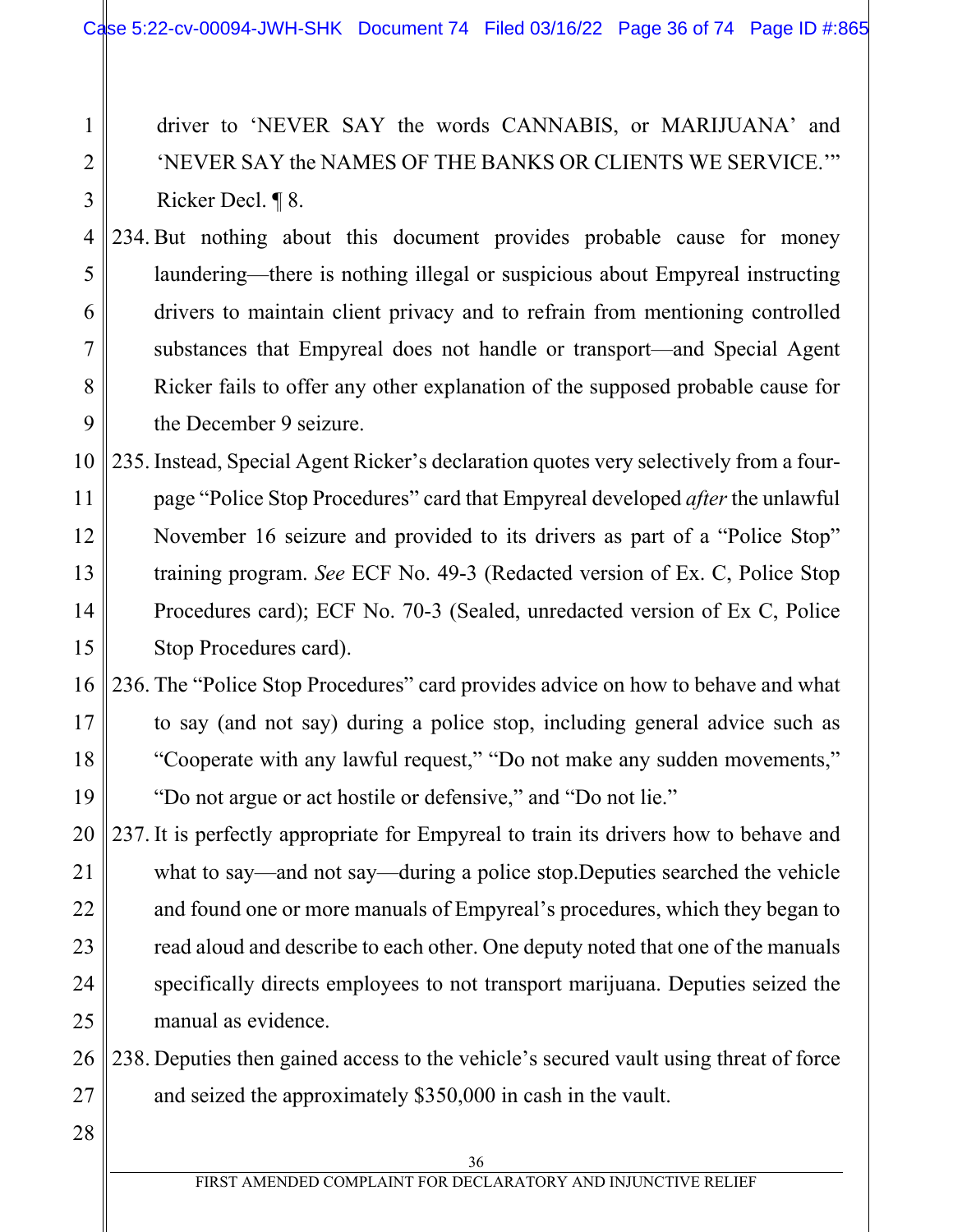1 2 3 4 239. The deputies counted the cash aloud in the vehicle. Before beginning the count, one of them apparently observed the physical amount of cash in the vehicle and said, "This is, uh, more small." Upon information and belief, he was comparing the December 9 seizure total to the November 16 seizure total.

5 6 7 8 240. After they finished counting the cash, one of the deputies said, "That's it?" and chuckled. He then said: "You set the bar too high." When another deputy remarked that he thought they'd get "a million or two," the deputy responded, "At least we got over a million."

9 10 11 241. Upon information and belief, the deputies were referring to the combined amounts of the November 16 and December 9 seizures, which total approximately \$1,050,000.

- 12 13 14 242. After the cash was counted, one of the deputies remarked that there were "pretty small amounts [of cash] this time, huh?" Upon information and belief, he was comparing the December 9 seizure total to the November 16 seizure total.
- 15 16 17 18 19 243. Upon information and belief, despite knowing the names of the companies whose proceeds they were seizing based on the labeling of the bags containing the cash, the deputies made no effort to inquire about whether any of those companies were state-licensed medical cannabis businesses or state-licensed adult use cannabis businesses.

20 21 244. After the stop, search, and seizure was completed, the deputies removed the covers that they had placed on the cameras in Empyreal's vehicle.

22 23 24 245. The December 9 seizure was much briefer than the November 16 seizure. Notably, the deputies appeared to already have a plan for the warrantless and pretextual stop, search, and seizure of the vehicle and its contents.

25 26 246. The Empyreal driver was not issued a traffic citation for the December 9 traffic stop.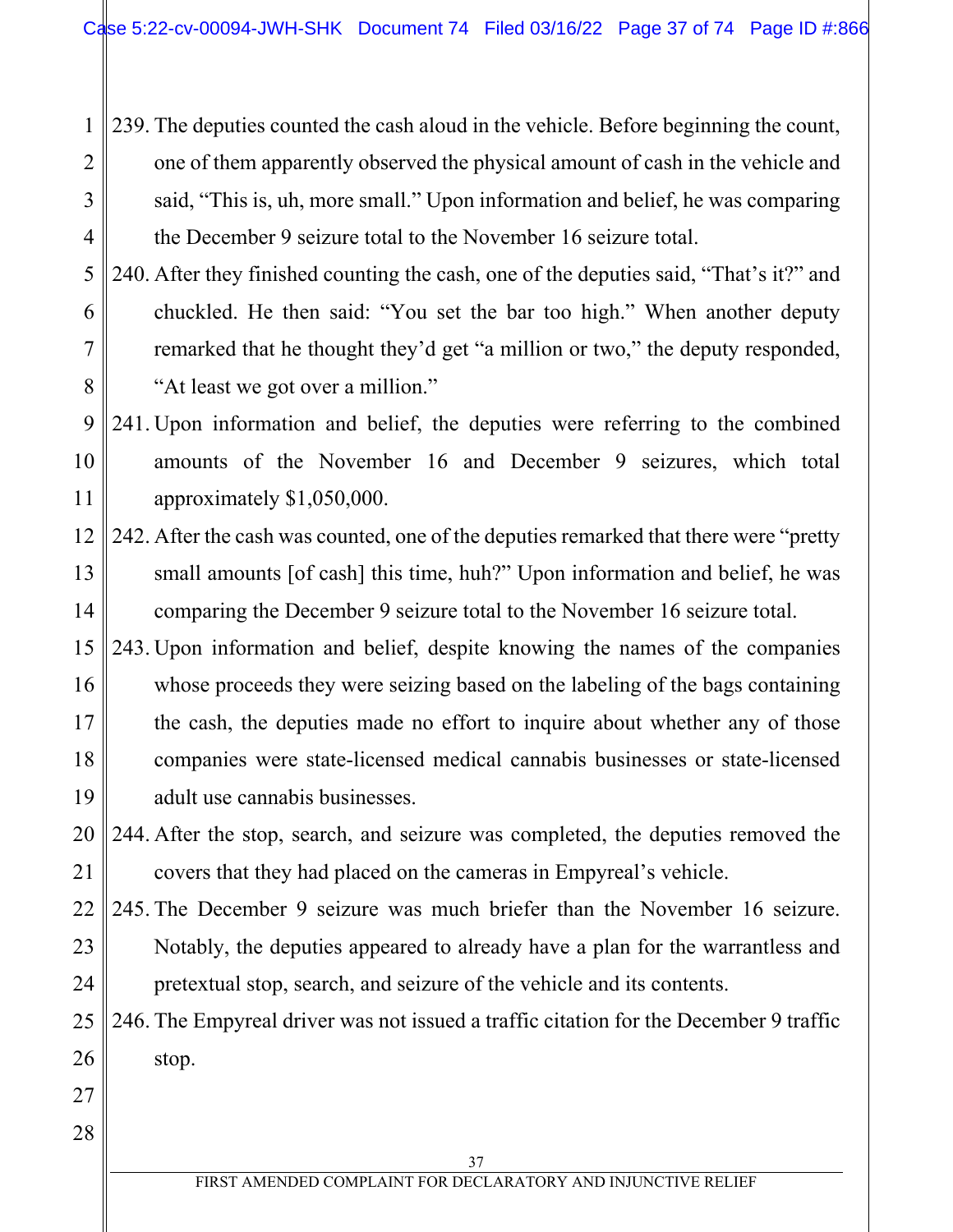1 2 3 4 5 247. To protect its business reputation, Empyreal reimbursed its clients the approximately \$350,000 seized during the December 9 seizure, effectively indemnifying its clients, and thus has an interest in recovering the seized cash. If this cash is recovered, it will be used by Empyreal, since Empyreal has already reimbursed the other parties involved.

- 6 7 248. As a cash-in-transit business, Empyreal was acting as a bailee for its clients while transporting the \$350,000 in cash seized during the December 9 seizure.
- 8 9 249. Empyreal has a possessory interest in the approximately \$350,000 in cash seized during the December 9 seizure.
- 10 11 250. Empyreal leases the vehicle that was temporarily seized during the December 9 seizure.
- 12 13 251. Empyreal employs the driver who was again detained during the December 9 seizure.
- 14 15 252. The property seized during the December 9 seizure was also transferred to the FBI for civil forfeiture under DOJ's equitable sharing program.
- 16 17 253. Upon information and belief, the cash seized during the December 9 seizure remains in the possession of one of the Federal Defendants.
- 18 19 254. The FBI and DOJ are pursuing civil forfeiture of the currency seized in the December 9 seizure pursuant to DOJ's equitable sharing program.

20 21 22 23 24 25 26 255. On February 4, 2022, Empyreal's counsel received a document titled "NOTICE OF SEIZURE OF PROPERTY AND INITIATION OF ADMINISTRATIVE FORFEITURE PROCEEDINGS" from DOJ and FBI stating their intention to permanently forfeit the property seized during the November 16 seizure. This CAFRA notice is dated February 1, 2022, and states that: "The asset(s) referenced in this notice letter were seized on December 9, 2021 by the FBI at Rancho Cucamonga, California."

28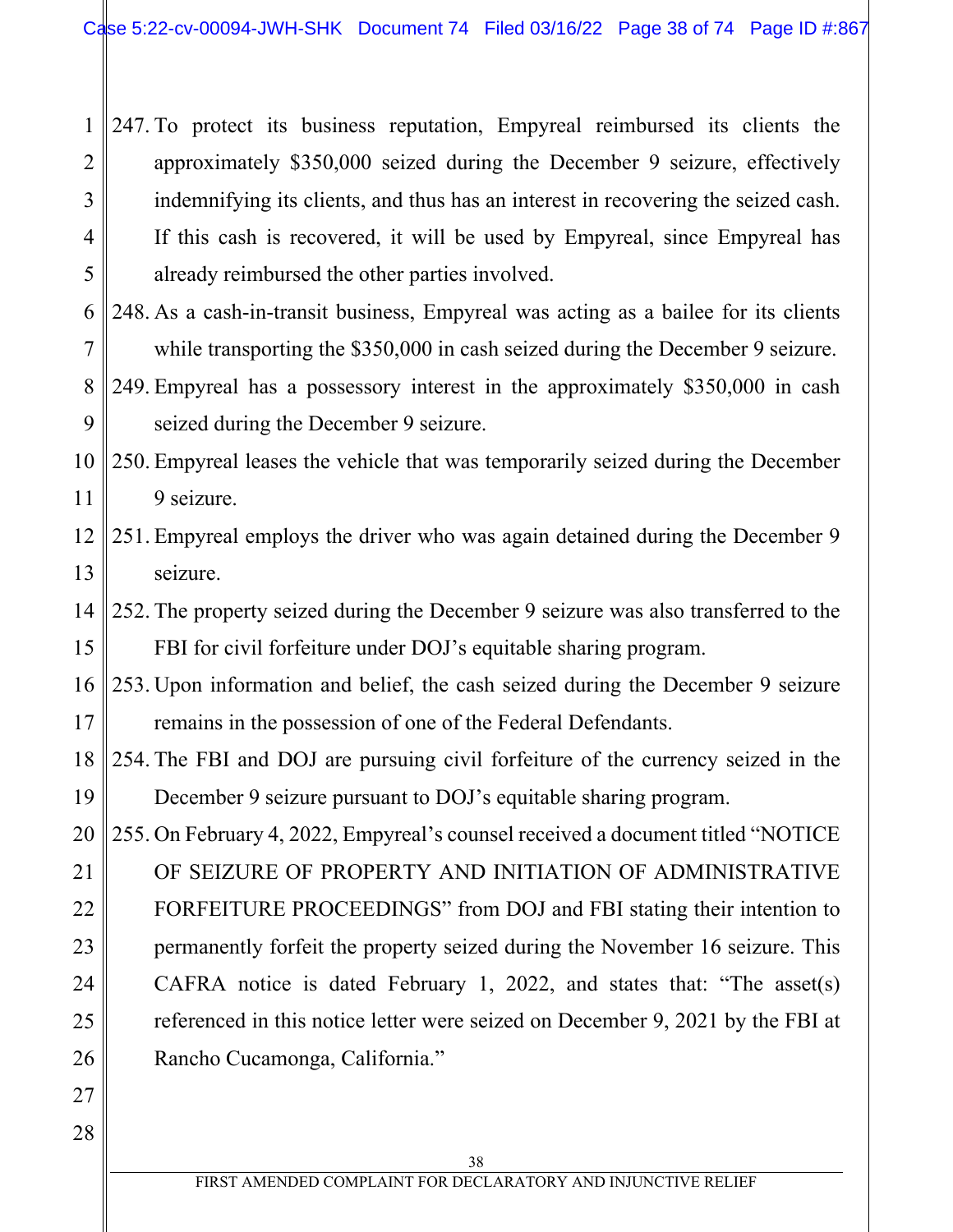1 2 3 4 5 6 256. Despite the claim in FBI Special Agent Ricker's declaration that there was probable cause for money laundering under 18 U.S.C. § 1956, the February 1, 2022 CAFRA notice does not cite money laundering or 18 U.S.C. § 1956 as a basis for the intended forfeiture. Instead, it indicates that the sole basis for the intended forfeiture is the Controlled Substances Act, stating: "The forfeiture of this property has been initiated pursuant to 21 USC 881."

*January 6, 2022 Stop and Search* 

9 10 11 257. On January 6, 2022, an Empyreal vehicle driven by an Empyreal driver was again stopped and searched by one or more San Bernardino County Sheriff's deputies in San Bernardino County, California.

12 258. Upon information and belief, the January 6 stop was a pretextual stop.

13 14 259. Upon information and belief, the January 6 stop was done in conjunction with one or more of the Federal Defendants.

15 260. No warrant was obtained to stop or search the vehicle.

16 17 18 19 20 21 261. Although Empyreal had suspended cash logistics operations in San Bernardino County after the December 9 seizure and instructed drivers on cash logistics trips not to enter San Bernardino County, this Empyreal driver was simply picking up an order of rolled coin boxes from Empyreal's vendor, which happens to be located in San Bernardino County, in order to replenish its rolled coin supply.

22 23 262. One or more deputies interrogated the Empyreal driver and searched the Empyreal vehicle.

- 24 25 263. The Empyreal vehicle was not transporting cannabis proceeds. It was transporting coins from a non-cannabis business (a rolled coin vendor).
- 26 27 264. Upon confirming that the coins were not related to cannabis, deputies did not seize the coins.
- 28

7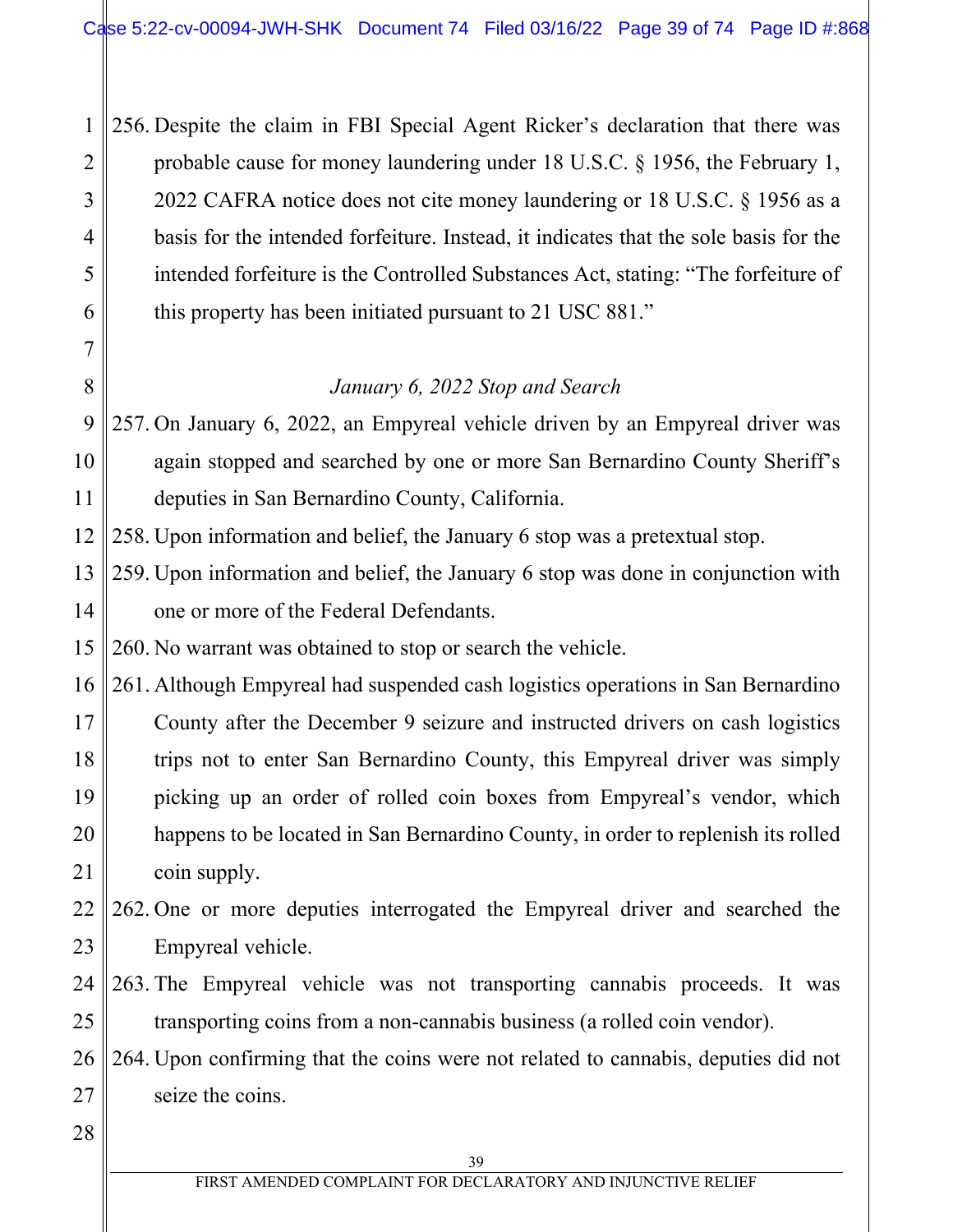- 1 2 265. Upon information and belief, had the coins been from a cannabis-related business, deputies would have seized the coins.
- 3 4 266. Deputies released the Empyreal driver and did not issue a traffic citation for the January 6 stop.
	- *California's Legal Cannabis Industry and Empyreal's Business Model*

5

6

26

27

- 7 8 9 267. Cannabis has been legal in California for medical use since 1996, when Californians voted to pass the Compassionate Use Act of 1996. Cal. Health & Safety Code § 11362.5.
- 10 11 268. Later, in November 2016, California voters also approved the Adult Use of Marijuana Act, which legalized the recreational use of cannabis.
- 12 13 14 269. In addition to protecting the use of cannabis, California law makes it legal for state-licensed dispensaries to sell cannabis for medical and recreational ("adult use") sales. Cal. Bus. & Prof. Code § 26000(b).
- 15 16 17 18 270. Under California law, local law enforcement is restricted from seizing and forfeiting the assets of state-legal cannabis operations. *See, e.g.*, *Granny Purps, Inc. v. County of Santa Cruz*, 53 Cal. App. 5th 1, 9, 266 Cal. Rptr. 3d 752, 758 (2020).
- 19 20 21 22 271. As state-licensed dispensaries proliferated across the state, industry actors recognized a need for protection for financial transactions associated with cannabis businesses. *See* Assem. Com. on Banking and Finance, Analysis of Assem. Bill No. 1525 (2019–2020 Reg. Sess.).
- 23 24 25 272. Specifically, entities were reluctant to provide financial services to cannabis businesses because of the absence of a clear legal framework for providing those services. *See id*.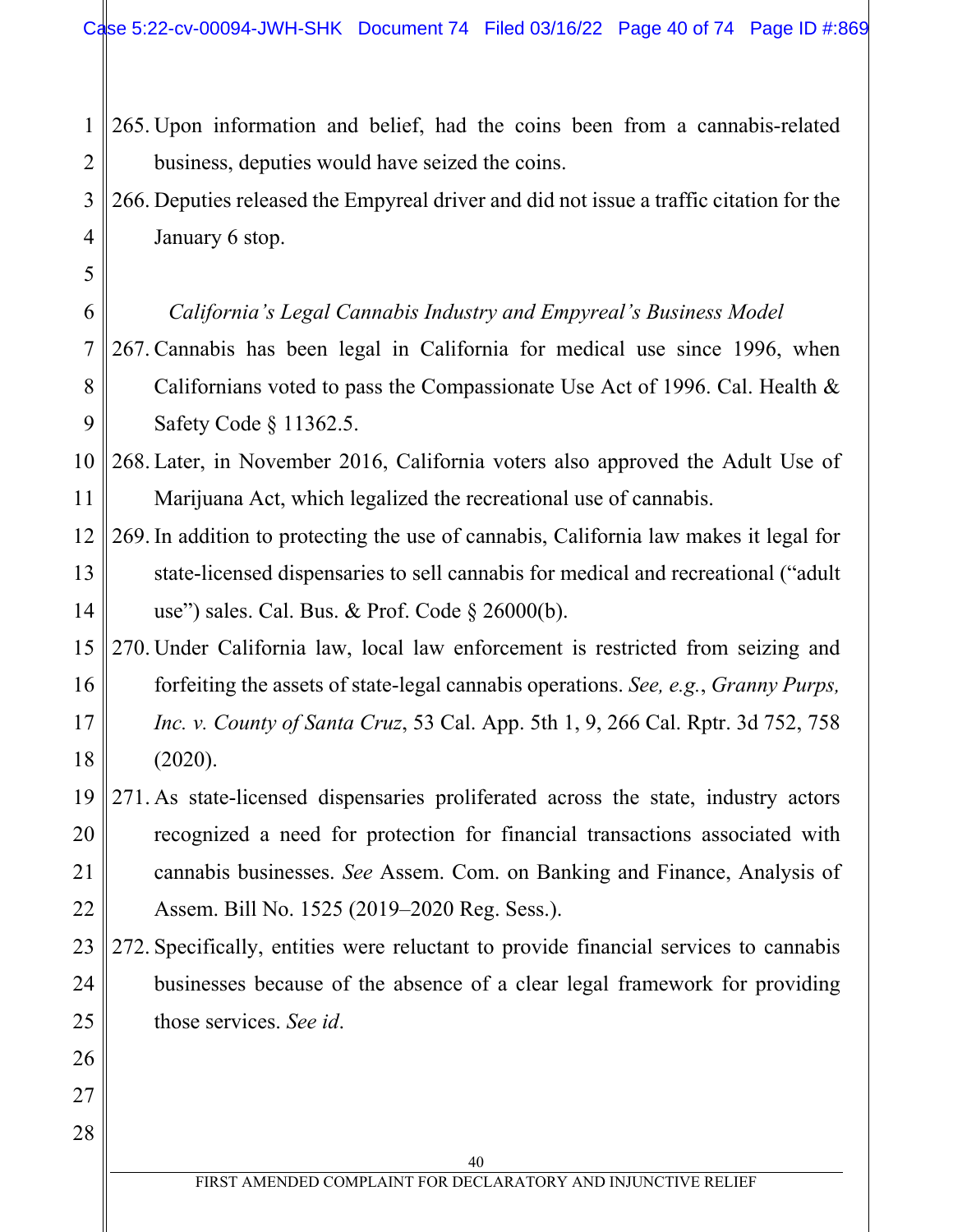- 1 2 3 273. As a result, dispensaries and other state-legal cannabis businesses were often forced to keep large amounts of cash on hand, unable to deposit it with financial institutions. *See id.*
- 4 5 6 7 274. To address this problem, the California Legislature passed, and Governor Newsom signed, Assembly Bill 1525, which protects entities providing financial services to the legal cannabis industry. Cal. Bus. & Prof. Code  $§$  26260(a).
- 8 9 10 11 12 13 275. Among other things, the new law made clear that "[a]n entity that . . . transports cash or financial instruments, or provides other financial services does not commit a crime under any California law . . . solely by virtue of the fact that the person receiving the benefit of any of those services engages in commercial cannabis activity as a licensee pursuant to this division." Cal. Bus. & Prof. Code  $$26260(a).$
- 14 15 16 276. Empyreal's business operations—transporting cash for financial institutions and state-legal dispensaries with which they contract—fall squarely within this statutory protection.
- 17 18 277. Financial service businesses like Empyreal are essential to the safety and efficient administration of California's state-legal cannabis industry.

19 20 278. The federal government still classifies cannabis as a Schedule 1 drug, but its enforcement powers are limited in states in which it is legal.

21 22 23 24 25 26 279. One such restriction is an appropriations rider known as the Rohrabacher-Farr Amendment. This Amendment prohibits the Department of Justice from spending funds "to prevent [states that have legalized marijuana] from implementing their own laws that authorize the use, distribution, possession, or cultivation of medical marijuana." Consolidated Appropriations Act 2021, Pub. L. No. 116-260, § 531, 134 Stat. 1283 (2020) (amended Dec. 3, 2021).

28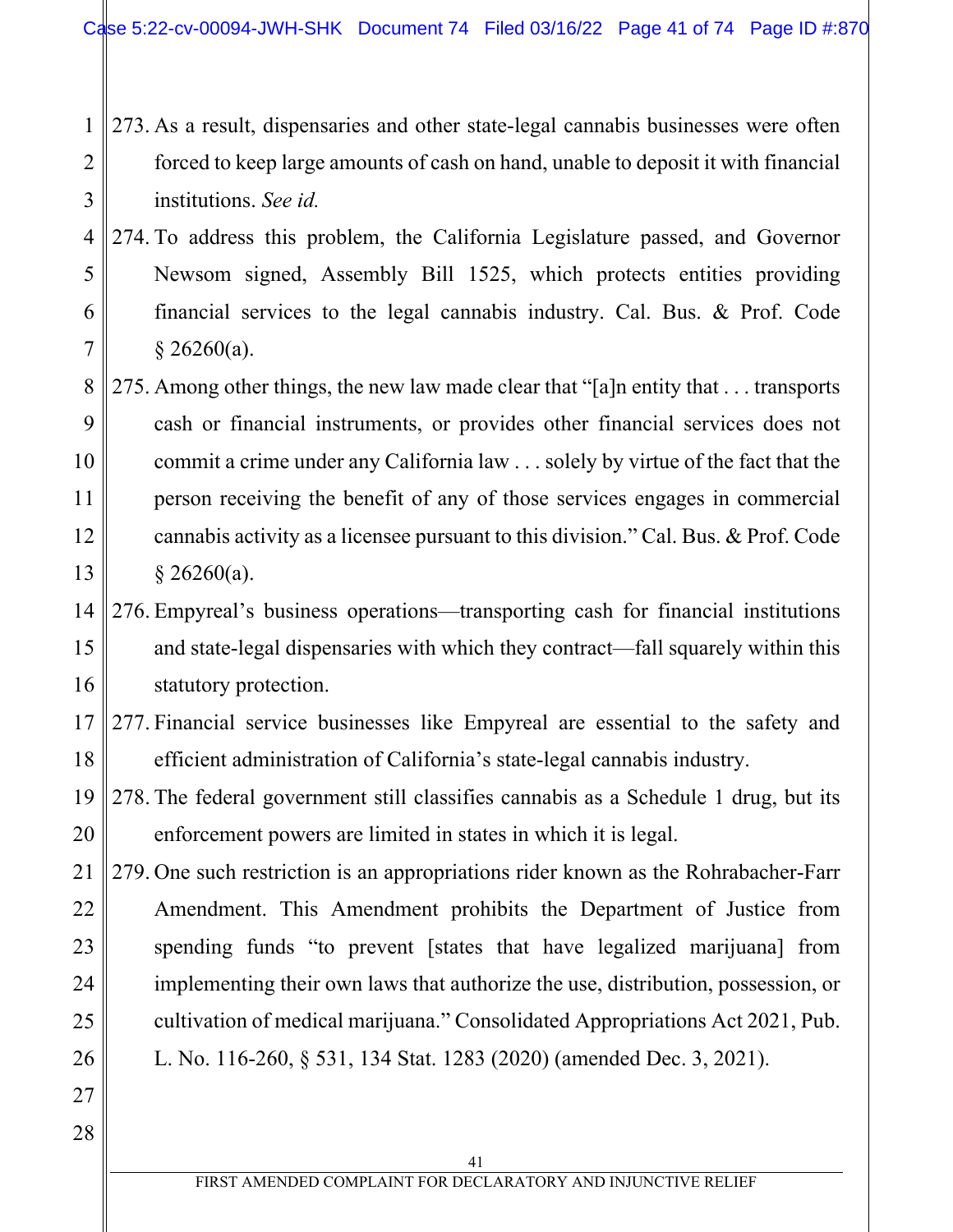280. The Rohrabacher-Farr Amendment protects private entities operating cannabis dispensaries under state law and empowers them to enjoin prosecutions on this basis if they can show they were legally operating under state law. *United States v. McIntosh*, 833 F.3d 1163 (9th Cir. 2016); *Sierra Club v. Trump*, 929 F.3d 670, 695–96 (9th Cir. 2019).

# *The "Equitable Sharing" Partnership Between the Sheriff and the Federal Defendants*

9 10 281. The Sheriff is working with one or more of the Federal Defendants to seize and forfeit the proceeds of state-legal cannabis businesses.

11 12 282. Upon information and belief, the Sheriff is participating in DOJ's equitable sharing program with one or more of the Federal Defendants.

13 14 15 16 17 18 283. The Sheriff's decision to repeatedly seize money lawfully earned by Empyreal's clients and lawfully transported by Empyreal for its financial institution clients is motivated solely or primarily by the prospect of participating in DOJ's equitable sharing program and the subsequent receipt of direct payments to the Sheriff's Department of up to 80% of the forfeiture proceeds.

19 20 284. Under California law, the Sheriff would normally only be able to directly receive 65% of forfeiture proceeds from civil forfeitures done under state law.

21 22 23 285. Under California law, the Sheriff cannot seize or otherwise participate in the civil forfeiture of the cash proceeds of cannabis businesses operating legally under California law.

#### 24 25 26 27 286. Without participating in DOJ's equitable sharing program, the Sheriff would be unable to seize or keep any of the proceeds from forfeitures of cash proceeds seized from Empyreal vehicles under California law because they are cash proceeds from businesses operating legally under California law.

28

1

2

3

4

5

6

7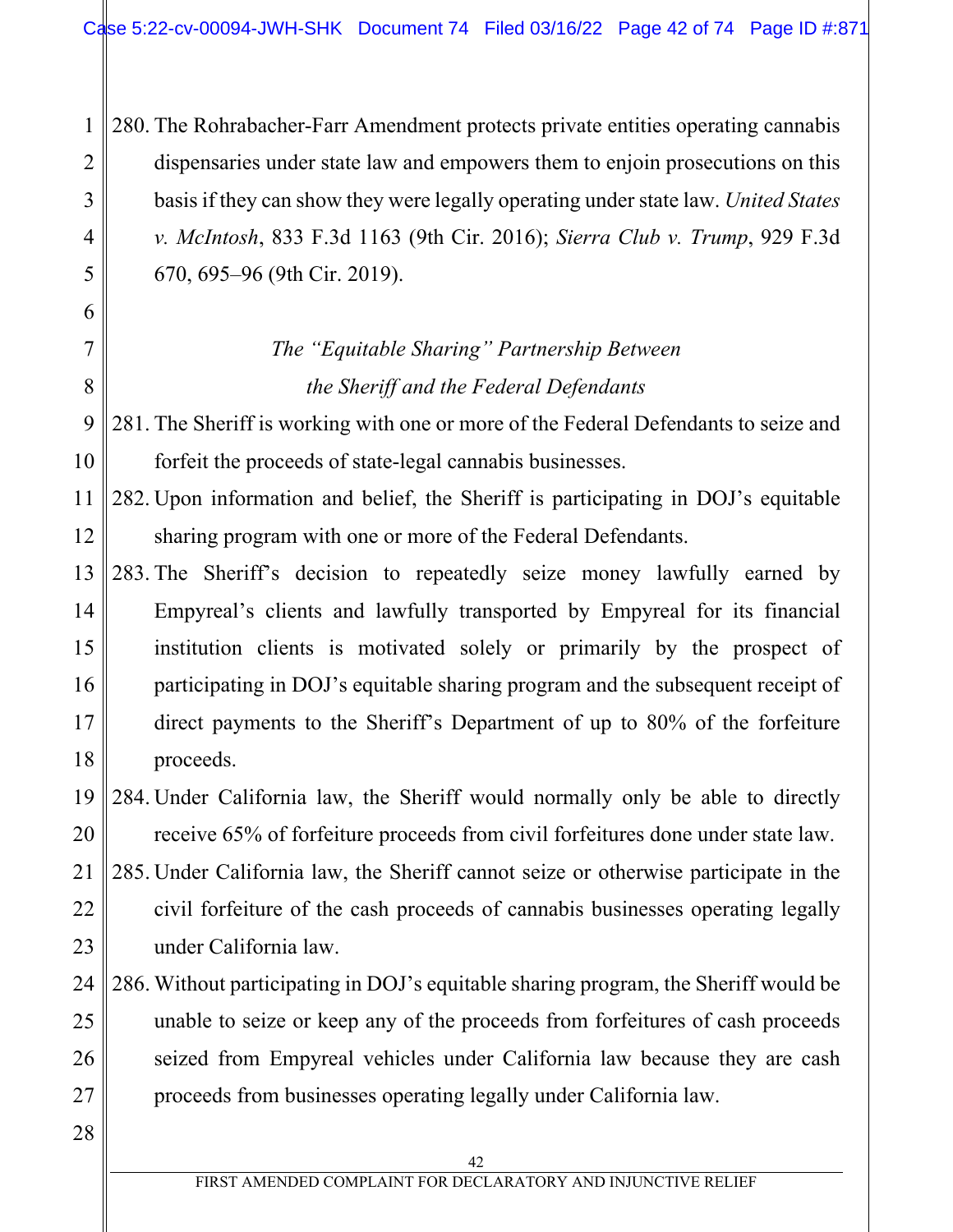1 2 3 4 287. Unlike federal law, for a civil forfeiture of \$40,000 or more in currency, California law requires proof by "clear and convincing evidence" that the property is subject to forfeiture. This is a more stringent standard than federal law.

5 6 7 8 9 10 11 12 288. Without participating in DOJ's equitable sharing program, any seizure by the Sheriff of \$40,000 or more in U.S. currency—including all of the seizures of cash from Empyreal vehicles—would be subject to this higher burden of proof. 289. The DOJ's equitable sharing program permits local or state law-enforcement agencies to transfer seized property to a federal agency, which then processes the forfeiture under federal law and distributes the proceeds of forfeitures to cooperating state and local law enforcement agencies. Participating agencies are eligible for payments of up to 80% of the forfeiture proceeds.

13 14 15 16 17 290. There are two primary ways for local law enforcement to qualify for equitable sharing: by participating in a joint task force or investigation with federal lawenforcement, or through adoption, a process by which a federal agency takes control of property seized by state authorities, based on state law, and then investigates and prosecutes the case under federal law.

18 19 20 21 22 291. Upon information and belief, the Sheriff is participating in a joint task force or investigation with one or more of the Federal Defendants related to Empyreal, which is how it qualifies for equitable sharing. This enables the Sheriff's Department to receive up to 80% of forfeiture proceeds related to the Empyreal seizures.

23 24 25 26 27 292. Upon information and belief, the joint task force involved in the November 16 seizure, the December 9 seizure, and the January 6 stop was the Inland Regional Narcotics Enforcement Team ("IRNET"), which is a joint task force lead by the San Bernardino County Sheriff's Department and composed of state and federal agencies, including DEA and FBI.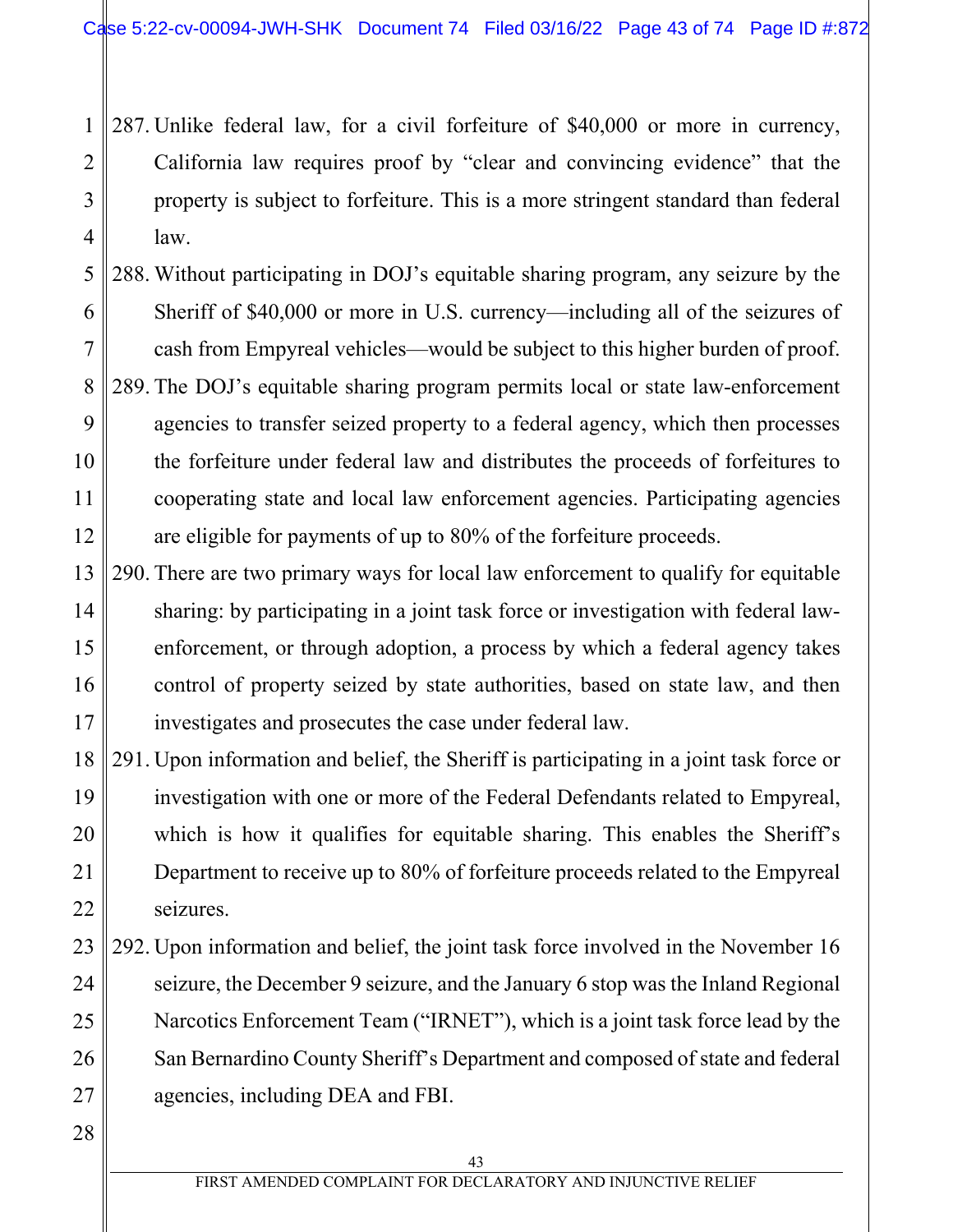- 1 2 3 4 293. However, Deputy Franco states in the November 16 search warrant application that he was a member of IRNET from October 2017 to January 2019, and has been assigned to the Narcotics Division since January 2019 and works on the Highway Interdiction Team.
- 5 6 7 294. Upon information and belief, Deputy Franco was not assigned to IRNET and thus was not a federal Task Force Officer at the time of the November 16 seizure.
- 8 9 10 11 12 13 14 15 16 17 295. In the alternative, the Sheriff has referred or transferred the Empyreal seizures for adoption by one or more of the Federal Defendants. Although this would qualify the Sheriff's Department for equitable sharing under federal law, this would violate California law, which prohibits California law-enforcement agencies from participating in adoptive forfeitures. *See* Cal. Health & Safety Code § 11471.2(a) ("State or local law enforcement authorities shall not refer or otherwise transfer property seized under state law authorizing the seizure of property to a federal agency seeking the adoption of the seized property by the federal agency for proceeding with federal forfeiture under the federal Controlled Substances Act.").
- 18 19 20 296. In the alternative, by referring or transferring the Empyreal seizures for adoption by one or more of the Federal Defendants, the Sheriff is violating Cal. Health & Safety Code  $\S$  11471.2(a).
- 21 22 23 24 297. Every year, state and local law enforcement agencies collect hundreds of millions through equitable sharing. In 2019 alone, the federal government made \$333.8 million in payments to state and local law enforcement through the program. From 2000 to 2019, that figure was \$8.8 billion nationwide.
- 25 26 298. According to data made available online by DOJ, in the last five years, the San Bernardino County Sheriff's Department has directly received more than \$4.2
- 28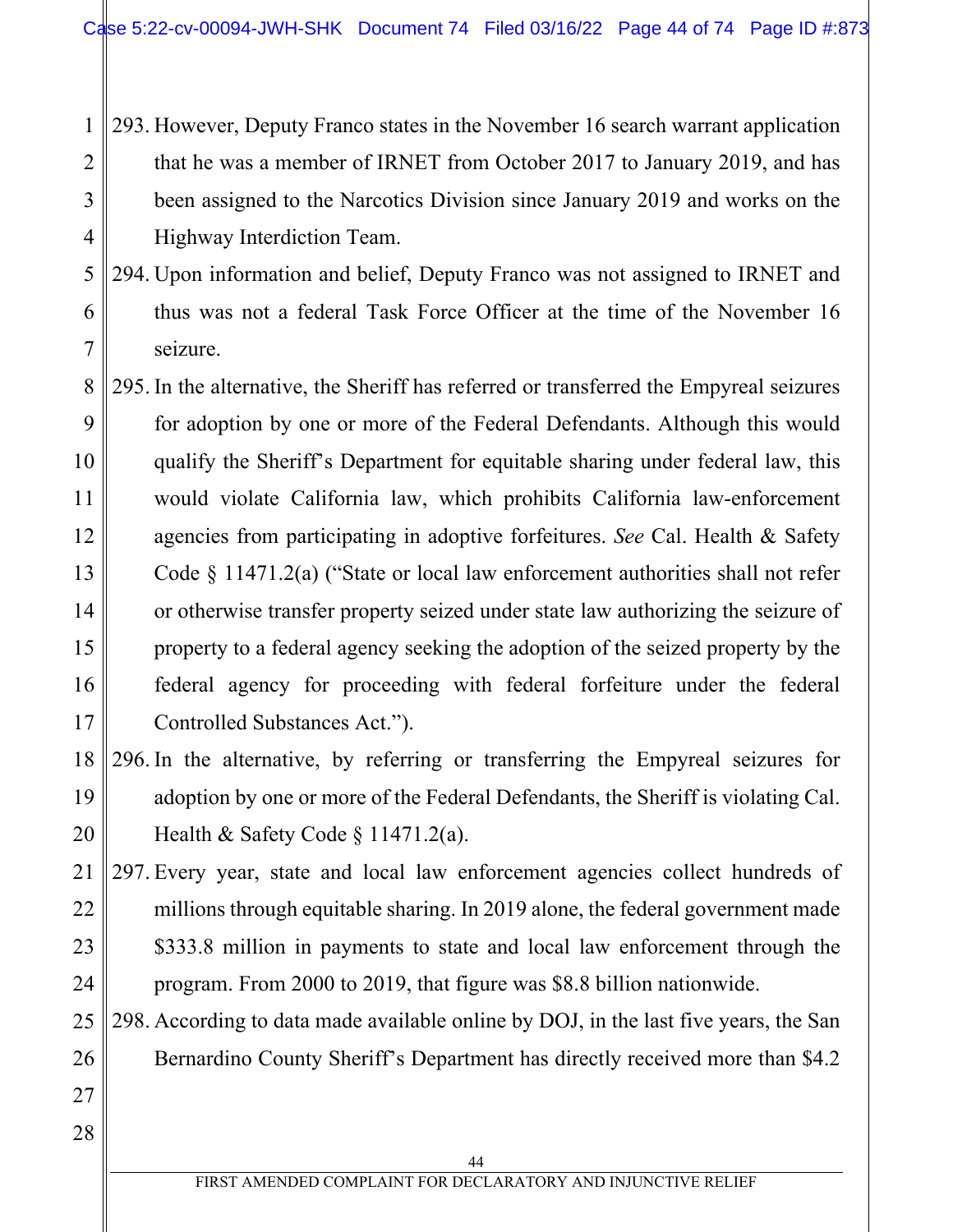1 2 million in equitable sharing proceeds, earned primarily through joint task forces.

- 3 4 5 299. According to data made available online by DOJ, in the last five years, the IRNET joint task force has received more than \$15.8 million in equitable sharing proceeds.
- 6 7 8 300. Upon information and belief, San Bernardino County Sheriff's deputies contacted FBI and/or one or more of the other Federal Defendants during or after seizing Empyreal's vehicle on November 16, 2021.

9 10 11 301. Upon information and belief, the Sheriff's Department again alerted one or more of the Federal Defendants during or after stopping another Empyreal vehicle on December 9, 2021.

- 12 13 14 302. Upon information and belief, the Sheriff's Department stopped the Empyreal vehicle on December 9 because—after the November 16 seizure—they were aware that the vehicle might contain a large amount of cash.
- 15 16 17 18 303. Upon information and belief, the Sheriff's Department stopped the Empyreal vehicle on January 6, 2022 because—after the November 16 seizure and December 9 seizure—they were aware that the vehicle might contain a large amount of cash.
- 19 20 21 22 304. Upon information and belief, one or more of the Federal Defendants and the Sheriff are actively engaged in an ongoing effort to intercept or interdict Empyreal vehicles, stop them pretextually, search them, seize their monetary contents, and permanently keep the proceeds using civil forfeiture.
- 23 24 25 26 305. Upon information and belief, the IRNET joint task force facilitates coordination between the Sheriff and the Federal Defendants to intercept or interdict Empyreal vehicles, stop them, search them, seize their monetary contents, and permanently keep the proceeds using civil forfeiture.
- 27 28
- 45 FIRST AMENDED COMPLAINT FOR DECLARATORY AND INJUNCTIVE RELIEF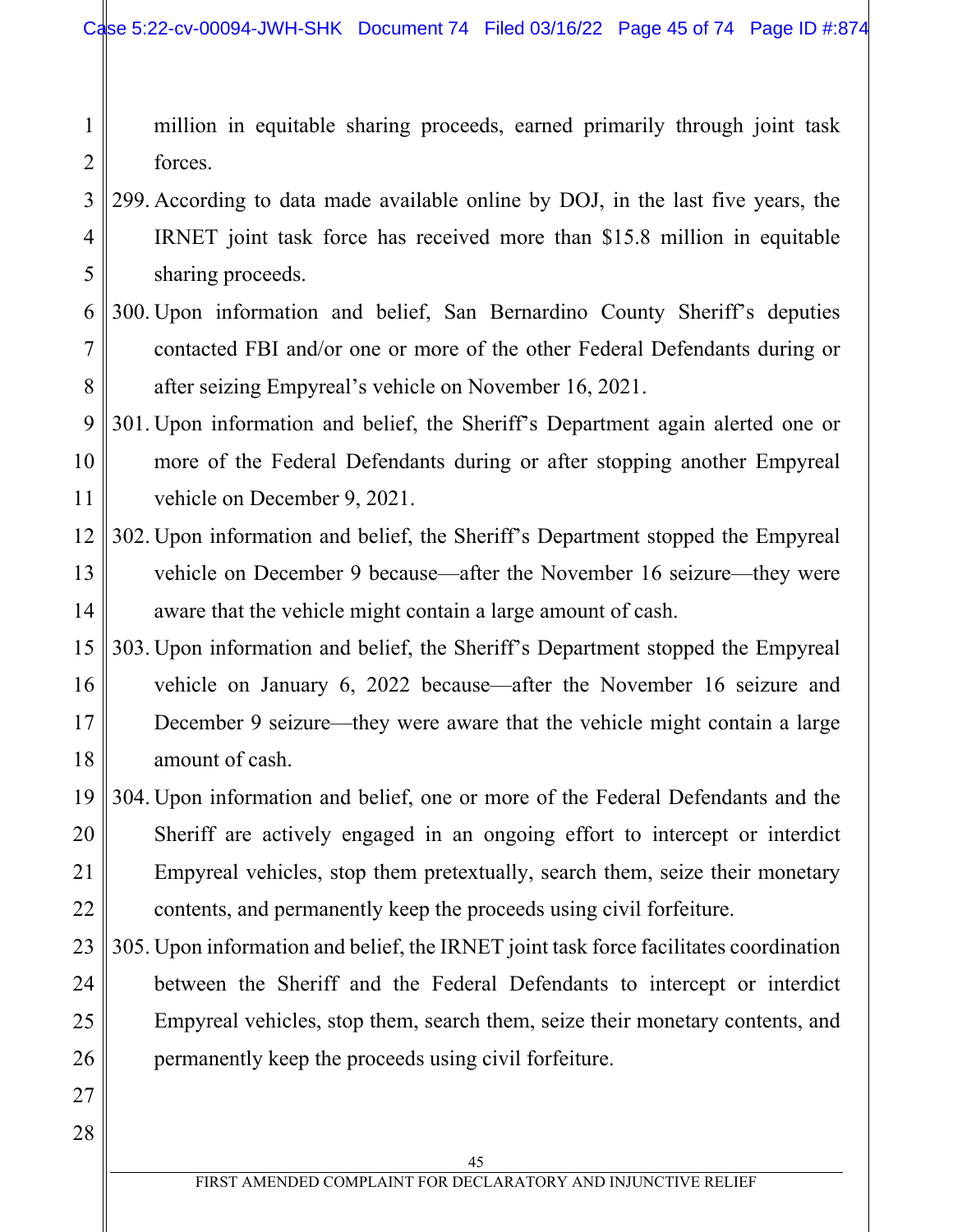1 2 3 4 5 306. Upon information and belief, the Sheriff has an ongoing policy, pattern, or practice of stopping Empyreal vehicles, searching them, seizing their cash contents, and turning the seized property over to one or more of the Federal Defendants for civil forfeiture, as described in the foregoing paragraphs of this complaint.

6 7 8 9 10 307. Upon information and belief, the IRNET joint task force, led by the San Bernardino Sheriff's Department, has an ongoing policy, pattern, or practice of stopping Empyreal vehicles, searching them, seizing their cash contents, and turning the seized property over to one or more of the Federal Defendants for civil forfeiture

11 12 13 14 15 16 17 308. Upon information and belief, the Federal Defendants, coordinated by DOJ, have an ongoing nationwide policy, pattern, or practice of coordinating with state and local law enforcement, including the San Bernardino County Sheriff's Department and the Dickinson County Sheriff's Department, through joint task forces such as IRNET, in an ongoing campaign to stop, search, and seize of Empyreal vehicles and their contents, and then pursue the civil forfeiture of their cash contents, as described in the foregoing paragraphs of this complaint.

## **INJURY TO PLAINTIFF**

309. Defendants' ongoing stops, searches, and seizures of Empyreal's vehicles and their contents—including the stop and search on May 17, 2021, the stops, searches, and seizures on May 18, 2021, November 16, 2021, and December 9, 2021, and the stop and search on January 6, 2022—have injured and continue to injure Empyreal, as described below.

310. Defendants' continued retention of the seized cash since the seizures constitute an ongoing injury to Empyreal, as described below.

26 27 311. Defendants' ongoing efforts to forfeit the seized cash constitutes an ongoing injury to Empyreal, as described below.

18

19

20

21

22

23

24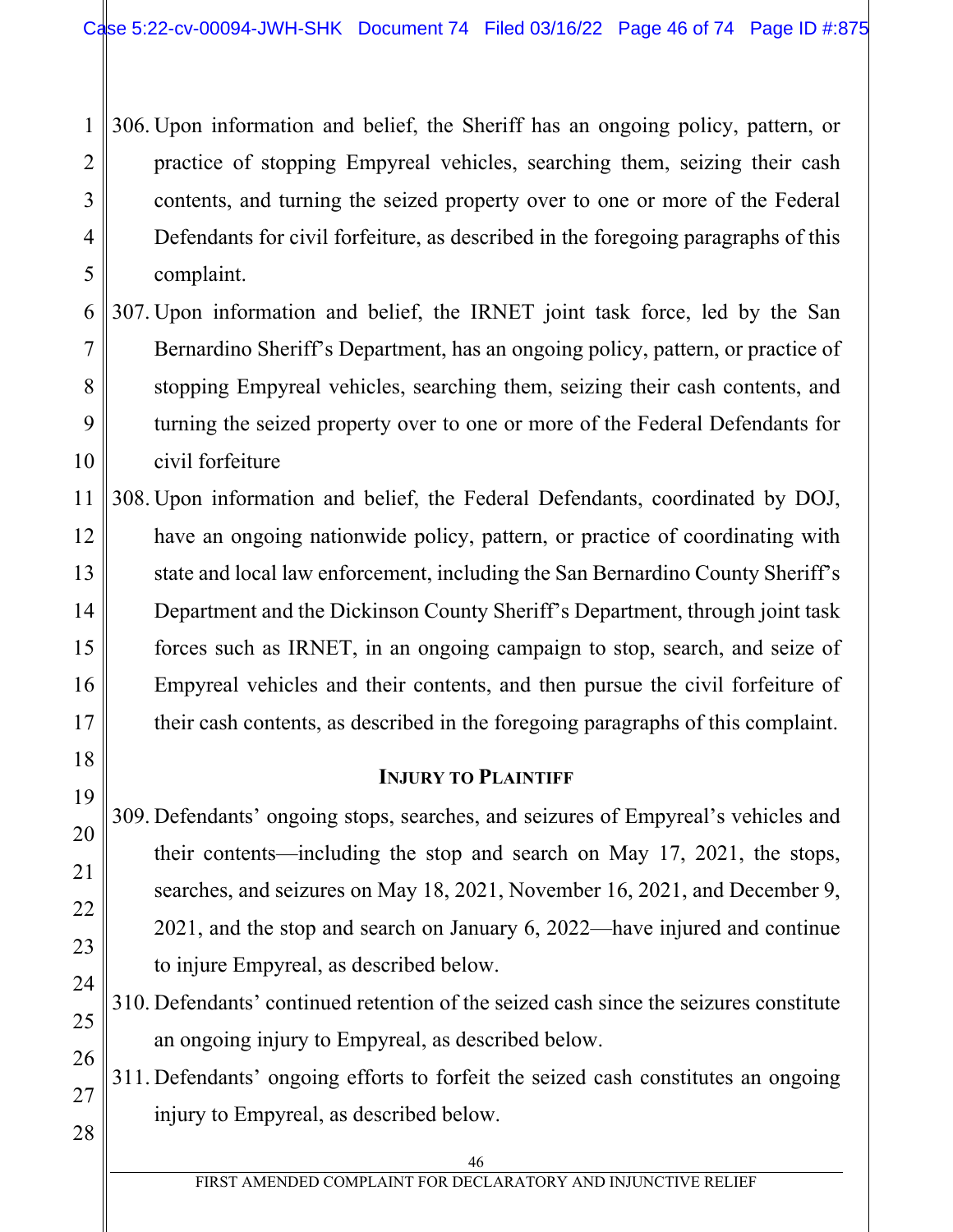- 1 2 3 312. Defendants' ongoing policy, pattern, or practice of stopping and searching Empyreal vehicles, and then seizing their contents, constitutes an ongoing injury to Empyreal, as described below.
- 4 5 6 313. Defendants' ongoing campaign targeting Empyreal vehicles for interception or interdiction, followed by the seizure and attempted forfeiture of their contents, constitutes an ongoing injury to Empyreal, as described below.
- 7 8 9 10 11 314. Empyreal is being injured by being regularly subjected to pretextual stops, which unnecessarily delay and inconvenience its drivers and their vehicles, subject its drivers to additional legal hazards and dangers from unnecessary interaction with law enforcement, and violate the constitutional rights of both Empyreal and its drivers.
- 12 13 14 15 16 315. Empyreal is being injured by having the license plate numbers of its vehicles entered into LPRs by the DEA for the purpose of "smash[ing]" Empyreal "all day long . . . until they just go to submission" by using LPRs to identify Empyreal vehicles and target them for pretextual traffic stops and warrantless searches and seizures.
- 17 18 19 20 21 316. Empyreal is being injured by being regularly subjected to warrantless searches without reasonable suspicion or probable cause, which unnecessarily delay and inconvenience its drivers and their vehicles, subject its drivers to additional legal hazards and dangers from unnecessary interaction with law enforcement, and violate the constitutional rights of both Empyreal and its drivers.
- 22 23 24 317. Empyreal was injured by the seizure of approximately \$165,620 in cash on May 18, 2021, which rendered it unable to perform a service—transportation of cash—for which it had been contracted by its clients.
- 25 26 318. Empyreal was injured by the necessity of reimbursing its clients for the approximately \$165,620 in cash seized on May 18, 2021.
- 27 28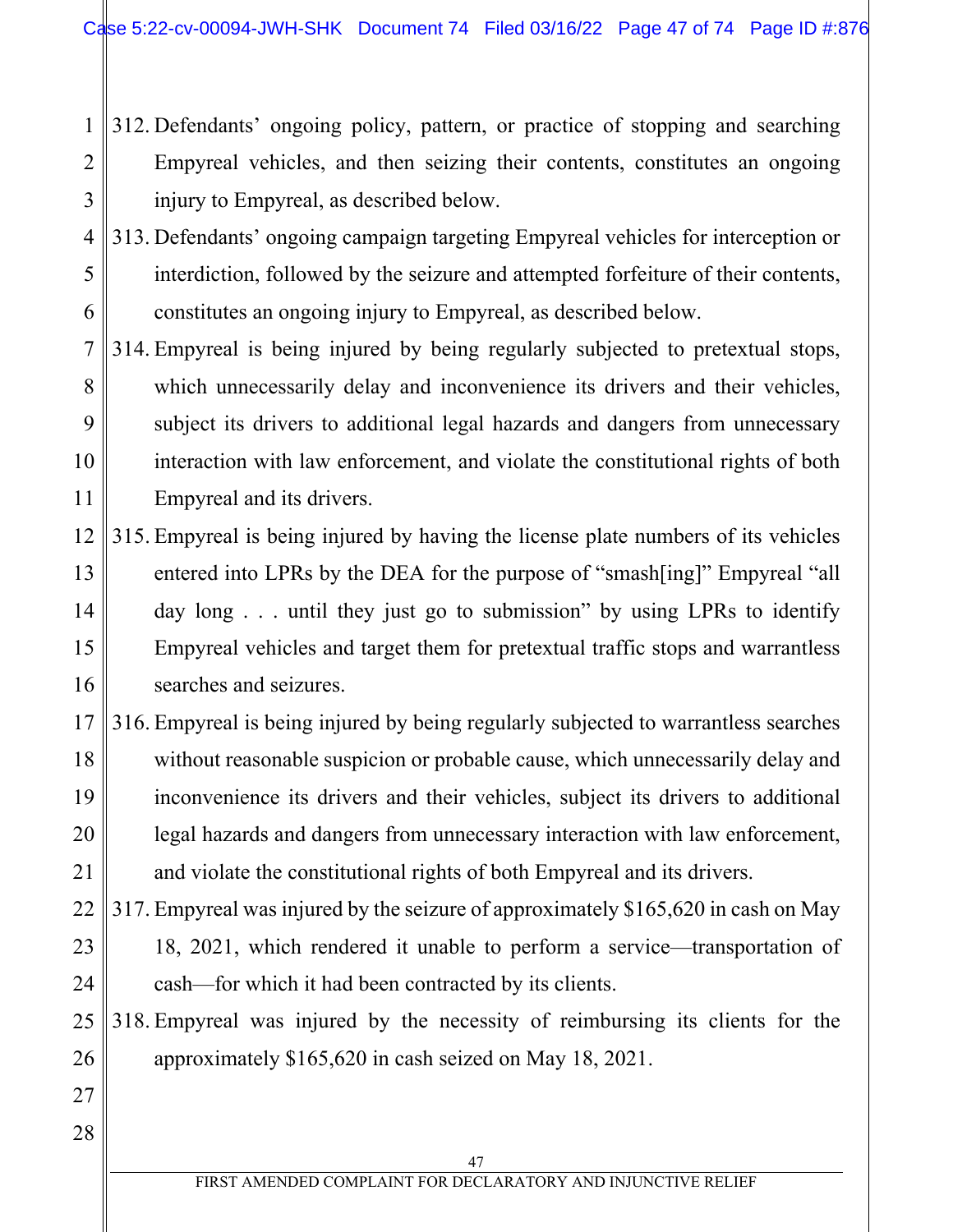- 1 2 3 319. Empyreal is injured by the continued inability to complete this contracted-for service as one or more of the Federal Defendants continue to retain the cash seized on May 18, 2021.
- 4 5 6 320. Empyreal is and will continue to be injured by the cost of contesting the forfeiture of the approximately \$165,620 in cash seized on May 18, 2021, in order to secure its return.
- 7 8 9 10 11 12 321. Due to the May 18 seizure, Empyreal has re-routed its services for medical cannabis dispensaries in Kansas City, Missouri in order to avoid traveling through the State of Kansas, including Dickinson County, at substantial expense. This is particularly inconvenient because Kansas City, Missouri sits on the Kansas border, and is primarily served by I-70, which runs through Kansas, for westbound travel.
- 13 14 15 322. Empyreal was injured by the seizure of approximately \$700,000 in cash on November 16, 2021, which rendered it unable to perform a service transportation of cash—for which it had been contracted by its clients.
- 16 17 323. Empyreal was injured by the necessity of reimbursing its clients for the approximately \$700,000 in cash seized on November 16, 2021.
- 18 19 20 324. Empyreal is injured by the continued inability to complete this contracted-for service as one or more of the Federal Defendants continue to retain the cash seized on November 16, 2021.
- 21 22 23 325. Empyreal was injured by the seizure and destruction of its property on November 16, 2021, requiring Empyreal to repair the vehicle's severely damaged security features.
- 24 25 26 326. Empyreal is and will continue to be injured by the cost of contesting the forfeiture of the approximately \$700,000 in cash seized on November 16, 2021, in order to secure its return.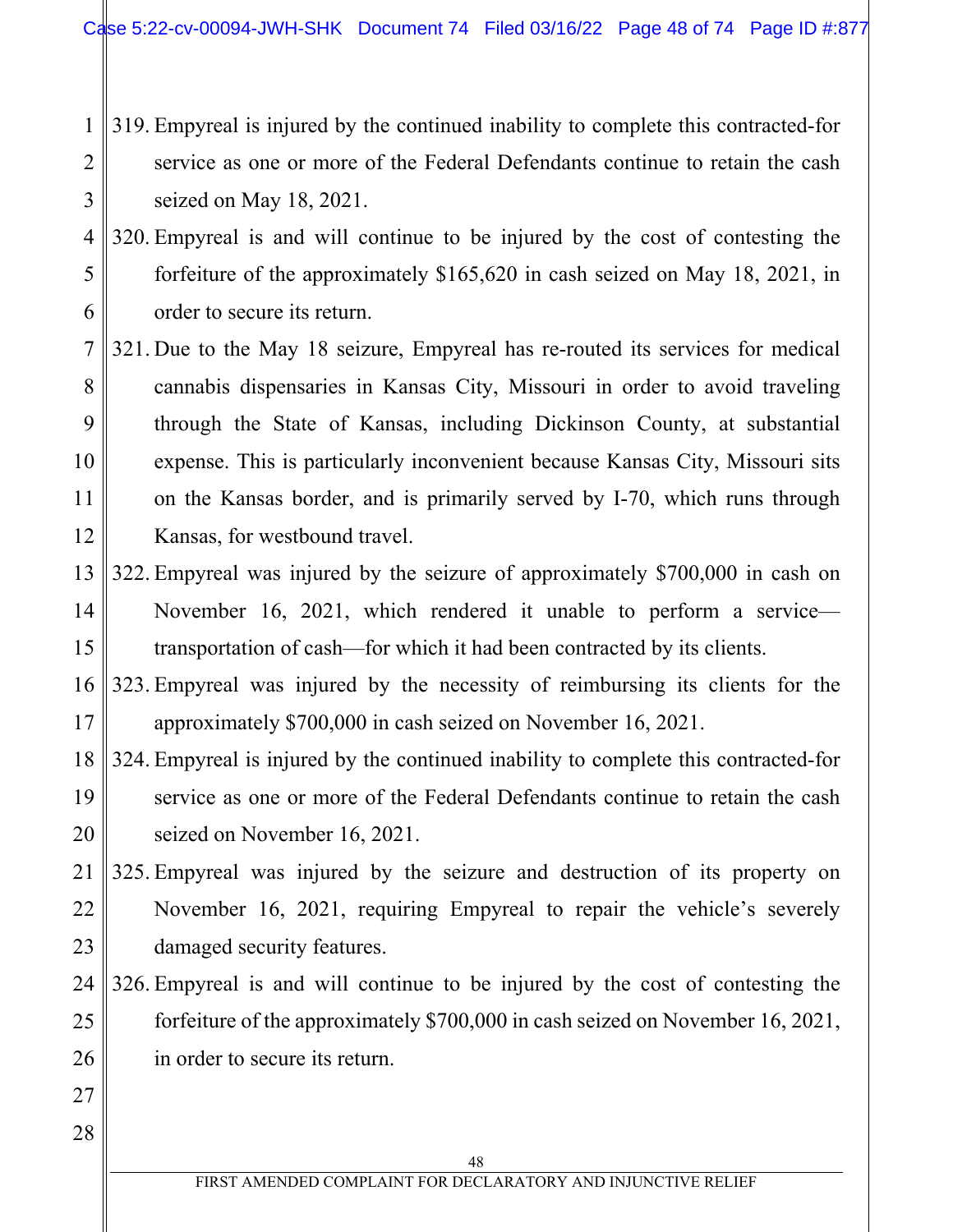1 2 3 327. Empyreal was injured by the seizure of approximately \$350,000 in cash on December 9, 2021, which rendered it unable to perform a service transportation of cash—for which it had been contracted by its clients.

- 4 5 328. Empyreal was injured by the necessity of reimbursing its clients for the approximately \$350,000 in cash seized on December 9, 2021.
- 6 7 8 329. Empyreal is injured by the continued inability to complete this contracted for service as one or more of the Defendants continues to retain the cash seized on December 9, 2021.
- 9 10 11 330. Empyreal is and will continue to be injured by the cost of contesting the forfeiture of the approximately \$350,000 in cash seized on December 9, 2021, in order to secure its return.
- 12 13 14 15 16 17 18 19 331. Empyreal is injured by the Sheriff and one or more Federal Defendants seizing and covering the interior and exterior security cameras on its vehicles during the November 16 and December 9 seizures, which improperly interferes with Empyreal's property, impairs Empyreal's ability to protect and safeguard its property, and inhibits Empyreal's ability to gather facts about the incident to both defend against the forfeiture of the seized property and to pursue vindication of its statutory and constitutional rights, including through this lawsuit.
- 20 21 22 332. Because of these five stops of Empyreal vehicles, three of which occurred in an eight-week period, Empyreal reasonably believes it is being targeted by the Federal Defendants.
- 23 24 25 26 333. Because of the two recent seizures in San Bernardino County, and three stops of Empyreal vehicles by Sheriff's deputies in an eight-week period, Empyreal reasonably believes it is being targeted by Sheriff Dicus and the San Bernardino County Sheriff's Department.
- 28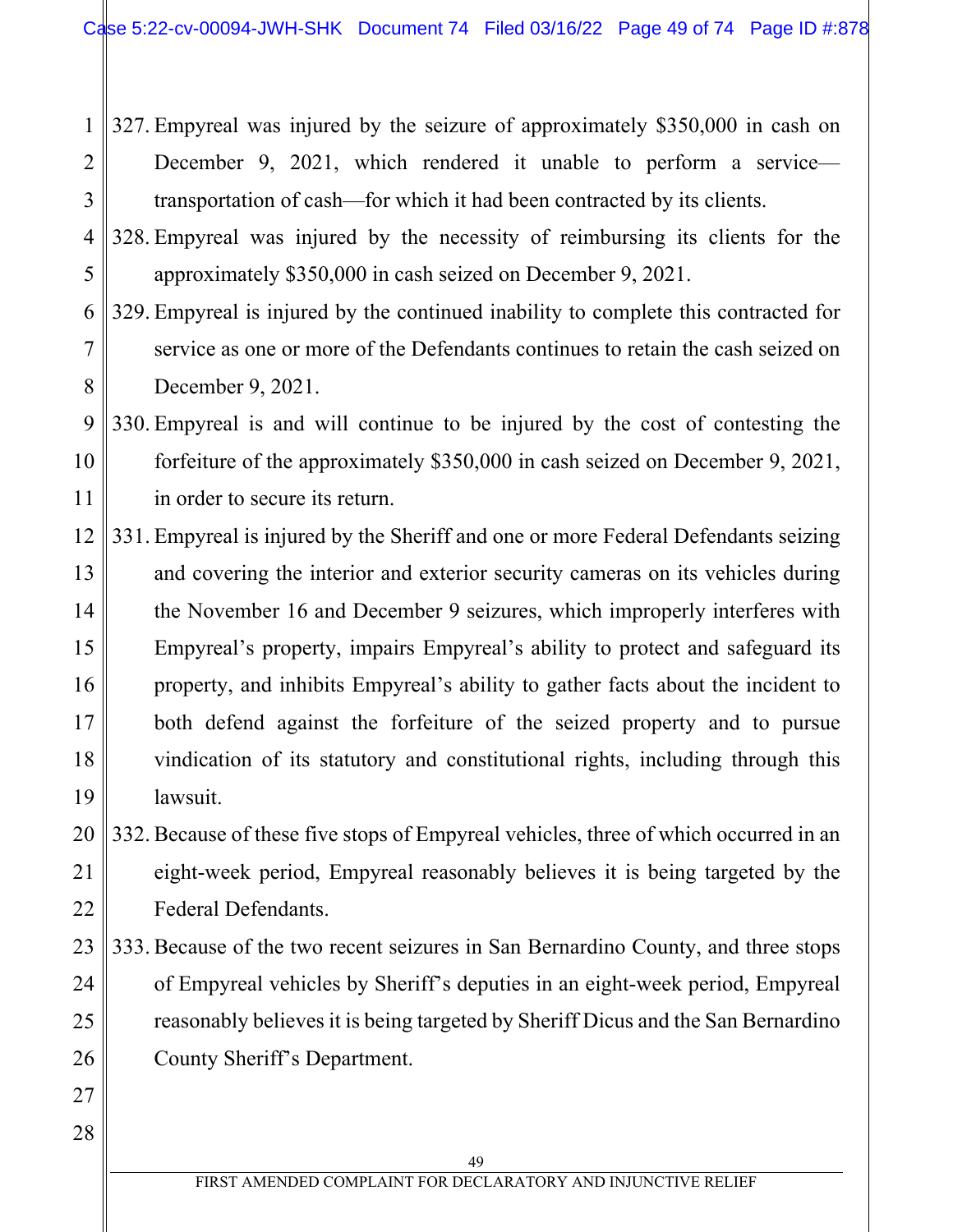1 2 3 4 334. Being subject to repeated, ongoing stops, searches, and seizures by Defendants unjustifiably infringes on Empyreal's constitutionally protected rights and liberty interests, including its right to be free from unreasonable searches and seizures and its right to due process of law.

- 5 6 7 8 335. Being subject to repeated, ongoing stops, searches, and seizures by Defendants is extremely disruptive and costly to Empyreal and seriously jeopardizes Empyreal's ability to serve its clients, including medical cannabis businesses and non-cannabis clients.
- 9 10 11 12 13 14 15 336. For example, prior to the May 18 seizure, Empyreal had planned to start offering services for non-cannabis clients in three Midwestern states. But, upon information and belief, based on the May 18 seizure, law-enforcement agencies in those states have begun to keep a lookout for Empyreal vehicles to stop, search, and seize their contents. Because of this real risk of harassment and property loss, Empyreal has been unable to start offering services for noncannabis customers in those three Midwestern states.
- 16 17 18 337. Being subject to repeated, ongoing stops, searches, and seizures by Defendants causes reputational harm and makes Empyreal's clients less likely to engage in business with Empyreal in the future.
- 19 20 338. Empyreal has lost business opportunities and potential clients because of the Kansas and California seizures.
- 21 22 23 339. For example, Empyreal lost a potential client—the Colorado franchisee of a major fast-food chain—because of concerns the potential client had arising from the May 18 seizure.
- 24 25 26 27 340. Empyreal's competitors have used the Kansas and California seizures as a selling point for why Empyreal's clients and potential clients should do business with them instead, including in posts on social media websites such as LinkedIn.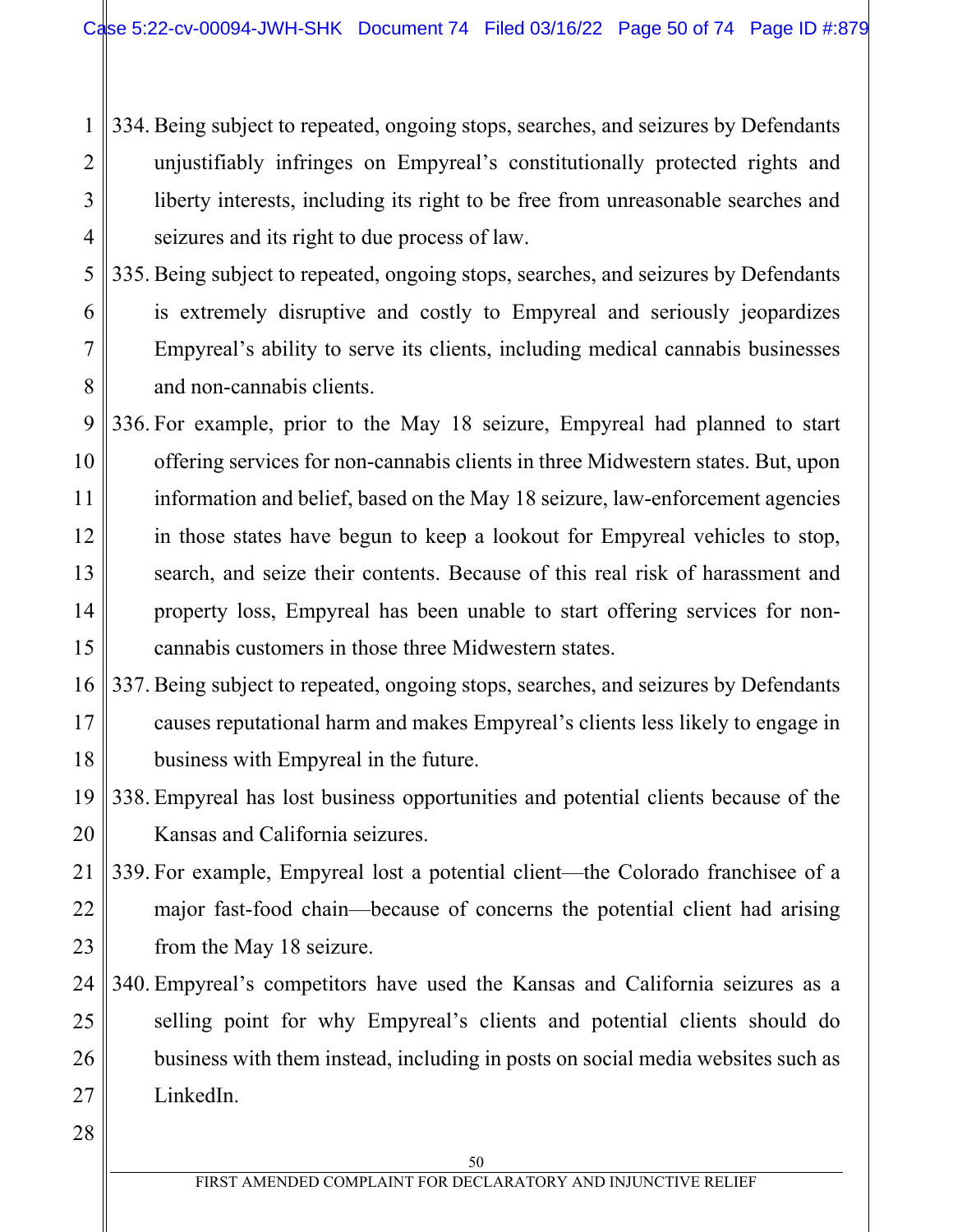#### 1 2 3 4 341. As a result of the reputational harm Empyreal has suffered from the Kansas and California seizures, Empyreal is reasonably concerned that potential financial investors or business partners will be reluctant to invest in or enter into business relationships with Empyreal.

5 6 7 342. Being targeted for repeated, ongoing stops, searches, and seizures by Defendants threatens the viability of Empyreal's entire cash-in-transit business model.

- 8 9 10 11 343. Because of Defendants' actions against Empyreal vehicles in San Bernardino County, Empyreal has been forced to suspend its business operations in San Bernardino County and reroute other Southern California routes to avoid San Bernardino County, at serious and unquantifiable financial loss.
- 12 13 14 15 16 17 18 344. Suspending business operations in San Bernardino County has been particularly costly to Empyreal because Empyreal was building a vault and currency processing facility in San Bernardino County and has had to suspend further construction and planned operations from that facility. Empyreal had already spent approximately \$100,000 on renovations to its planned location in San Bernardino County and is incurring expenses of approximately \$21,000 per month in rent and utilities.

19 20 21 22 23 24 345. Losing the ability to open and operate the San Bernardino County currency processing facility has impacted Empyreal's operations outside San Bernardino County, because that location was to be Empyreal's currency processing facility serving all of Southern California, and Empyreal has had to reroute Southern California routes that would have delivered to that facility at considerable expense.

- 25 26 346. Empyreal's ability to meet the demands of its existing clients to expand its services in California is dependent on both being able to continue operations in
- 28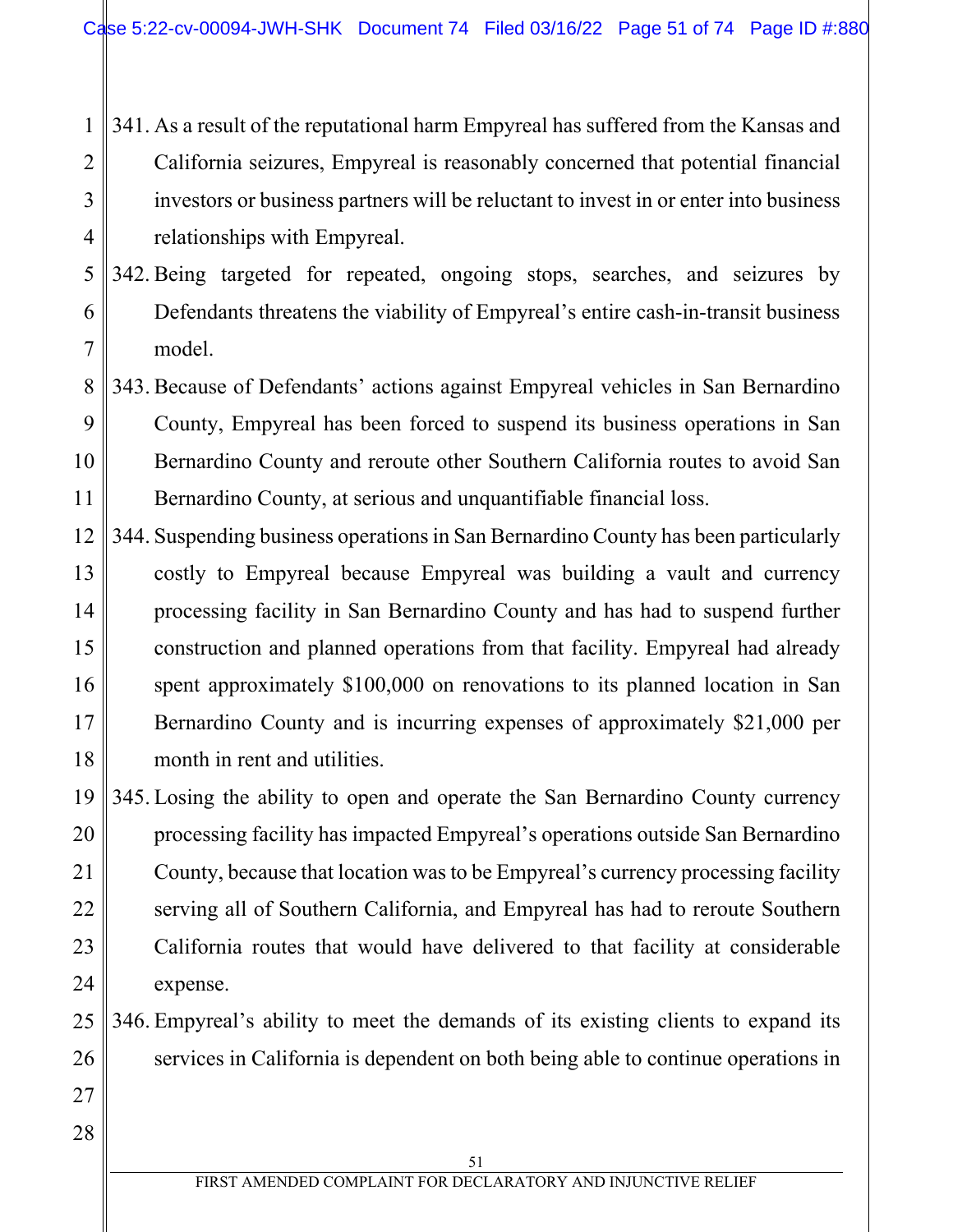San Bernardino County and on being able to serve Southern California from its San Bernardino County currency processing facility.

#### 3 4 5 6 347. Empyreal's projected future revenue growth in California is dependent on both being able to continue operations in San Bernardino County and on being able to serve Southern California from its San Bernardino County currency processing facility.

#### 7 8 9 348. If Empyreal continues to have its vehicles stopped, searched, and seized by Defendants in California, Empyreal will have to suspend its business operations in California, at serious financial loss.

- 10 11 12 13 349. Suspending business operations in California will be particularly costly to Empyreal, because approximately 20% of Empyreal's business—over \$3.5 million in 2021—originates in California, and Empyreal projects that revenue to more than double in 2022.
- 14 15 16 17 18 19 350. If Empyreal continues to have its vehicles stopped, searched, and seized nationwide by the Federal Defendants, and their task forces and partners in local or state law enforcement agencies, Empyreal will have to cease lawful business operations for financial institutions, and their customers, involved in state-legal medical cannabis and adult-use cannabis operations. Ending these services would severely impact Empyreal's business.

### **CLAIMS**

# **Count I –** *Ultra Vires* **Actions by Sheriff Dicus**

# **Sheriff Dicus Has No Statutory Authority to Seize, Retain, or Forfeit Plaintiff's Property or the Property Plaintiff is Transporting**

25 351. Plaintiff hereby incorporates paragraphs 1-350 by reference.

26 27 352. Sheriff Dicus's repeated searches and seizures of lawfully obtained property are *ultra vires* because they not authorized by state law.

28

20

21

22

23

24

1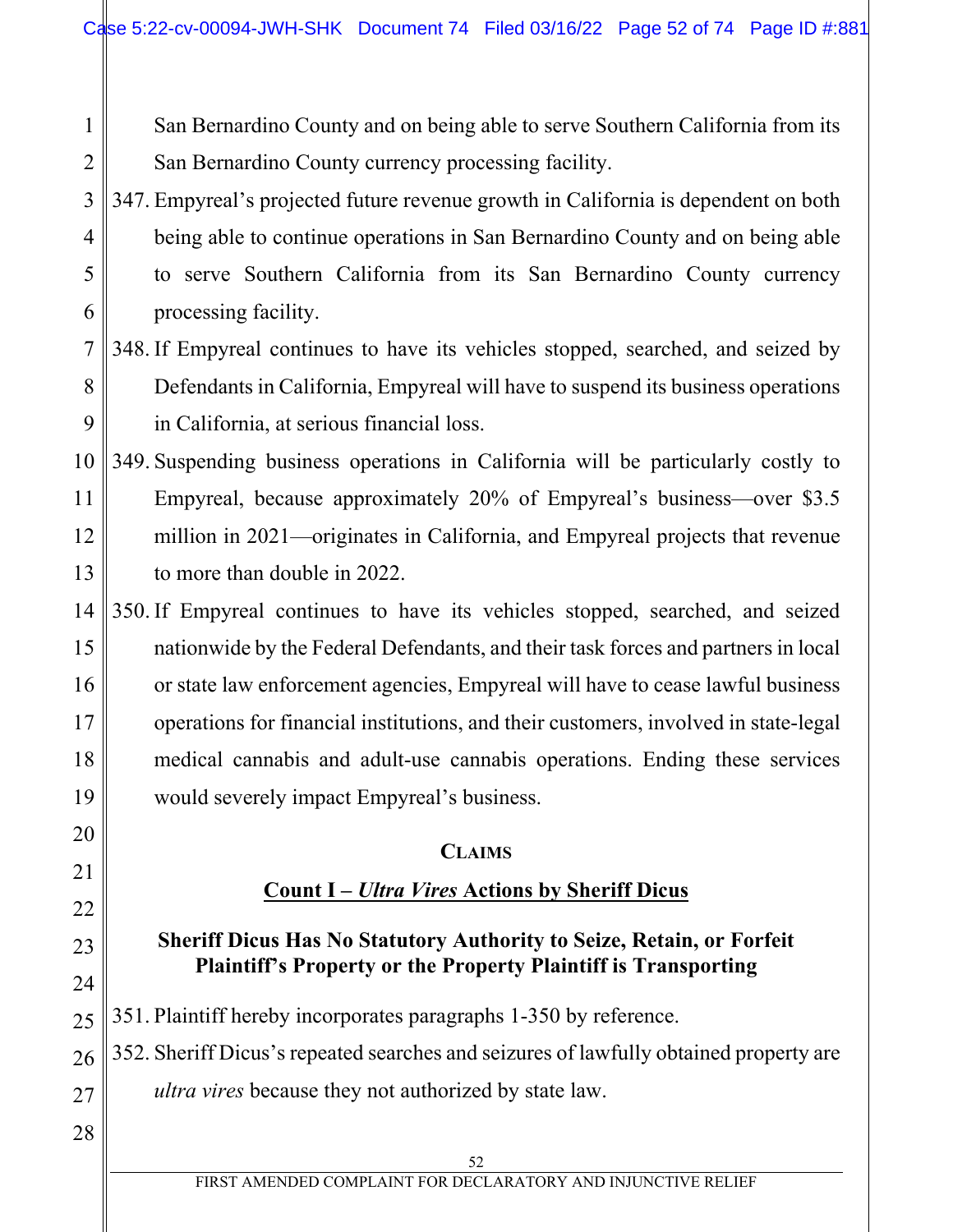1 2 353. The authority vested in a sheriff in California is set out in Cal. Gov't Code §§ 26600–16.

3 4 5 6 354. Specifically, a sheriff is authorized to "preserve peace" and "to accomplish this object may sponsor, supervise, or participate in any project of crime prevention, rehabilitation of persons previously convicted of crime, or the suppression of delinquency." Cal. Gov't Code § 26600.

7 8 9 355. In pursuit of this goal, a sheriff is authorized to "arrest and take before the nearest magistrate for examination all persons who attempt to commit or who have committed a public offense." Cal. Gov. Code § 26601.

10 11 356. No provision of California law authorizes a sheriff to search and seize property where there is no evidence of criminal activity.

- 12 13 14 357. "A governmental agency that acts outside of the scope of its statutory authority acts *ultra vires* and the act is void." *Cal. DUI Laws. Ass'n v. Cal. Dep't of Motor Vehicles*, 20 Cal. App. 5th 1247, 1264, 229 Cal. Rptr. 3d 787, 800 (2018).
- 15 16 17 18 19 20 21 358. Empyreal's business operations—transporting cash for state-legal dispensaries and financial institutions—are expressly protected by California law. *See* Cal. Bus. & Prof. Code § 26260(a) ("An entity that . . . **transports cash** or financial instruments, or provides other financial services **does not commit a crime** under any California law . . . solely by virtue of the fact that the person receiving the benefit of any of those services engages in commercial cannabis activity as a licensee pursuant to this division.") (emphasis added).
- 22 23 24 359. For both the November 16 seizure and the December 9 seizure, and the January 6 stop, Sheriff Dicus and his office had no reason to believe that Empyreal was engaged in activity that is criminal under California law.

25 26 27 360. In fact, Sheriff Dicus and his office were presented with ample information showing that Empyreal was engaged in lawful activity protected by California law.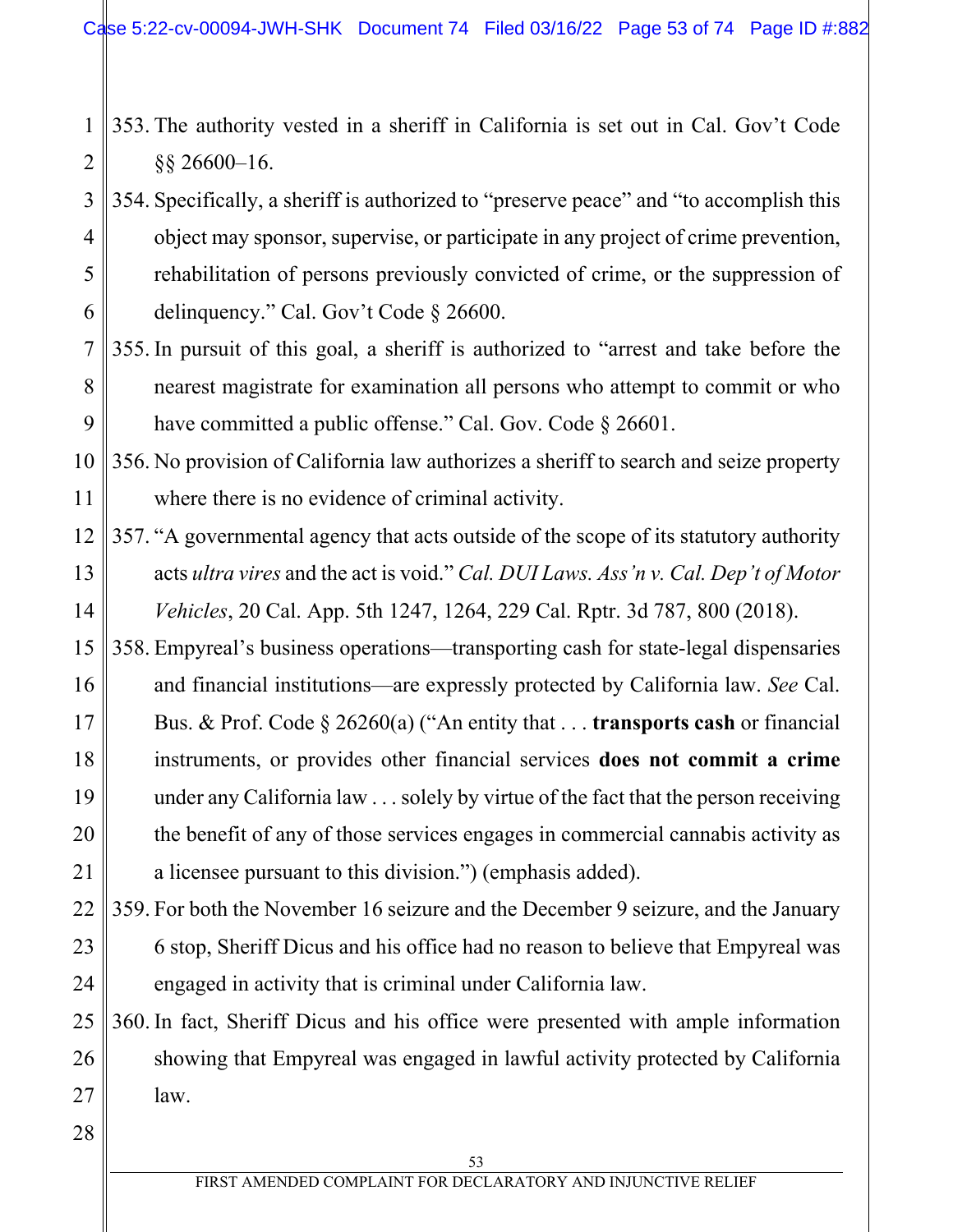- 1 2 3 361. Sheriff Dicus and his office, working in conjunction with one or more of the Federal Defendants, nevertheless seized and retained approximately \$1,050,000 in cash over the course of the two seizures.
- 4 5 6 7 362. Whenever Sheriff Dicus and his department act as they did during the November 16 and December 9 seizures—seizing and retaining the proceeds of state-licensed cannabis industry businesses that are operating lawfully under California law—their conduct is *ultra vires* and unlawful.
- 8 9 10 11 363. Whenever Sheriff Dicus and his department act as they did during the November 16 and December 9 seizures—seizing and retaining property while it is being legally transported pursuant to Cal. Bus. & Prof. Code  $\S 26260(a)$  their conduct is *ultra vires* and unlawful.
- 12 13 14 15 16 364. Whenever Sheriff Dicus and his department act as they did during the November 16 and December 9 seizures and the January 6 stop—stopping, searching, and/or seizing vehicles that they believe are legally transporting cannabis proceeds pursuant to Cal. Bus. & Prof. Code  $\S$  26260(a)—their conduct is *ultra vires* and unlawful.
- 17 18 19 20 365. Any future stops, searches, or seizures of Empyreal vehicles or their contents by Sheriff Dicus and his department done on the same basis as the November 16 and December 9 seizures or the January 6 stop will also be *ultra vires* and unlawful.
- 21 22 23 366. As a direct and proximate result of Sheriff Dicus' and his department's ongoing *ultra vires* acts, Empyreal's property and the property of its clients was unlawfully seized, causing Empyreal substantial injury.
- 24 25 26 367. As a direct and proximate result of Sheriff Dicus' and his department's ongoing *ultra vires* acts, Empyreal has had to suspend its operations in San Bernardino County.
- 27 28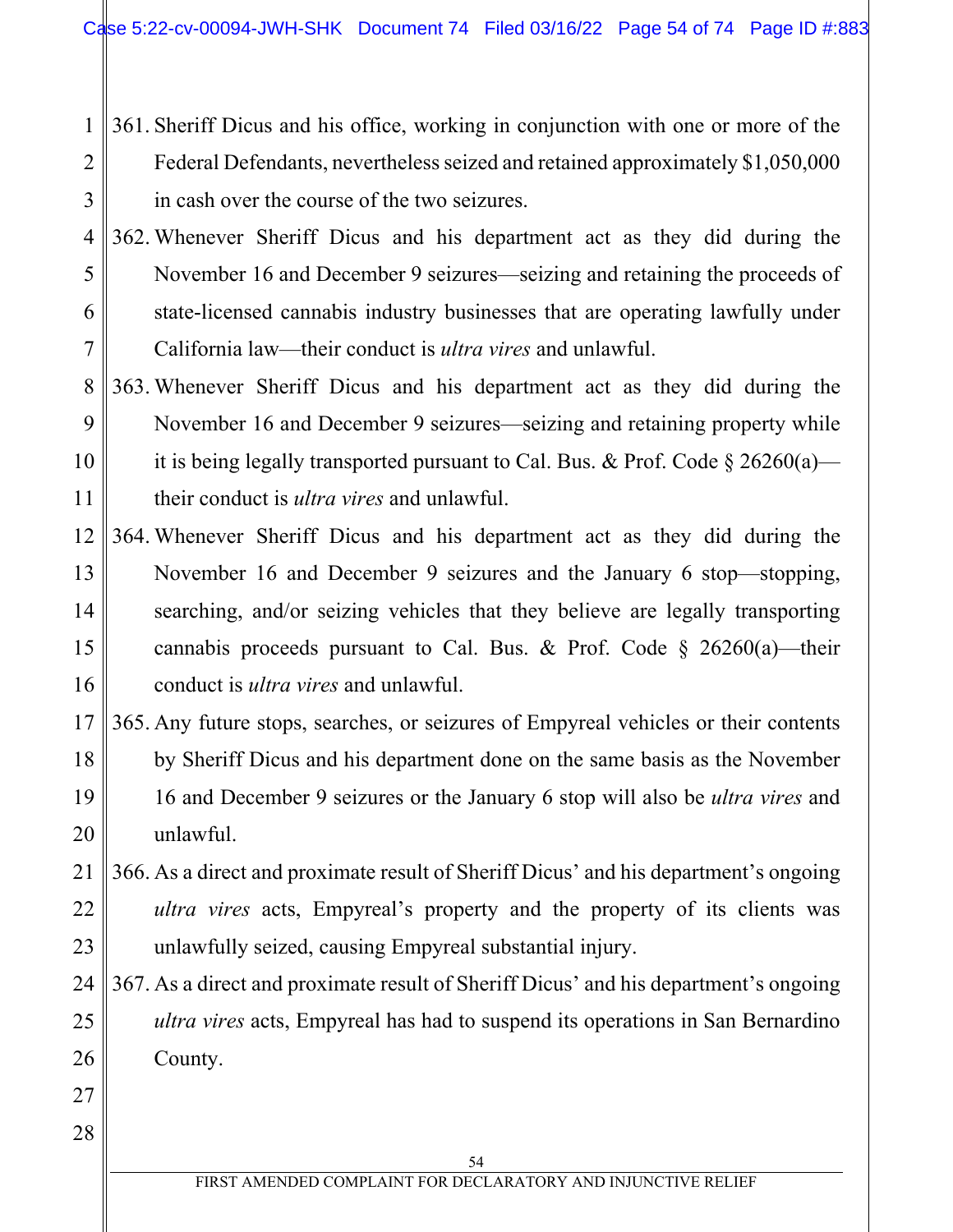1 2 3 4 368. Until Sheriff Dicus and his department cease acting in this *ultra vires* manner toward Empyreal, and Empyreal can be assured that these stops, searches, and seizures will no longer occur in San Bernardino County, Empyreal will be unable to resume operations in San Bernardino County.

5 6 369. But for the ongoing *ultra vires* acts of Sheriff Dicus and his department, Empyreal would resume its operations in San Bernardino County.

7 8 370. Plaintiff is entitled to protection from the ongoing *ultra vires* actions by the Sheriff directed at its vehicles and their contents.

# **Count II –** *Ultra Vires* **Actions by the Federal Defendants**

# **The Federal Defendants Have No Statutory Authority to Seize, Retain. or Forfeit Plaintiff's Property or the Property Plaintiff is Transporting**

371. Plaintiff hereby incorporates paragraphs 1-350 by reference.

15 16 17 18 372. The Federal Defendants' participation in any law enforcement activity that results in the seizure of cash in transit in Empyreal's possession that was collected from state authorized medical marijuana businesses is *ultra vires* and unlawful.

19 20 373. The Federal Defendants may not "draw[] [Money] from the Treasury, but in Consequence of Appropriations made by Law." U.S. Const. art. I, § 9, cl. 7.

21 22 23 24 374. Congress has explicitly limited the Federal Defendants' authority to enforce the Controlled Substances Act as it applies to state authorized medical marijuana use by exercising its appropriations power in the Consolidated Appropriations Act of 2021, via a rider known as the Rohrabacher-Farr Amendment.

25 26 27 375. Through its constitutional power, Congress has withheld all funding for any activities that interfere with a state's implementation of their medical marijuana laws. Consolidated Appropriations Act 2021, Pub. L. No. 116-260, § 531, 134

28

9

10

11

12

13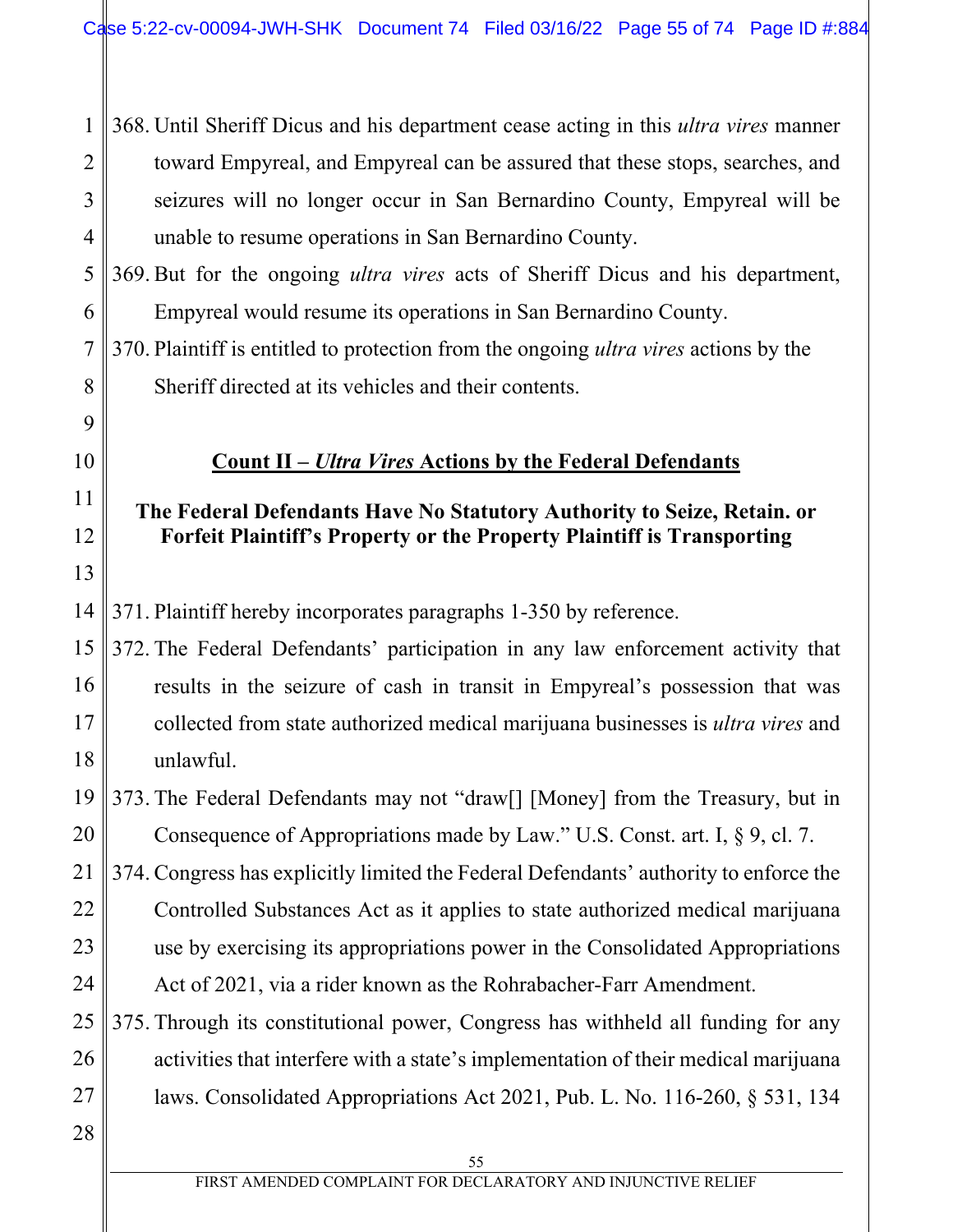Stat. 1283 (2020) (amended Dec. 3, 2021) ("None of the funds made available under this Act to the Department of Justice may be used, with respect to any of the [listed states] to prevent any of them from implementing their own laws that authorize the use, distribution, possession, or cultivation of medical marijuana."); *United States v. McIntosh*, 833 F.3d 1163, 1172 (9th Cir. 2016) ("Congress has enacted an appropriations rider that specifically restricts DOJ from spending money to pursue certain activities.").

8 9 10 11 376. The Federal Defendants are prohibited from spending funds for law enforcement activities against those engaged in conduct permitted by state medical marijuana laws and who fully complied with such laws. *McIntosh*, 833 F.3d at 1177.

- 12 13 14 15 16 17 377. Moreover, prospective relief is available against DOJ and DOJ agencies for actions that violate the spending prohibition of the Rohrabacher-Farr Amendment. *See Sierra Club v. Trump*, 929 F.3d 670, 695–96 (9th Cir. 2019) ("'Appellants . . . can seek—and have sought—to enjoin [an agency] from spending funds' contrary to Congress's restrictions." (emphasis omitted) (quoting *McIntosh*, 833 F.3d at 1172)).
- 18 19 20 378. California and Missouri have both authorized the use of medical marijuana and the establishment of businesses to distribute and sell medical marijuana to customers.
- 21 22 23 24 379. Empyreal's cash-in-transit business provides a financial infrastructure for the depositing of cash proceeds that is essential to implementing the medical marijuana laws in California and Missouri and has been expressly authorized by California law.
- 25 26 380. Missouri only licenses medical cannabis businesses, so all of the cash proceeds in the May 18 seizure were from state-legal medical cannabis businesses.

28

27

1

2

3

4

5

6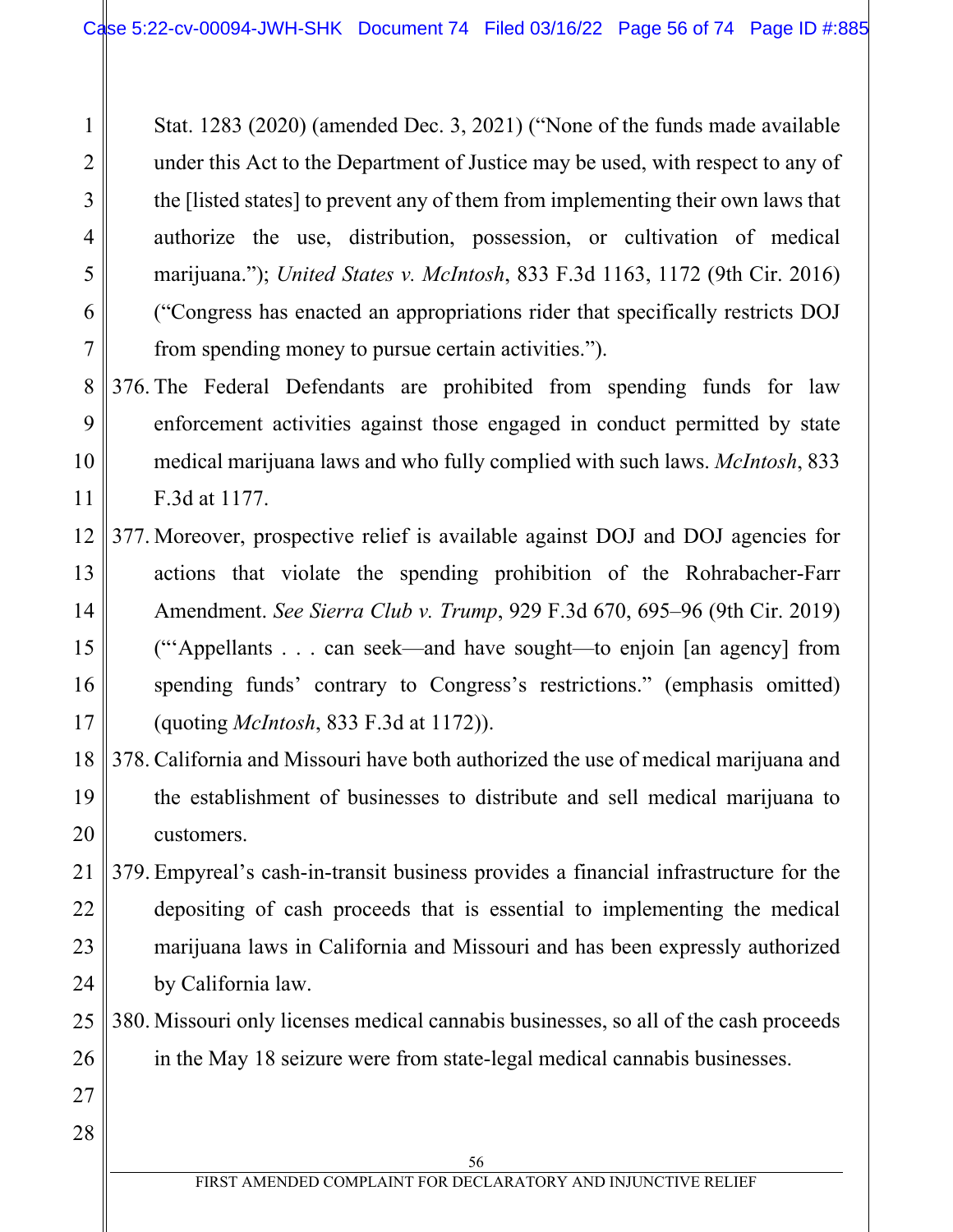- 1 2 3 381. The state-licensed medical cannabis businesses whose proceeds were seized in the May 18 seizure operate in strict compliance with Missouri's medical cannabis laws.
- 4 5 6 382. By participating in the May 18 seizure, and the subsequent forfeiture of the seized cash, the Federal Defendants have violated the spending prohibition of the Rohrabacher-Farr Amendment.
- 7 8 9 383. Seven of the eight cannabis businesses whose proceeds were seized in the November 16 and December 9 seizures in San Bernardino County hold medical cannabis licenses.
- 10 11 12 384. The state-licensed medical cannabis businesses whose proceeds were seized in the November 16 and December 9 seizures operate in strict compliance with California's medical cannabis laws.
- 13 14 15 385. By participating in the November 16 and December 9 seizures, and any subsequent forfeiture of the seized cash, the Federal Defendants have violated the spending prohibition of the Rohrabacher-Farr Amendment.
- 16 17 18 19 386. Most of Empyreal's clients who operate in the cannabis industry hold medical cannabis licenses, so there is a high likelihood that any future seizure of cash proceeds being transported by Empyreal vehicles will involve funds from statelegal medical cannabis businesses.
- 20 21 22 23 387. All of Empyreal's clients who hold medical cannabis licenses operate in strict compliance with their respective state's medical cannabis laws, as demonstrated by their continued possession of medical cannabis licenses in good standing in their respective states.
- 24 25 26 388. None of the Defendants have offered any allegations, let alone evidence, of any specific noncompliance by any of Empyreal's medical cannabis clients with their respective state medical cannabis laws.
- 27 28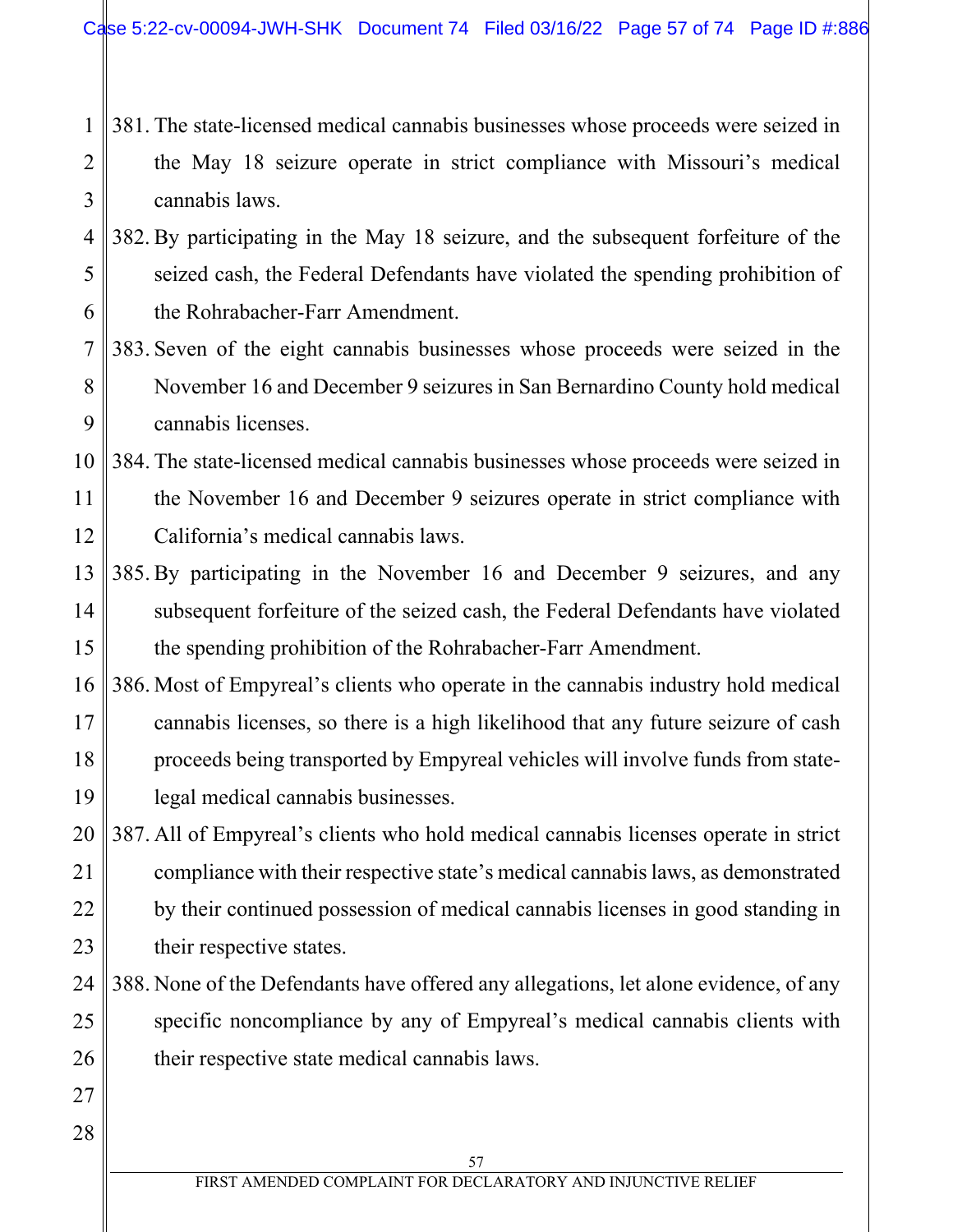1 2 3 4 389. None of the Defendants have offered any allegations, let alone evidence, of any specific noncompliance by Empyreal with any state's medical cannabis laws. 390. In fact, Empyreal's business is not regulated by the cannabis laws of any state. 391. Empyreal does not violate the cannabis laws of any state.

5 6 392. Empyreal therefore operates in strict compliance with the medical cannabis laws of every state in which it operates.

#### 7 8 9 393. No state medical cannabis law requires licensed medical cannabis businesses to use separate cash-in-transit providers from other businesses, including licensed adult-use cannabis businesses.

10 11 12 13 394. Empyreal therefore does not violate any state medical cannabis laws by providing cash-in-transit services for both state-licensed medical cannabis dispensaries and state-licensed adult use cannabis dispensaries (or non-cannabis businesses).

14 15 16 17 395. Empyreal is thus in strict compliance with the medical cannabis laws of California and Missouri, as well as every other state in which it operates, even when it transports proceeds from state-licensed medical cannabis dispensaries and state-licensed adult use cannabis dispensaries on the same trip.

18 19 20 21 22 23 24 25 26 396. The Federal Defendants' participation in the seizure and/or forfeiture of proceeds from state-legal medical marijuana businesses being transported by Empyreal causes federal funds to be spent without congressional appropriation. 397. Any time spent on any activity by the Federal Defendants incurs a cost to the United States, no matter how de minimis, and there is no good faith and mistake exception to the Appropriations Clause. *U.S. Dep't of Navy v. Fed. Lab. Rels. Auth.*, 665 F.3d 1339, 1347 (D.C. Cir. 2012) ("The Appropriations Clause prevents Executive Branch officers from even inadvertently obligating the Government to pay money without statutory authority.").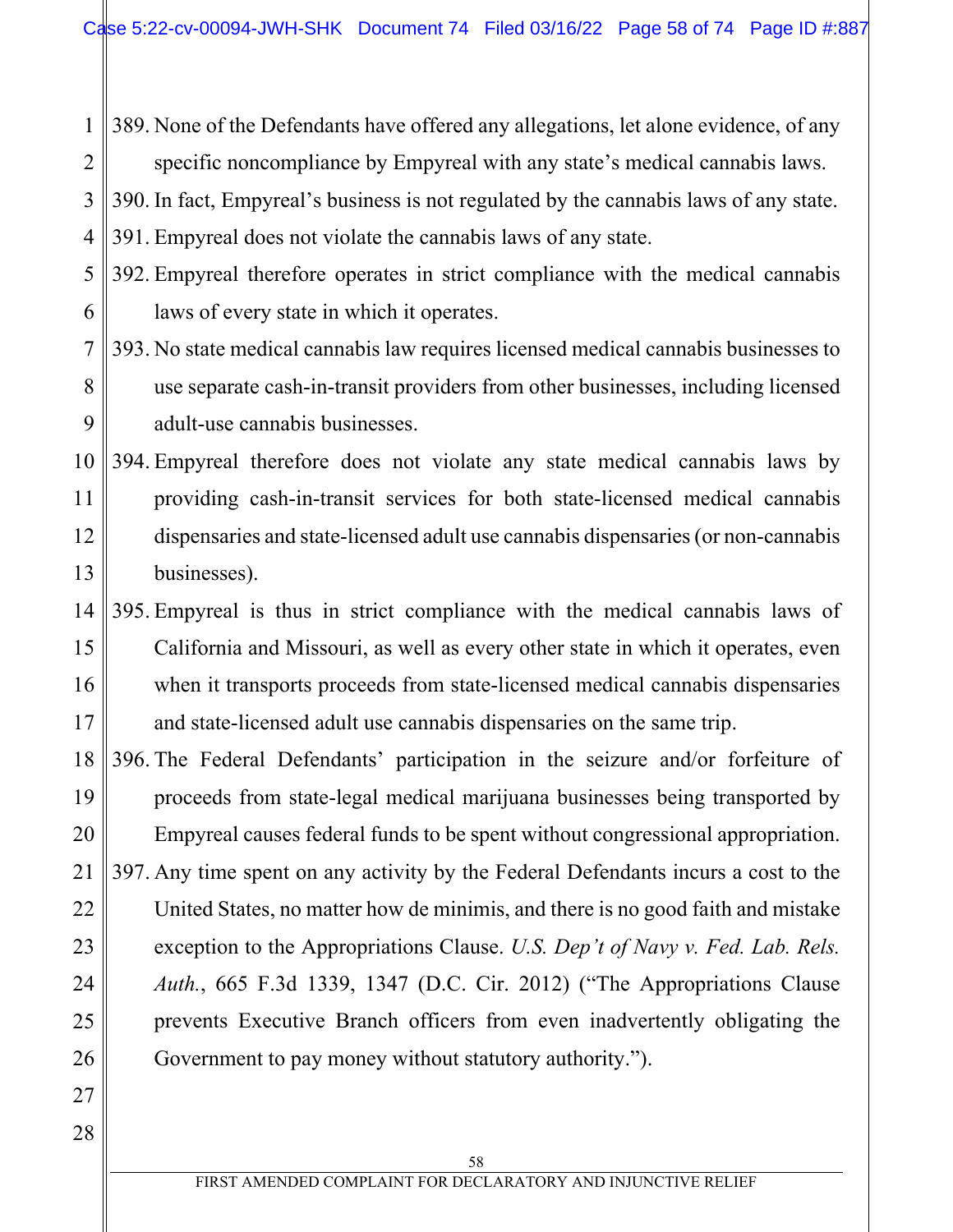1 2 3 4 398. For instance, any time spent conducting interdiction or traffic stops on vehicles suspected of containing cash proceeds from state-legal medical marijuana businesses by federal agents or task force officers, or any time spent processing the seizures or forfeitures of such funds, is an expenditure of federal funds.

5 6 7 8 399. Any direct costs spent by federal agencies or task forces—including the fuel cost of traveling to seizure locations, or the costs of transporting, counting, and storing any seized cash proceeds from state-legal medical marijuana businesses—is also the expenditure of federal funds.

9 10 400. Neither the Attorney General nor any other federal official can take an action that exceeds the scope of their constitutional and/or statutory authority.

- 11 12 13 14 15 401. Each time the Federal Defendants—including federal task force officers and any joint task forces or investigations—participate in activities that result in the seizure or forfeiture of proceeds that originated from state-legal medical marijuana transactions, this violates Congress' command in the Consolidated Appropriations Act 2021 and is thus *ultra vires* and unlawful.
- 16 17 18 19 20 402. Any future participation by the Federal Defendants—including federal task force officers and any joint task forces or investigations—in the seizure or forfeiture of proceeds that originated from state-legal medical marijuana transactions, this violates Congress' command in the Consolidated Appropriations Act 2021 and is thus *ultra vires* and unlawful.
- 21 22 23 403. Any future seizures of Empyreal vehicles or their contents involving the Federal Defendants on the same basis as the May 18, November 16, or December 9 seizures will also be *ultra vires* and unlawful.
- 24 25 26 404. As a direct and proximate result of the Federal Defendants' ongoing *ultra vires* acts, Empyreal's property and the property of its clients was unlawfully seized, causing Empyreal substantial injury.
- 28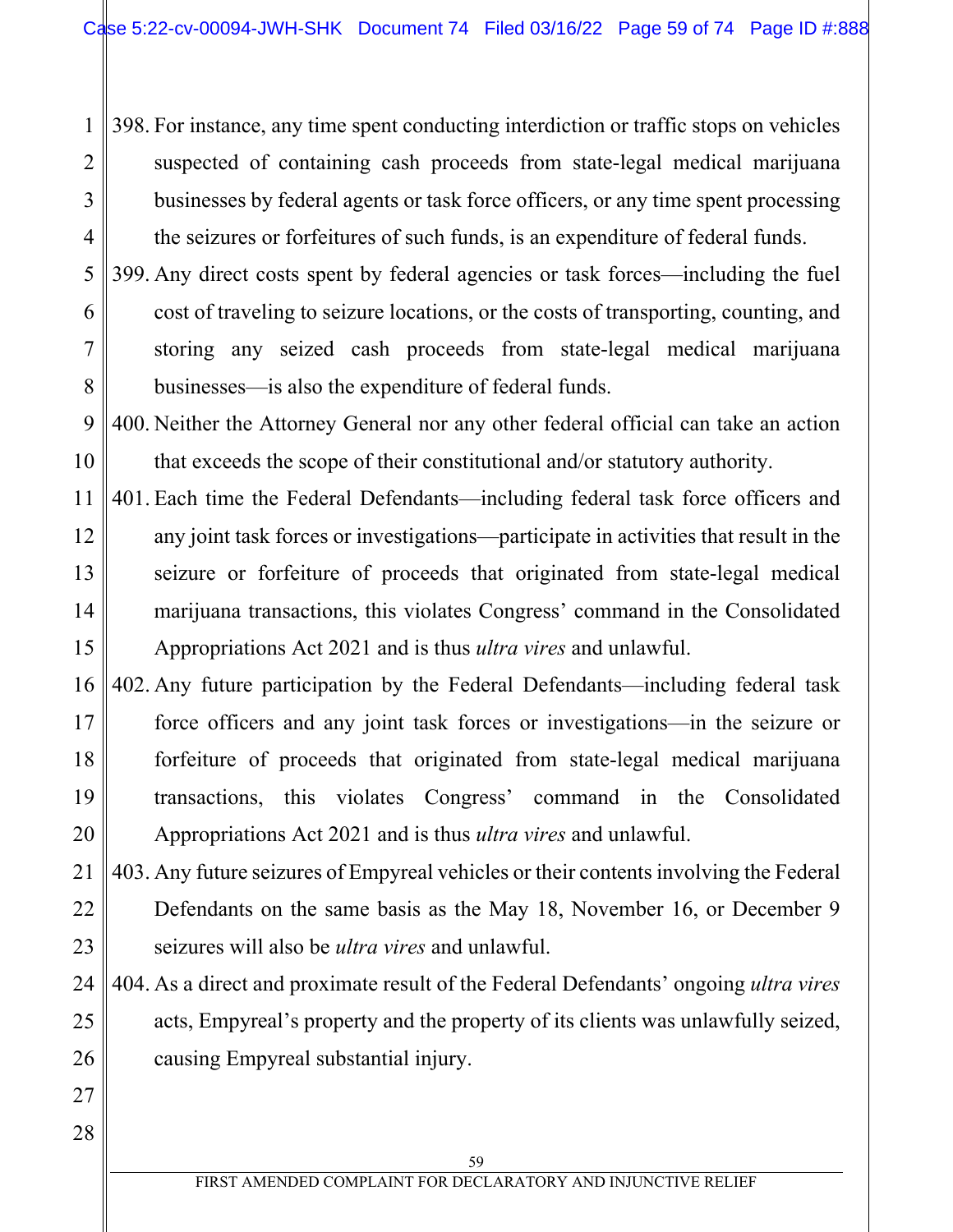1 2 3 4 5 6 7 405. As a direct and proximate result of the Federal Defendants' ongoing *ultra vires* acts, Empyreal has stopped operating in Kansas and has had to find other routes to transport proceeds from state-legal medical cannabis businesses in Missouri. 406. As a direct and proximate result of the Federal Defendants' ongoing *ultra vires* acts, Empyreal's ability to resume operating in San Bernardino County, and to continue operating in California, in Missouri, and nationwide, is seriously jeopardized.

8 9 10 407. If the Federal Defendants continue their ongoing *ultra vires* actions toward Empyreal, Empyreal will be forced to suspend operations not just in San Bernardino County, but in California, Missouri, and possibly nationwide.

12 408. Plaintiff is entitled to protection from the ongoing *ultra vires* actions by the Federal Defendants directed at its vehicles and their contents.

# **Count III – Fourth Amendment Violations by Sheriff Dicus**

# **42 U.S.C. § 1983; U.S. Const., Amends. IV, XIV Sheriff Dicus and the Sheriff's Department Are Violating the Fourth Amendment**

18 409. Plaintiff hereby incorporates paragraphs 1-350 by reference.

19 20 410. The Fourth Amendment generally requires a warrant to stop, search, or seize an individual or their property.

21 22 23 411. Even when a warrant is not required, the Fourth Amendment prohibits officers from conducting stops, searches, or seizures without articulable, individualized reasonable suspicion or probable cause of criminality.

- 24 25 412. Pretextual vehicle stops without articulable, individualized reasonable suspicion or probable cause of criminality violate the Fourth Amendment.
- 26 27 413. The stops of Empyreal vehicles were pretextual and were really for the purpose of searching the vehicles and seizing their cash contents for forfeiture.
- 28

11

13

14

15

16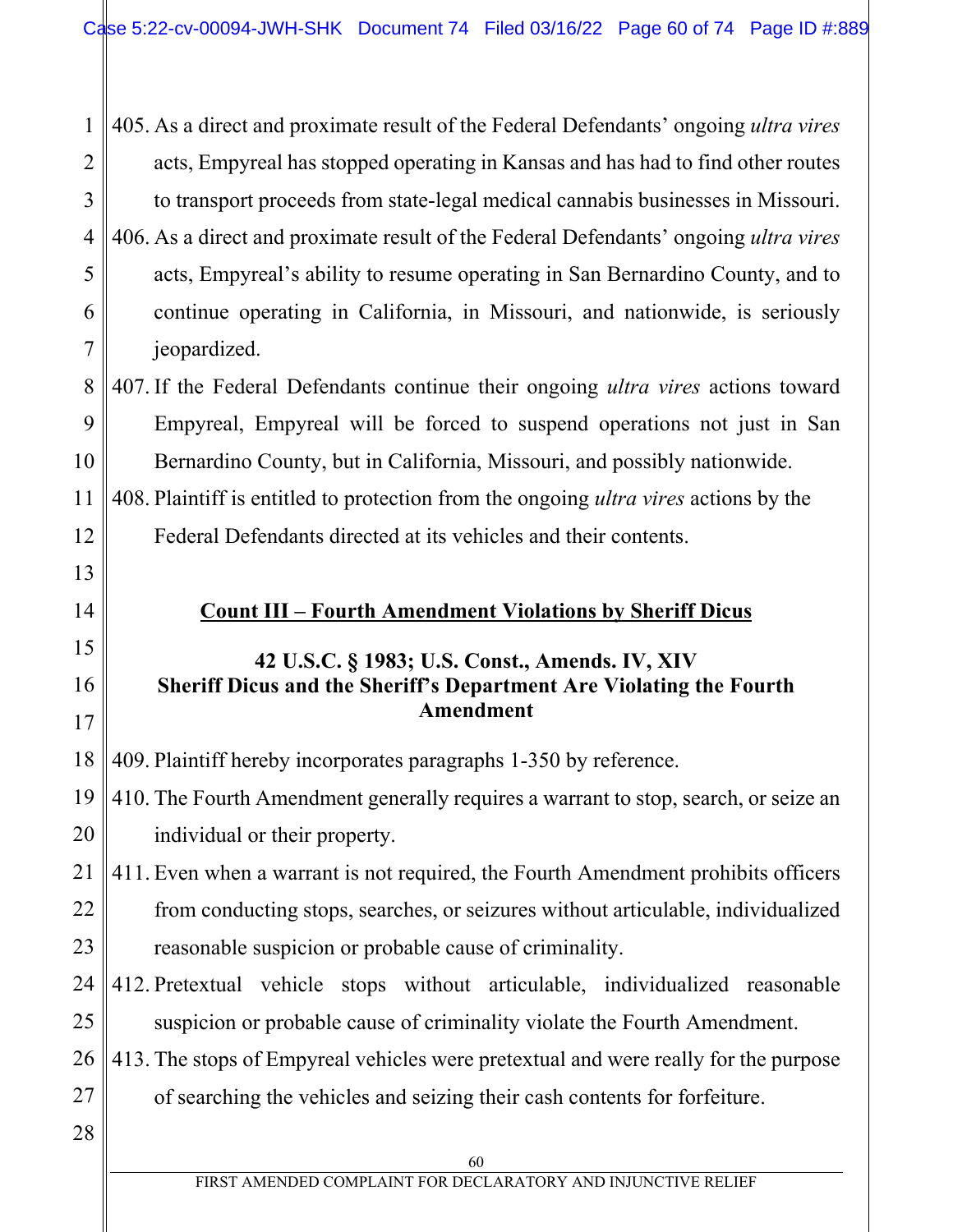- 1 2 3 414. The pretextual nature of the stops is demonstrated by, for example, the fact that not a single traffic citation was issued to an Empyreal driver for any of the traffic stops.
- 4 5 6 415. Even when an officer lawfully stops a vehicle for a valid traffic violation, the stop may not be prolonged beyond the time needed for that traffic-violation stop without at least reasonable suspicion.
- 7 8 416. No reasonable suspicion existed to extend any of the November 16, December 9, or January 6 traffic-violation stops.
- 9 10 11 417. Even when an officer lawfully stops a vehicle for a valid traffic violation, the officer may not search or seize any property in the vehicle without probable cause.
- 12 13 418. The warrant obtained for the November 16 search and seizure of the Empyreal vehicle and its contents was not supported by probable cause.
- 14 15 419. No warrant was obtained for the December 9 search and seizure of the Empyreal vehicle or its contents.
- 16 17 420. No warrant was obtained for the January 6 stop and search of the Empyreal vehicle.
- 18 19 20 421. The Sheriff has twice searched Empyreal's vehicles and seized the currency they were transporting because deputies believed the currency was the "illicit proceeds of unlawful drug sales."
- 21 422. But the state-licensed sale of cannabis is lawful under California law.
- 22 23 423. The transport of cannabis proceeds (including in localities where dispensaries are prohibited) is lawful under California law.
- 24 25 26 424. Empyreal lawfully transports the state-lawful proceeds of state-lawful product sales, and its business is expressly legal under California statute. *See* Cal. Bus. & Prof. Code § 26260(a).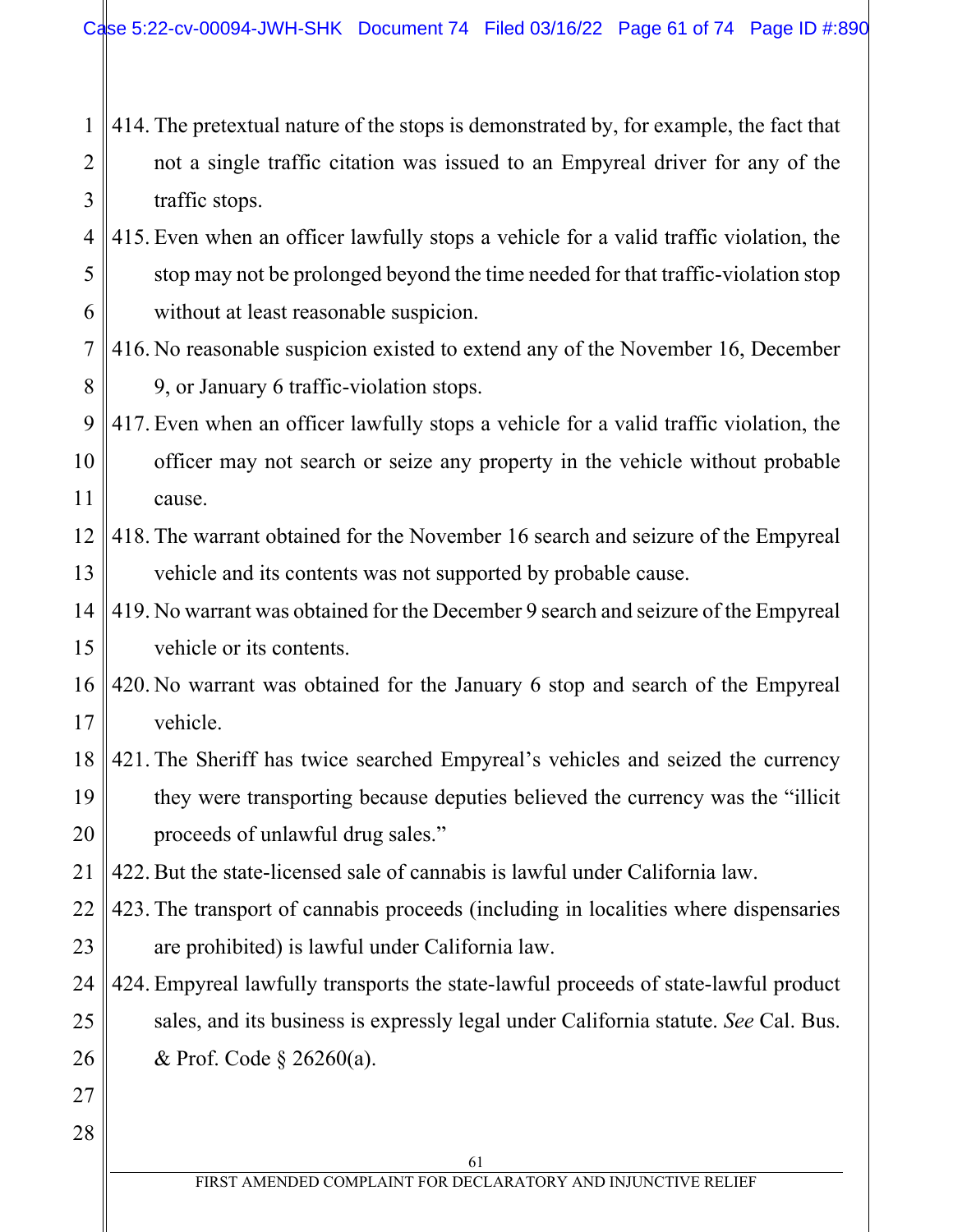- 1 2 3 425. The Fourth Amendment prohibits the Sheriff from stopping, searching, or seizing Empyreal's personnel or property without reasonable suspicion or probable cause of criminality.
- 4 5 6 426. To search property related to cannabis or cannabis proceeds, the Sheriff must have probable cause to believe that the property is associated with or is the proceeds of cannabis sales that violate state law.
- 7 8 9 427. To seize property related to cannabis or cannabis proceeds, the Sheriff must have probable cause to believe that the property is associated with or is the proceeds of cannabis sales that violate state law.
- 10 11 12 13 428. The Sheriff is engaged in ongoing stops, searches, and seizures of Empyreal's personnel and property, and currency being transported by Empyreal, based on allegations that the currency is the proceeds of cannabis sales that violate state law, or is related to money laundering or tax evasion.
- 14 15 16 429. But the Sheriff has no probable cause to believe that Empyreal's property, or any currency being transported by Empyreal, is associated with or is the proceeds of cannabis sales that violate state law.
- 17 18 19 430. The Sheriff also has no probable cause to believe that Empyreal's property, or any currency being transported by Empyreal, is related to money laundering or tax evasion.
- 20 21 22 23 431. The Sheriff is thus engaged in ongoing violations of the Fourth Amendment by stopping, searching, and seizing Empyreal's personnel and property, and currency being transported by Empyreal, without reasonable suspicion or probable cause of criminal activity.
- 24 25 26 27 432. Plaintiff is entitled to protection from any future stops, searches, and seizures by the Sheriff without reasonable suspicion or probable cause to believe that Empyreal's property, or any currency being transported by Empyreal, is associated with criminal activity.
- 28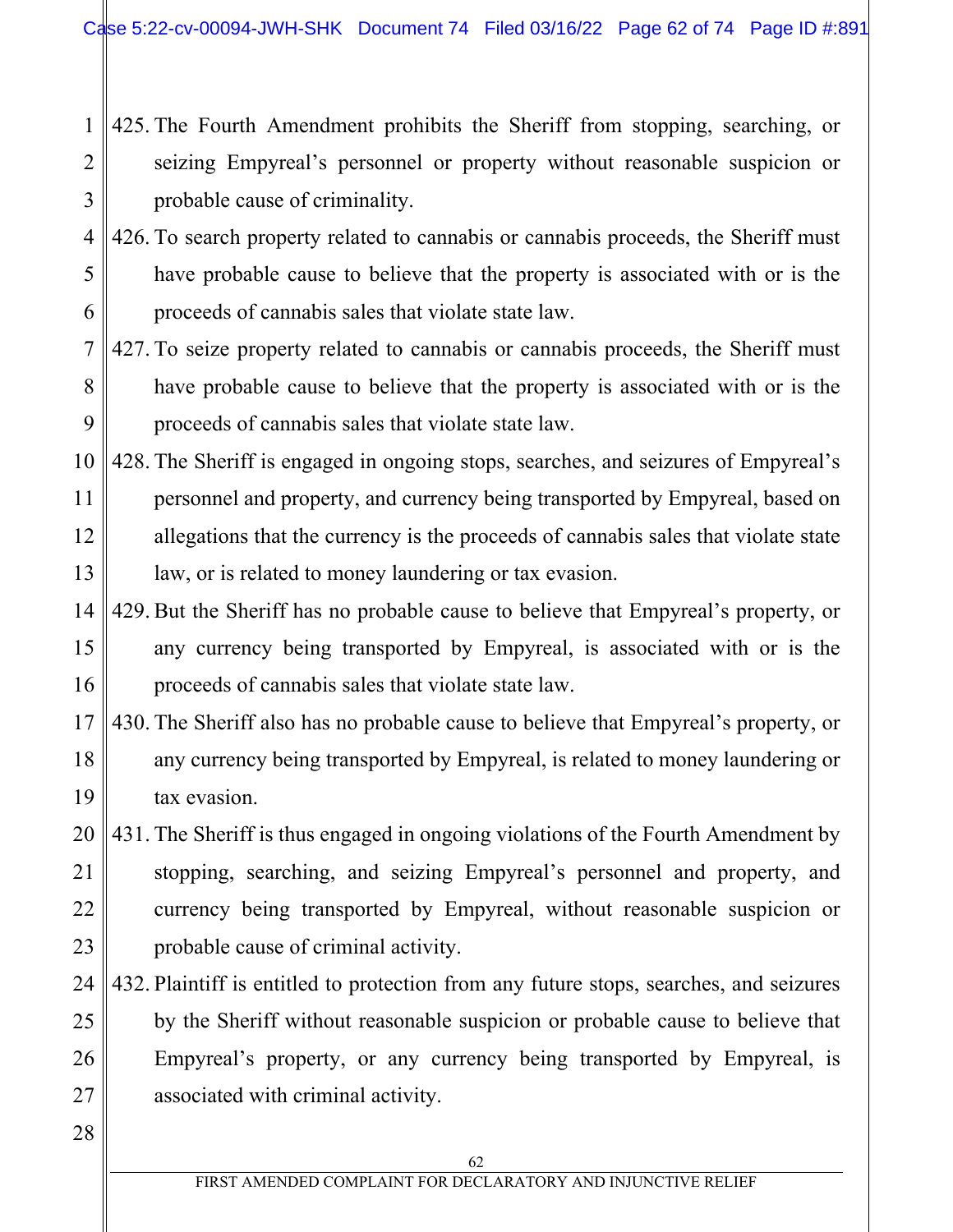## **Count IV – Fourth Amendment Violations by the Federal Defendants**

# **U.S. Const., Amend. IV The Federal Defendants are Violating the Fourth Amendment**

6 433. Plaintiff hereby incorporates paragraphs 1-350 by reference.

7 8 434. The Fourth Amendment generally requires a warrant to stop, search, or seize an individual or their property.

9 10 11 435. Even when a warrant is not required, the Fourth Amendment prohibits officers from conducting stops, searches, or seizures without articulable, individualized reasonable suspicion or probable cause of criminality.

- 12 13 14 15 16 436. The Fourth Amendment does not permit law enforcement officers to ignore the probable cause requirement for searches and seizures and attempt to develop *post hoc* justifications for those searches and seizures—that is, to do as Special AUSA Colin Wood recommended to Deputy Robinson: "take it . . . and we'll argue about it."
- 17 18 19 20 437. The Fourth Amendment's reasonableness requirement constrains officers' discretion, and their conduct is judged by balancing intrusions on individuals' security in their persons, property, and privacy against legitimate government interests.
- 21 22 23 24 25 438. The Fourth Amendment's reasonableness requirement imposes a minimum of reasonable suspicion or probable cause for officers' stops, searches, or seizures, and in some instances additional or other safeguards are also necessary to ensure that individuals' Fourth Amendment rights are not subject to officers' discretion.
- 26 27 439. The reasonableness of warrantless searches depends on the specific enforcement needs and privacy interests at issue.
- 28

1

2

3

4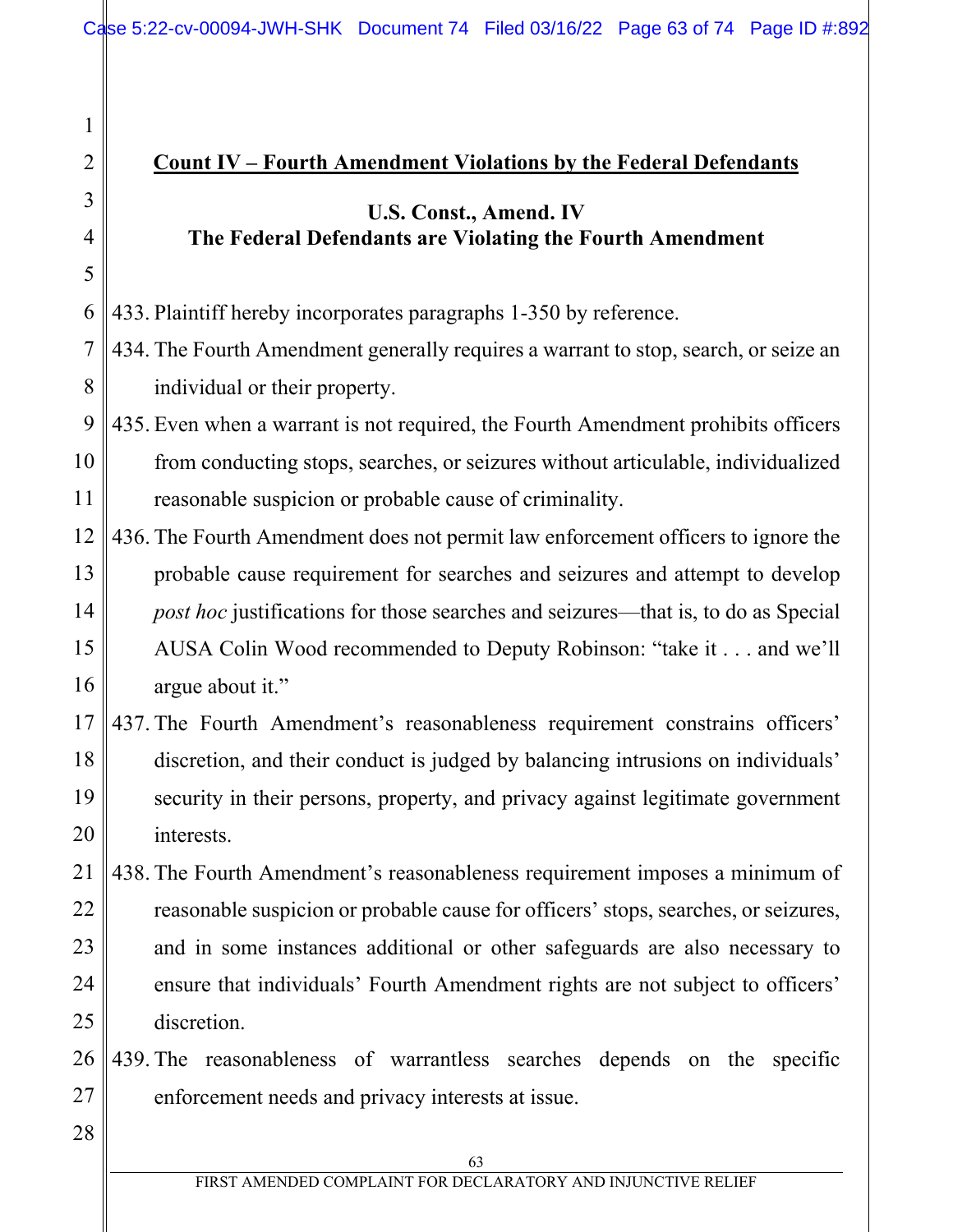1 2 440. No warrant was obtained for the search and seizure of Empyreal's vehicles or their contents for the May 18 seizure or the December 9 seizure.

3 4 441. No warrant was obtained for the May 17 stop and search or the January 6 stop and search of Empyreal's vehicles.

5 6 7 8 9 442. Federal law prohibits Federal Defendants from spending funds "to prevent [all states that have legalized medical marijuana use] from implementing their own laws that authorize the use, distribution, possession, or cultivation of medical marijuana." Consolidated Appropriations Act 2021, Pub. L. No. 116-260, § 531, 134 Stat. 1283 (2020) (amended Dec. 3, 2021).

10 11 12 443. Federal law protects private entities operating medical cannabis businesses under state law and empowers them to enjoin prosecutions on this basis if they can show they were legally operating under state law.

13 14 444. The Federal Defendants' conduct invades Empyreal's security in its persons, property, and privacy and does not serve any legitimate government interest.

15 16 17 18 19 20 21 445. The Federal Defendants' conduct is unreasonable, and thus violates the Fourth Amendment, because even if the Federal Defendants did have probable cause to seize the cash contents of Empyreal's vehicles for violation of federal controlled substances laws, actually seizing or forfeiting that property would exceed Federal Defendants' authority because that conduct would improperly "prevent [states] from implementing their own laws that authorize the use, distribution, or cultivation of medical marijuana."

- 22 23 24 25 26 446. It is not reasonable for Federal Defendants to coordinate and/or participate in the stop, search, and seizure of vehicles transporting state-legal medical cannabis proceeds that Federal Defendants are forbidden from spending any federal funds to interfere with. Therefore, those stops, searches, and seizures violate the Fourth Amendment.
- 28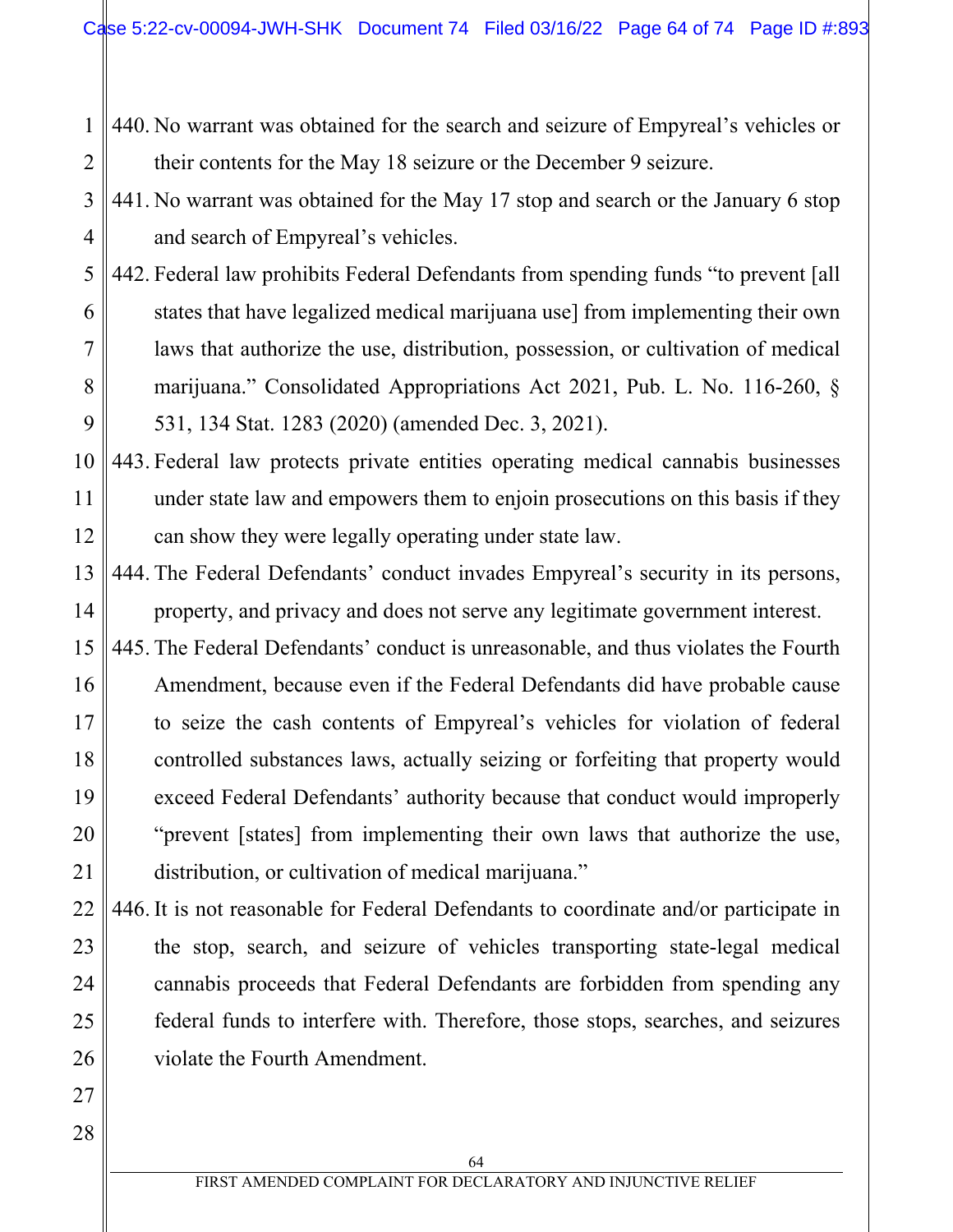1 2 3 4 5 447. It is not reasonable for the Federal Defendants to coordinate and/or participate in the stop, search, and seizure of vehicles based on transparently bogus legal theories such as the notion that the interstate transportation of bank deposits to legitimate financial institutions constitutes money laundering, bulk cash smuggling, or somehow violates state cannabis laws.

6 7 8 9 10 11 448. It is not reasonable for the Federal Defendants to coordinate and/or participate in the stop, search, and seizure of vehicles because those vehicles are transporting proceeds of activities that are legal in the state where they took place because those activities are not legal in states where the proceeds are being transported. This violates the Full Faith and Credit Clause of the U.S. Constitution.

12 13 14 15 16 17 449. It is not reasonable for the Federal Defendants to coordinate and/or participate in the stop, search, and seizure of vehicles when the motivation for that conduct is to "smash" Empyreal into "submission" and "crush" Empyreal because they can "take [the money] . . . and we'll argue about it" after the seizure. Such *post hoc* justifications and mere speculation of criminal activity are abhorrent to the Fourth Amendment.

18 19 20 21 22 450. The Federal Defendants are engaged in ongoing violations of the Fourth Amendment by coordinating and/or participating in the unreasonable stops, searches, and seizures of Empyreal's personnel and property, and the seizure and forfeiture of property entrusted to Empyreal for transport to financial institutions.

23 24 25 26 451. Plaintiff is entitled to protection from any future Fourth Amendment violations by the Federal Defendants arising from their coordination of, or participation in, unreasonable stops, searches, and seizures of Empyreal vehicles, and the seizure and forfeiture of their contents, as described above.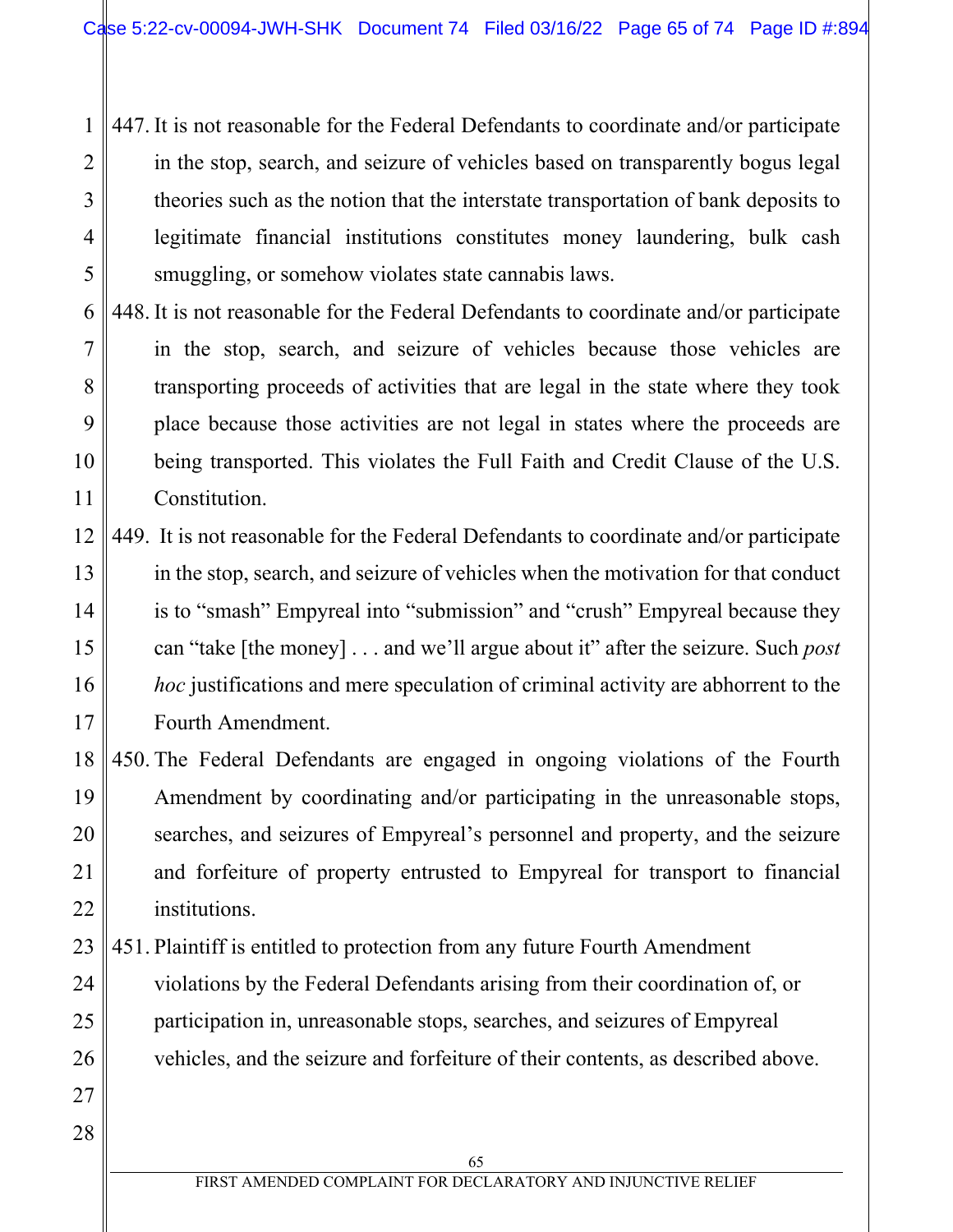### **Count V – Due Process Violations by Sheriff Dicus**

## **42 U.S.C. § 1983, U.S. Const., Amend. XIV The Sheriff's Seizure of Plaintiff's Property was Motivated by an Unconstitutional Profit Incentive in Violation of the Fourteenth Amendment**

5 452. Plaintiff hereby incorporates paragraphs 1-350 by reference.

6 7 8 453. The Due Process Clause of the Fourteenth Amendment to the U.S. Constitution requires that government deprivations of property occur only through neutral and objective actors.

9 10 454. It is a violation of due process for enforcement processes to be infected with personal or institutional financial interests.

- 11 12 13 455. The Sheriff has a significant financial incentive in stopping, searching, and seizing Empyreal's vehicles and the money transported within them, creating actual bias, the potential for bias, and/or the appearance of bias.
- 14 15 456. The Sheriff receives up to 80% of the money forfeited through civil forfeiture following seizures processed through DOJ's equitable sharing program.

16 17 457. On information and belief, these profits are used to pay for Sheriff's Department salaries, equipment, facilities, and/or other benefits.

18 19 458. These financial interests distort the Sheriff's decision-making in investigating potential wrongdoing and enforcing the laws of the State of California.

20 21 22 23 459. The financial interests incentivize the Sheriff to stop, search, and seize Empyreal's vehicles and the money transported within them for reasons other than enforcing the laws of the State of California and regardless of equities or justice.

- 24 25 26 460. For instance, the financial interests incentivize the Sheriff to stop, search, and seize Empyreal vehicles and the money transported within them even though Empyreal's business is in full compliance with California's cannabis laws.
- 28

27

1

2

3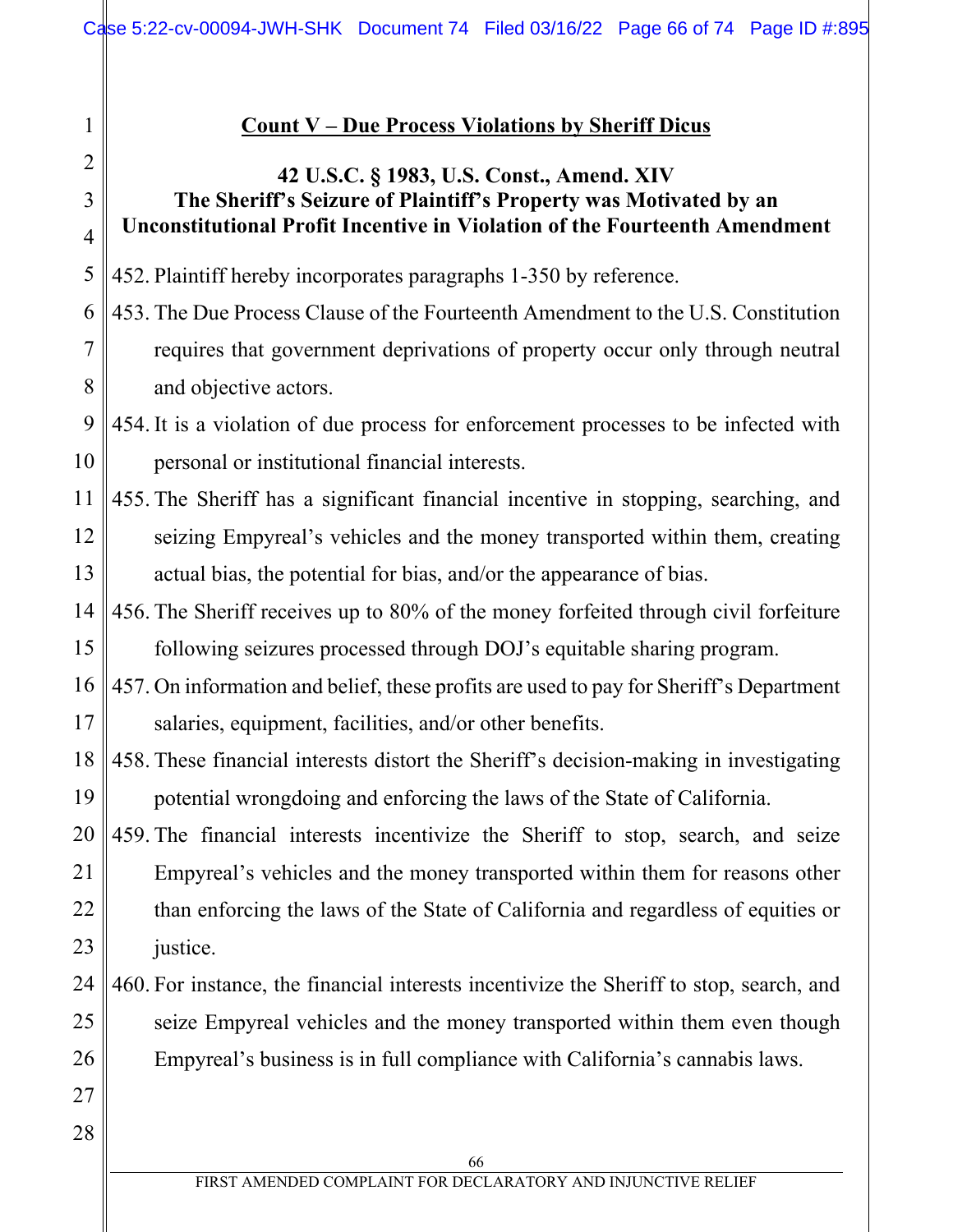1 2 3 461. Because Empyreal's business is in full compliance with California laws, the Sheriff does not have any law-enforcement purpose for stopping, searching, and seizing Empyreal's vehicles or the money transported within them.

4 5 6 7 462. In fact, the Sheriff would be unable to seize and pursue civil forfeiture of the cash proceeds transported by Empyreal's vehicles absent DOJ's equitable sharing program because the cash proceeds come from businesses operating lawfully under California law.

- 8 9 10 11 463. If the Sheriff's intent is to investigate and pursue cannabis-related operations out of compliance with state law, then he would investigate accordingly, but instead, the Sheriff's interest in these stops, searches, and seizures is the profits his department receives after the funds are forfeited through civil forfeiture.
- 12 13 14 15 464. If the Sheriff were motivated by proper law-enforcement objections, instead of profits, he would simply investigate the dispensaries themselves to ensure their compliance with California's cannabis laws, instead of stopping, searching, and seizing Empyreal's vehicles and the money transported within them.
- 16 17 18 465. Because of these financial incentives, the only "enforcement" effort the Sheriff is taking against the state-legal cannabis businesses whose cash proceeds Empyreal is transporting is seizing and forfeiting those proceeds.
- 19 20 466. Absent these financial incentives, the Sheriff would have no reason to behave in this manner.
- 21 22 467. Absent DOJ's equitable sharing program, the Sheriff would be unable to behave in this manner.
- 23 24 468. Absent these financial incentives, the Sheriff would not stop, search, and seize Empyreal's vehicles and the money transported within them.
- 25 26 27 469. In other words, these financial incentives are the sole motivation for the Sheriff's Department to conduct actual highway robberies—where Empyreal's armored vehicles are pulled over on threat of force, their vaults are forcibly
- 28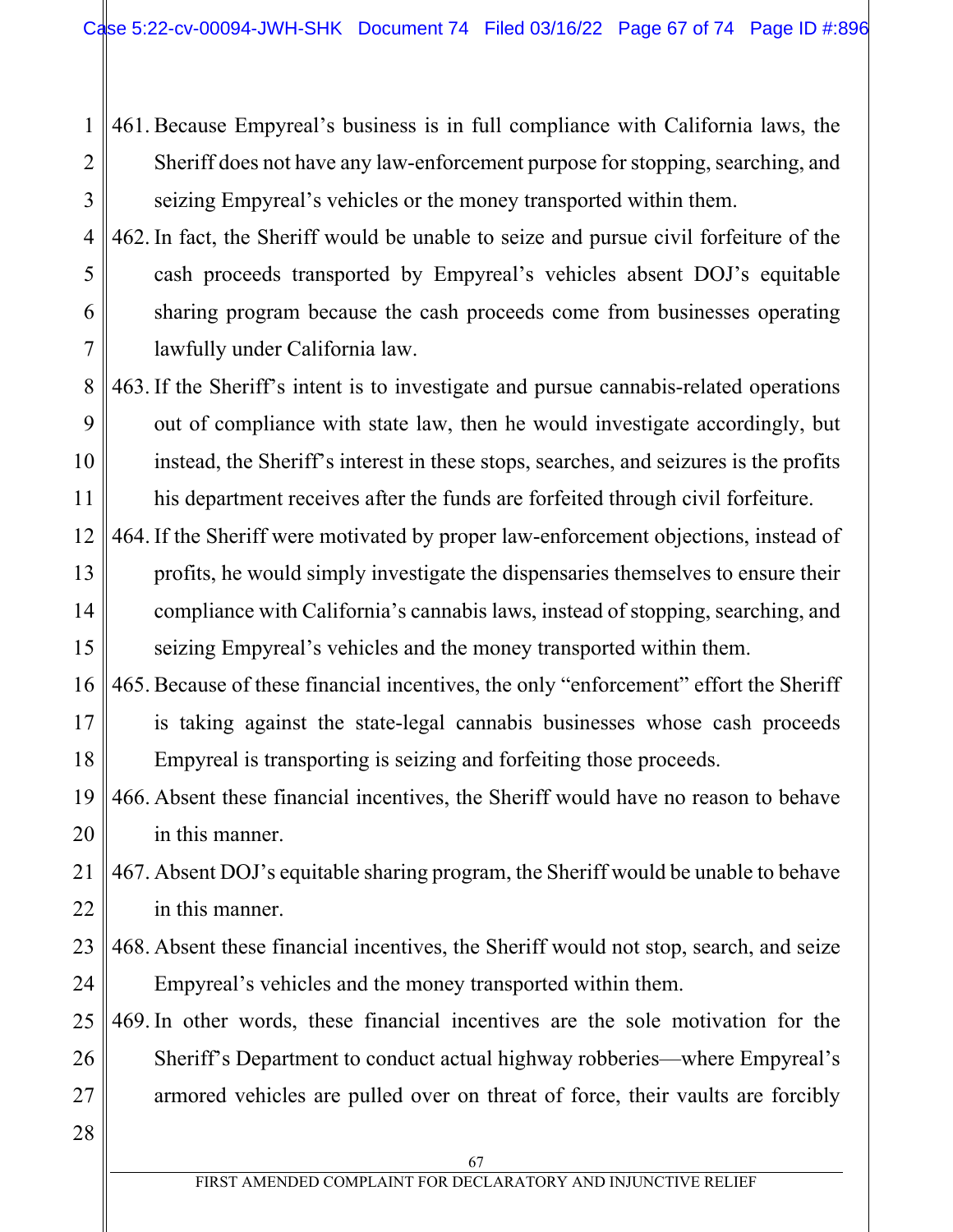68 FIRST AMENDED COMPLAINT FOR DECLARATORY AND INJUNCTIVE RELIEF 1 2 3 4 5 6 7 8 9 10 11 12 13 14 15 16 17 18 19 20 21 22 23 24 25 26 27 28 opened, and the cash contents are forcibly taken—in cooperation with federal agencies and task forces. 470. Plaintiff is entitled to protection from highway robberies, regardless of whether they are conducted by criminals or by the Sheriff and federal law-enforcement agencies acting under color of law. 471. Plaintiff is entitled to protection from these profit-incentivized stops, searches, and seizures and to relief for the harms Plaintiff has already endured as a result of the profit-incentivized stops, searches, and seizures it has been subjected to until now. **Count VI – Due Process Violations by the Federal Defendants U.S. Const., Amend. V Federal Defendants' Seizure of Plaintiff's Property was Motivated by an Unconstitutional Profit Incentive in Violation of the Fifth Amendment**  472. Plaintiff hereby incorporates paragraphs 1-350 by reference. 473. The Due Process Clause of the Fifth Amendment to the U.S. Constitution requires that government deprivations of property occur only through neutral and objective actors. 474. It is a violation of due process for enforcement processes to be infected with personal or institutional financial interests. 475. The Federal Defendants have a significant financial incentive in stopping, searching, and seizing Empyreal's vehicles and the money transported within them, creating actual bias, the potential for bias, and/or the appearance of bias. 476. The Federal Defendants retain at least 20% of the money forfeited through civil forfeiture following seizures made under DOJ's equitable sharing program.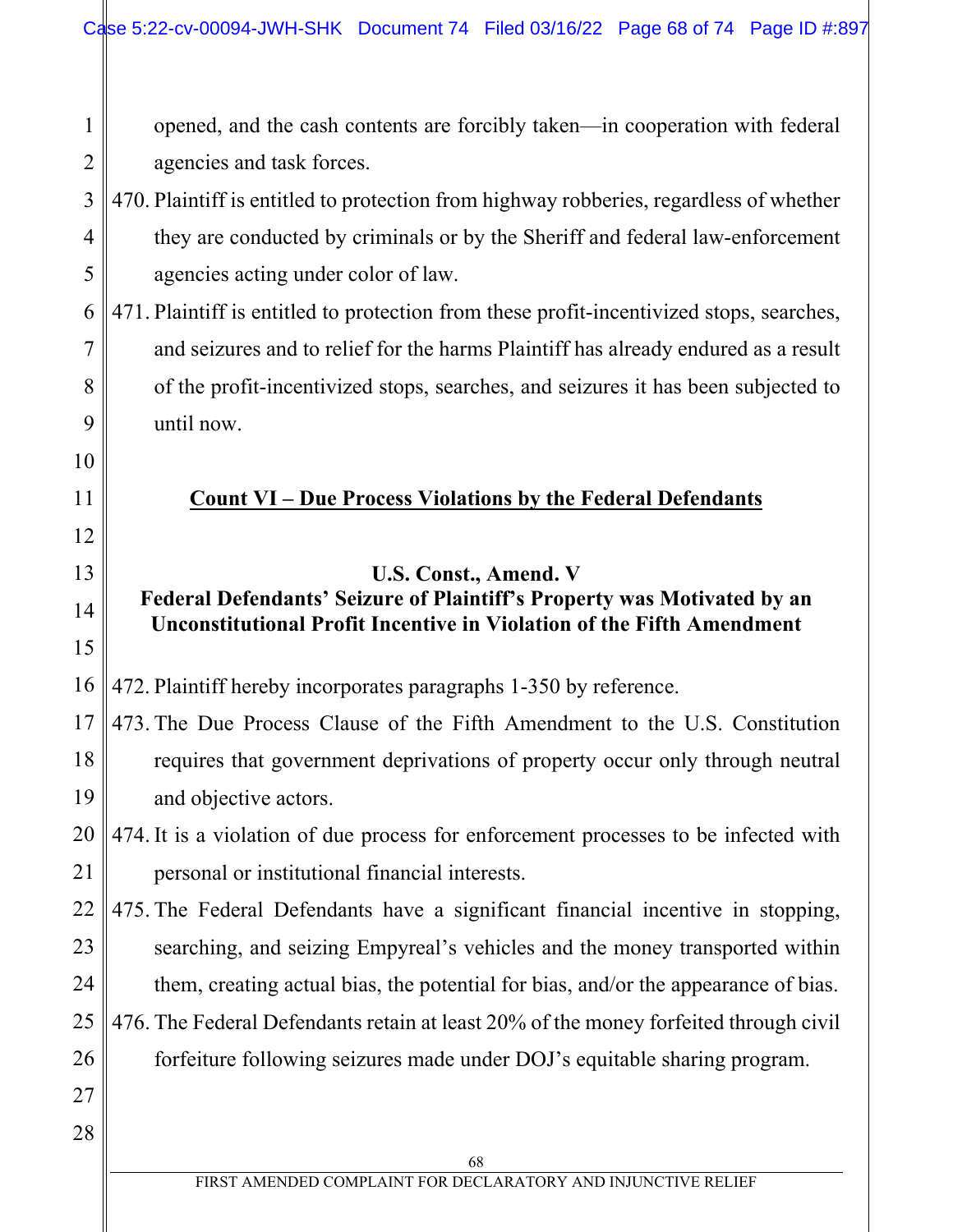1 2 477. On information and belief, these profits are used to pay for Federal Defendants' salaries, equipment, facilities, and/or other benefits.

3 4 5 6 7 8 478. These financial interests distort the Federal Defendants' decision-making in investigating potential wrongdoing and enforcing the laws of the United States. 479. The financial interests incentivize the Federal Defendants to coordinate the stop, search, and seizure of Empyreal's vehicles and the money transported within them for reasons other than enforcing the laws of the United States and regardless of equities or justice.

9 10 11 12 13 14 15 16 17 18 480. For instance, the financial interests incentivize the Federal Defendants to coordinate the stop, search, and seizure of Empyreal vehicles and the money transported within them instead of simply investigating or taking enforcement action against businesses that might be operating unlawfully, if they genuinely believe them to be operating in violation of federal law. Instead, the Federal Defendants have concocted counterfactual narratives based on nothing more than speculation in order to justify the seizure and forfeiture of funds from the bailee of these businesses despite the absence of any concrete justification for doing so. As Special AUSA Colin Wood stated: "I think – I think I'd take it . . . And we'll – and we'll argue about it."

19 20 21 481. Because of these financial incentives, the only "enforcement" effort the Federal Defendants are taking against the state-legal cannabis businesses whose cash proceeds Empyreal is transporting is seizing and forfeiting those proceeds.

22 23 482. Absent these financial incentives, the Federal Defendants would have no reason to behave in this manner.

24 25 26 483. Absent these financial incentives, the Federal Defendants would not coordinate the stop, search, and seizure of Empyreal's vehicles and the money transported within them.

28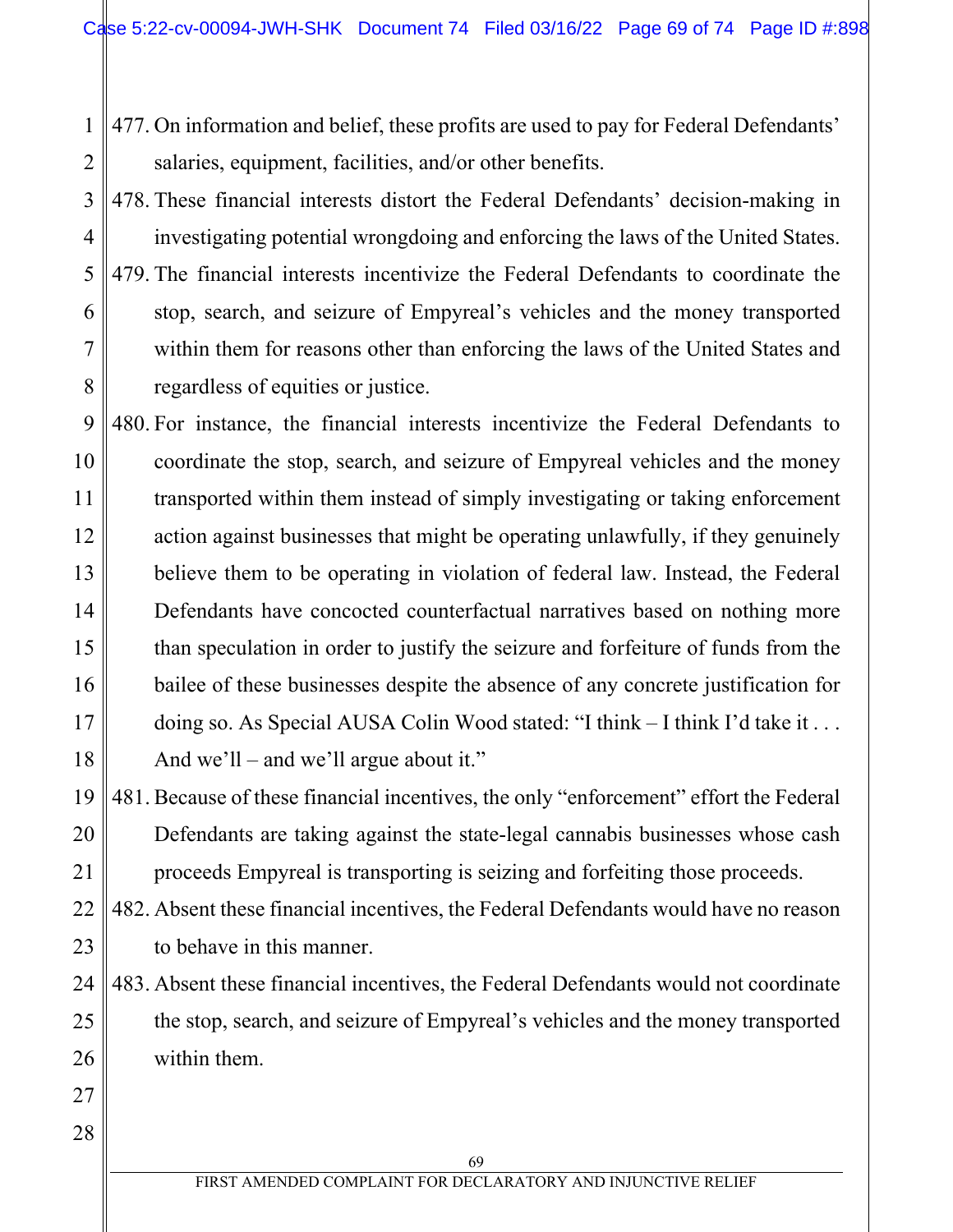484. These financial interests incentivize the Federal Defendants to interfere with state-legal medical cannabis industries, even though they have been forbidden by Congress from spending any federal funds on such activities.

1

2

3

20

21

22

4 5 6 7 8 9 485. These financial interests incentivize the Federal Defendants to focus only on seizing and forfeiting the legitimate cash proceeds of state-legal cannabis proceeds generated by sales at legitimate, state-licensed dispensaries and transported by a legitimate cash-in-transit service in a means expressly legalized by state statute rather than pursuing genuine criminal activity that actually poses a danger to public safety.

- 10 11 12 13 14 486. In other words, these financial incentives are the sole motivation for Federal Defendants to coordinate actual highway robberies—where Empyreal's armored vehicles are pulled over on threat of force, their vaults are forcibly opened, and the cash contents are forcibly taken—in conjunction with state and local law-enforcement agencies and task forces.
- 15 16 17 487. Plaintiff is entitled to protection from highway robberies, regardless of whether they are conducted by criminals or by Federal Defendants and other lawenforcement agencies acting under color of law.

18 19 488. Plaintiff is entitled to protection from any future profit-incentivized stops, searches, and seizures coordinated by the Federal Defendants.

## **REQUEST FOR RELIEF**

**WHEREFORE,** Plaintiff respectfully requests that this Court:

23 24 25 26 27 28 A. Issue declaratory relief against Defendant Sheriff Dicus in his official capacity declaring void as *ultra vires* his detention, search, and seizure of vehicles believed to be involved in the lawful transportation of proceeds from state-legal cannabis businesses, and his seizure of those proceeds, in contravention of California statutes permitting the licensed medical and adult-use sale of cannabis, and California's express statutory protection of Plaintiff's business operations.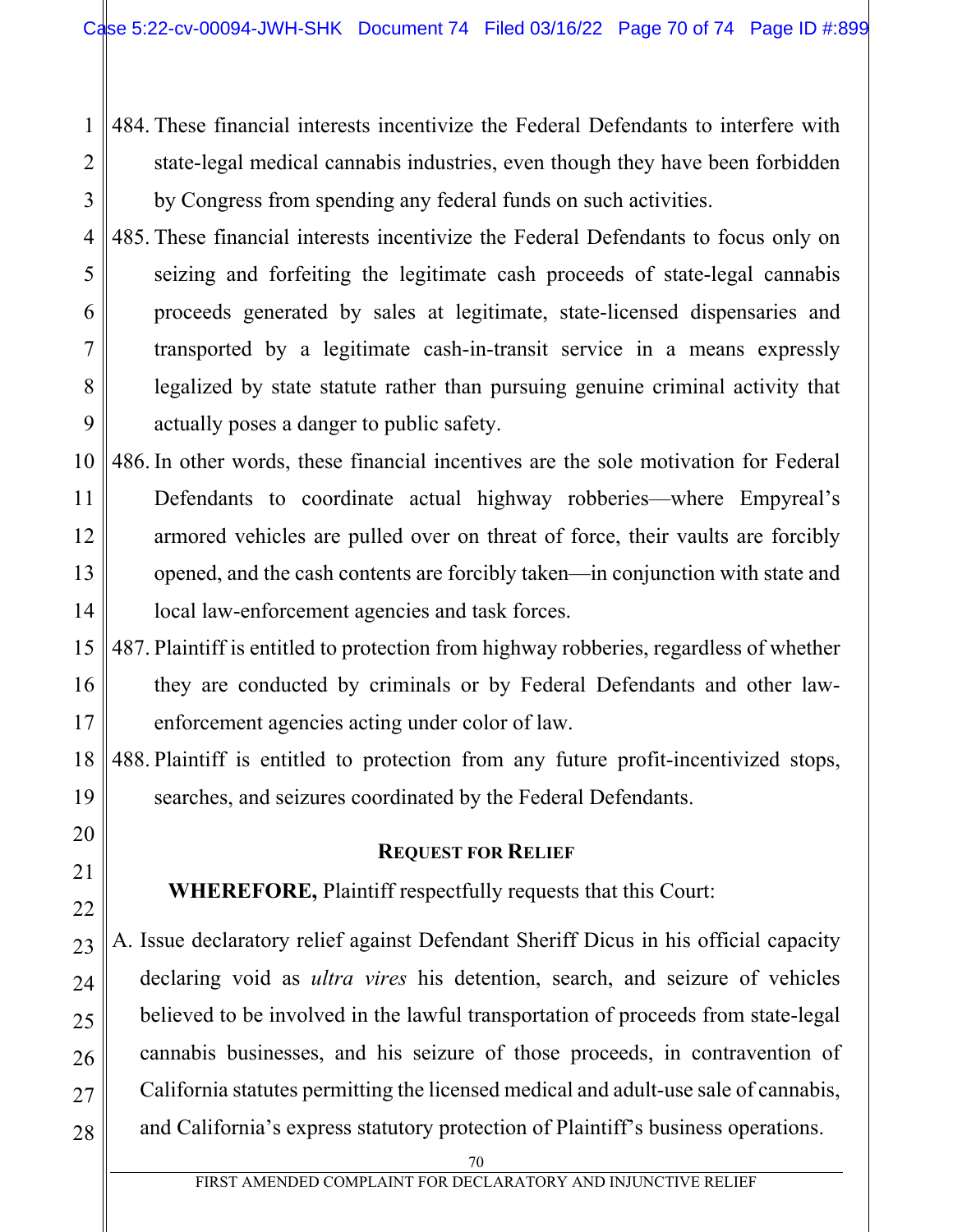1 2 3 4 5 6 B. Issue injunctive relief against Defendant Sheriff Dicus in his official capacity enjoining him from stopping, searching, and seizing vehicles believed to be involved in the lawful transportation of proceeds from state-legal cannabis businesses, and his seizure of those proceeds, in contravention of California statutes permitting the licensed medical and adult-use sale of cannabis and California's express statutory protection of Plaintiff's business operations.

- 7 8 9 10 11 12 13 C. Issue declaratory relief against Federal Defendants declaring void as *ultra vires* their participation in the detention, search, and seizure of vehicles believed to be involved in the transportation of proceeds from state-legal medical cannabis businesses, and the seizure and attempted forfeiture of those proceeds, for violating Congress' command against spending funds on such activities contained in the appropriations rider known as the Rohrabacher-Farr Amendment.
- 14 15 16 17 18 19 20 D. Issue injunctive relief against Federal Defendants enjoining them from participating in the detention, search, and seizure of vehicles believed to be involved in the transportation of proceeds from state-legal medical cannabis businesses, and the future seizure and attempted forfeiture of those proceeds, for violating Congress' command against spending funds on such activities contained in the appropriations rider known as the Rohrabacher-Farr Amendment.

21 22 23 24 25 26 E. Issue declaratory relief against Defendant Sheriff Dicus in his official capacity, declaring unconstitutional under the Fourth Amendment, as incorporated by the Fourteenth Amendment, his policy, pattern, or practice of unreasonably stopping and searching Plaintiff's vehicles and seizing or retaining the contents of those vehicles, based solely on the actual or suspected presence of cash earned by statelegal cannabis dispensaries.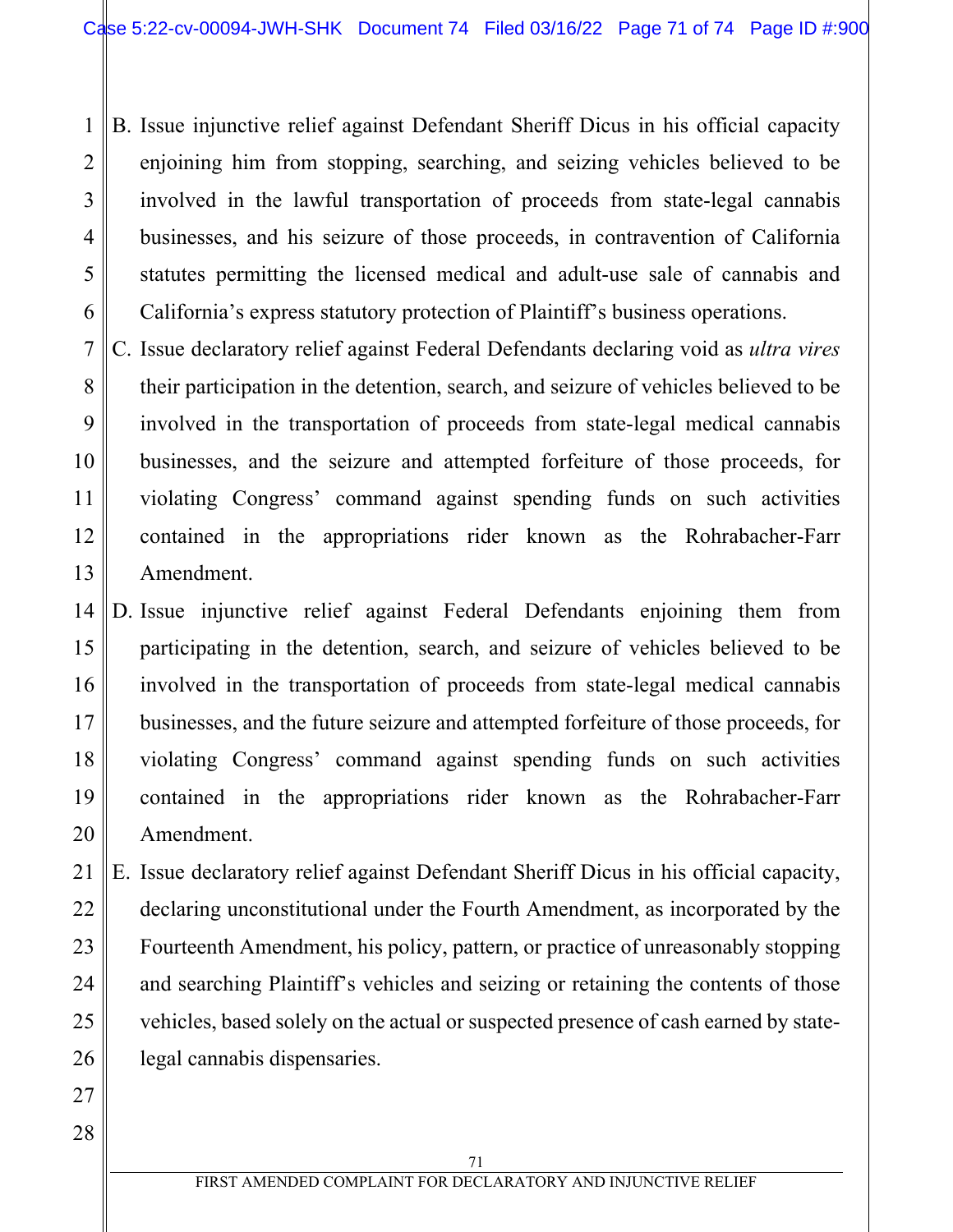1 2 3 4 5 F. Issue injunctive relief against Defendant Sheriff Dicus in his official capacity enjoining him from unreasonably stopping, searching, seizing, retaining, or forfeiting Plaintiff's vehicles or their contents based solely on the actual or suspected presence of cash earned by state-legal cannabis dispensaries without reasonable suspicion or probable cause.

- 6 7 8 9 10 G. Issue declaratory relief against the Federal Defendants declaring unconstitutional under the Fourth Amendment their policies, patterns, or practices of unreasonably stopping and searching Plaintiff's vehicles, and seizing, retaining, or forfeiting the contents of those vehicles, based on the actual or suspected presence of cash earned by state-legal cannabis dispensaries.
- 11 12 13 14 15 H. Issue injunctive relief against Federal Defendants enjoining them from any future stops, searches, seizures, detentions, or attempted forfeitures of Plaintiff's vehicles or their contents based on the actual or suspected presence of cash earned by state-legal cannabis dispensaries without reasonable suspicion or probable cause.
- 16 17 18 19 20 21 22 23 I. Issue declaratory relief against Defendant Sheriff Dicus in his official capacity declaring unconstitutional under the Fourteenth Amendment of the United States Constitution his seizure of Plaintiff's property—including property being transported by Plaintiff in which it has a possessory interest as a bailee or in which it has a property interest through indemnification of its clients—for the purpose of participation in the DOJ's equitable sharing program because the Sheriff is motivated by an improper financial incentive, and thus deprives Plaintiff of due process of law.
- 24 25 26 27 J. Issue injunctive relief against Defendant Sheriff Dicus in his official capacity enjoining him from seizing Plaintiff's property—including property being transported by Plaintiff in which it has a possessory interest as a bailee or in which it has a property interest through indemnification of its clients—for the purpose
- 28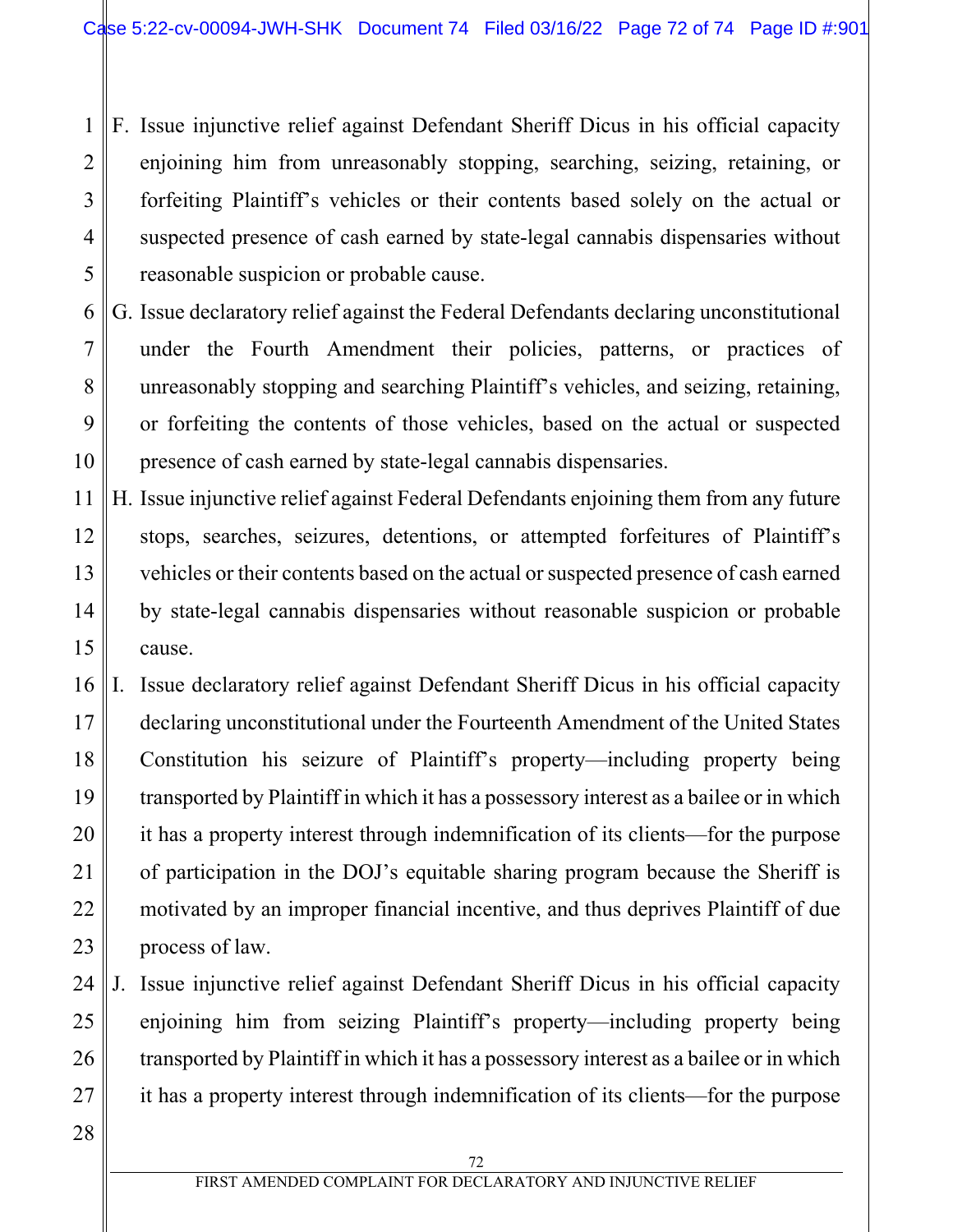of participation in the DOJ's equitable sharing program because the Sheriff is motivated by an improper financial incentive, and thus deprives Plaintiff of due process of law.

1

2

3

21

22

23

24

25

26

27

28

4 5 6 7 8 9 10 K. Issue declaratory relief against the Federal Defendants declaring unconstitutional under the Fifth Amendment of the United States Constitution their seizure and forfeiture of Plaintiff's property—including property being transported by Plaintiff in which it has a possessory interest as a bailee or in which it has a property interest through indemnification of its clients—because their actions are motivated by an improper financial incentive, and thus deprive Plaintiff of due process of law.

11 12 13 14 15 16 L. Issue injunctive relief against Federal Defendants enjoining their future seizure or attempted forfeiture of Plaintiff's property—including property being transported by Plaintiff in which it has a possessory interest as a bailee or in which it has a property interest through indemnification of its clients—because their actions are motivated by an improper financial incentive, and thus deprive Plaintiff of due process of law.

17 18 19 M.Enter an award against all Defendants allowing Plaintiff to recover its attorney fees, costs, and expenses in this action under 28 U.S.C. § 2412 and any other applicable provisions of law or equity.

20 N. Award any further equitable or legal relief the Court may deem just and proper.